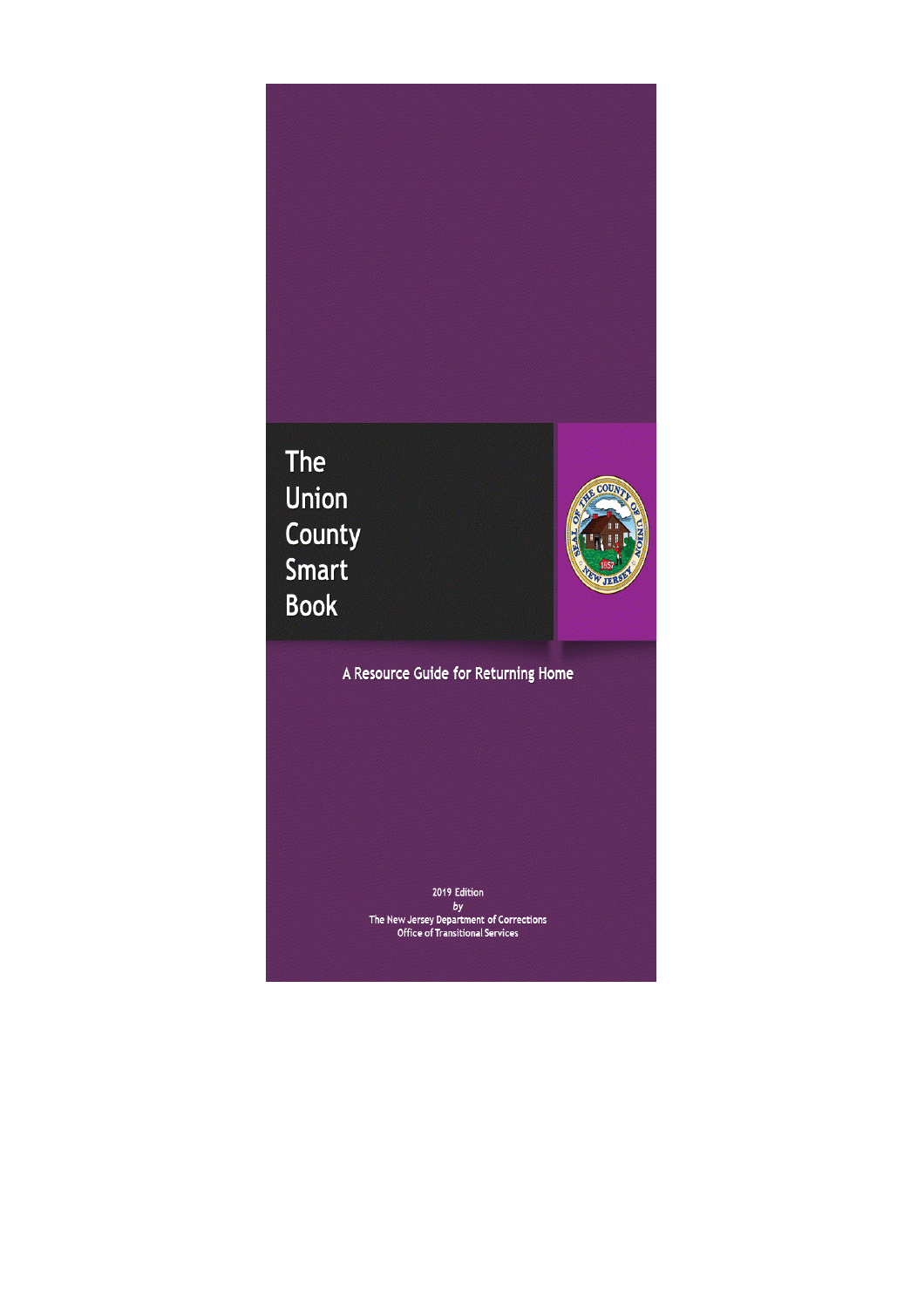## **Useful Numbers and Hotlines**

| <b>American Friends Service Committee</b><br>Prisoner's Resource Center 1-973-643-2205                         |
|----------------------------------------------------------------------------------------------------------------|
| <b>CDC National STD and AIDS Hotlines</b>                                                                      |
| Addictions Hotline of NJ  1-800-238-2333                                                                       |
| Alcoholics Anonymous of Central NJ1-609-298-7785                                                               |
| Division of Disability Services (DDS)  1-888-285-3036                                                          |
| Division of Youth & Family Services1-800-792-8610                                                              |
| Hyacinth AIDS Foundation Hotline1-800-433-0254                                                                 |
| Legal Services of New Jersey 1-888-576-5529                                                                    |
| <b>NJ Motor Vehicle Commission</b><br>Driver's License Suspension & Restoration  1-609-292-7500                |
| Narcotics Anonymous of NJ Helpline  1-800-992-0401                                                             |
| National Suicide Crisis Hotline  1-800-784-2433                                                                |
| <b>New Jersey AIDS STD Hotline</b>                                                                             |
| Se habla español or toll free 1-800-331-7272                                                                   |
| <b>Union County One Stop</b><br>Satellite Center, Union County College908-659-5214                             |
|                                                                                                                |
| <b>Service Empowering Rape Victims</b>                                                                         |
| <b>Statewide Domestic Violence Hotline</b><br>(Womanspace, Inc.)<br>Bilingual and TTY accessible1-800-572-7233 |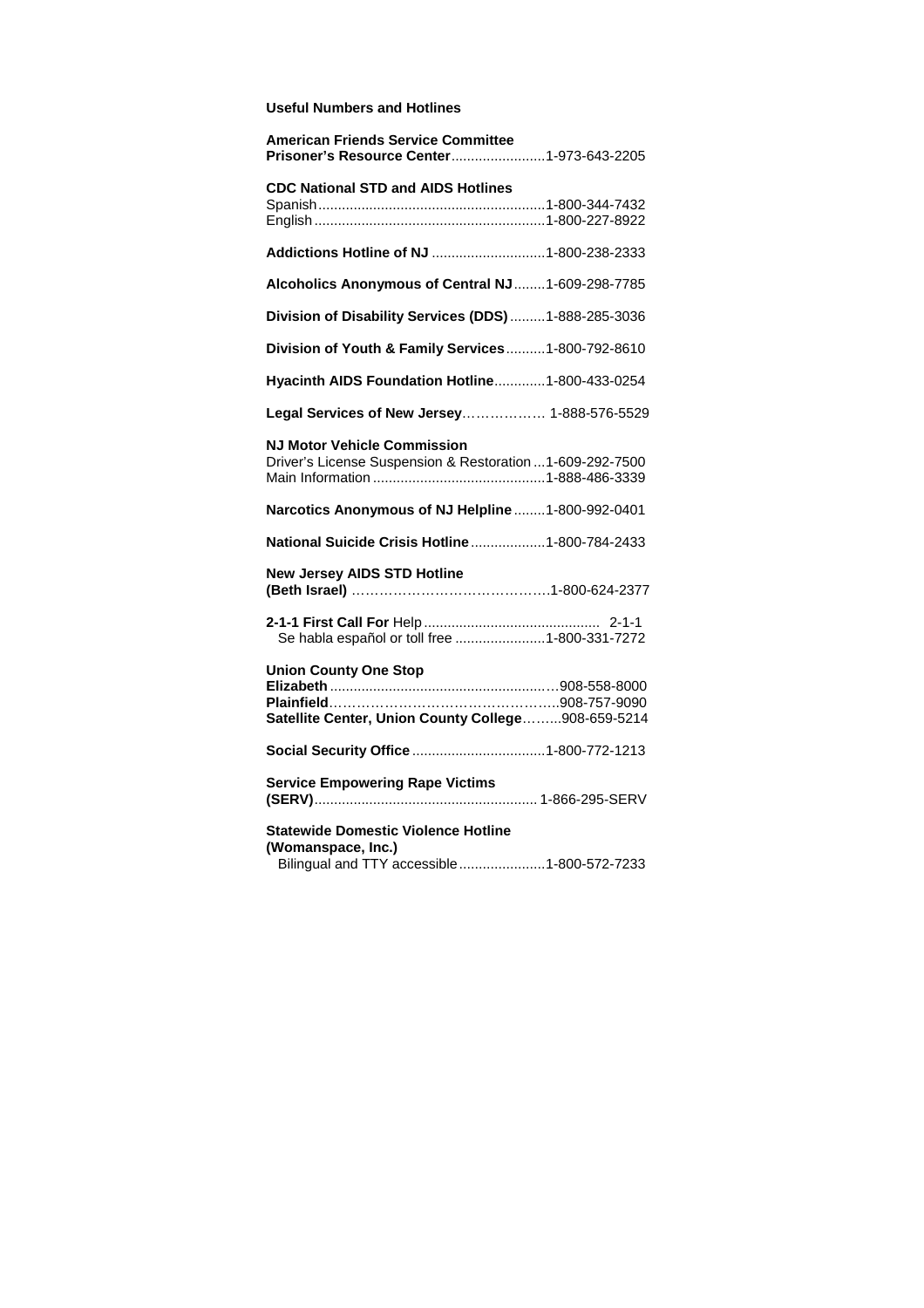## **The Union County Smart Book**

|            | <b>Table of Contents</b><br>Page #                   |                |
|------------|------------------------------------------------------|----------------|
|            | <b>First Things First: How to Use this Book</b>      | 1              |
|            | <b>Getting Started:</b>                              |                |
|            | <b>Identification and Other Documents</b>            |                |
| Α.         | Social Security Card                                 | 2              |
| <b>B.</b>  | <b>Birth Certificate</b>                             | $\overline{2}$ |
| C.         | County Identification                                | 6              |
| D.         | Driver's License                                     | 6              |
| F.         | Non-driver's State Identification                    | 7              |
| F.         | Certificates of Naturalization or Citizenship        | 8              |
| G.         | Alien Registration Card ("Green Card") 9             |                |
| Η.         | Military Discharge Papers/DD-214                     | 10             |
| I.         | Passport                                             | 10             |
| J.         | NJDOC Release Papers and Temporary<br><b>ID Card</b> | 11             |
|            |                                                      |                |
|            | <b>First Steps After Release:</b>                    |                |
|            | Where Do I Go to Find                                | 11             |
| Α.         | <b>First Stops</b>                                   | 12             |
| В.         | Shelter                                              | 13             |
| C.         | Food                                                 | 14             |
| D.         | Clothing                                             | 16             |
| E.         | Transportation                                       | 17             |
| F.         | Money: FS/GA                                         | 17             |
| G.         | Veteran's Benefits                                   | 18             |
| mart 1970. | $\sim$ . In the second of the contract $\sim$        | $\sim$         |

## **Taking Care of Yourself: Getting Support** 19

#### **Taking Care of Yourself:**

|    | <b>Healthcare Resources</b>           | 20 |
|----|---------------------------------------|----|
| А. | Health Care Benefits: Am I Eligible?  | 20 |
| В. | <b>General Health Care Providers</b>  | 21 |
| C. | Services for People with HIV/AIDS     | 23 |
| D. | Services for People with Tuberculosis | 25 |
|    | or Hepatitis C                        |    |
| Е. | Dental Care                           | 25 |
| F. | <b>Substance Abuse Resources</b>      | 26 |
| G. | Mental Health Services/               | 30 |
|    | Individual Counseling                 |    |
| Н. | Free/Low-Cost Eyeglasses              | 31 |
|    | Finding a Job:                        |    |
|    | <b>Employment Assistance and</b>      |    |
|    | <b>Training Programs</b>              | 32 |
| А. | Things to Know Before You Start Your  | 32 |
|    | Job Search                            |    |

B. Help with Job Search and Job Training: 33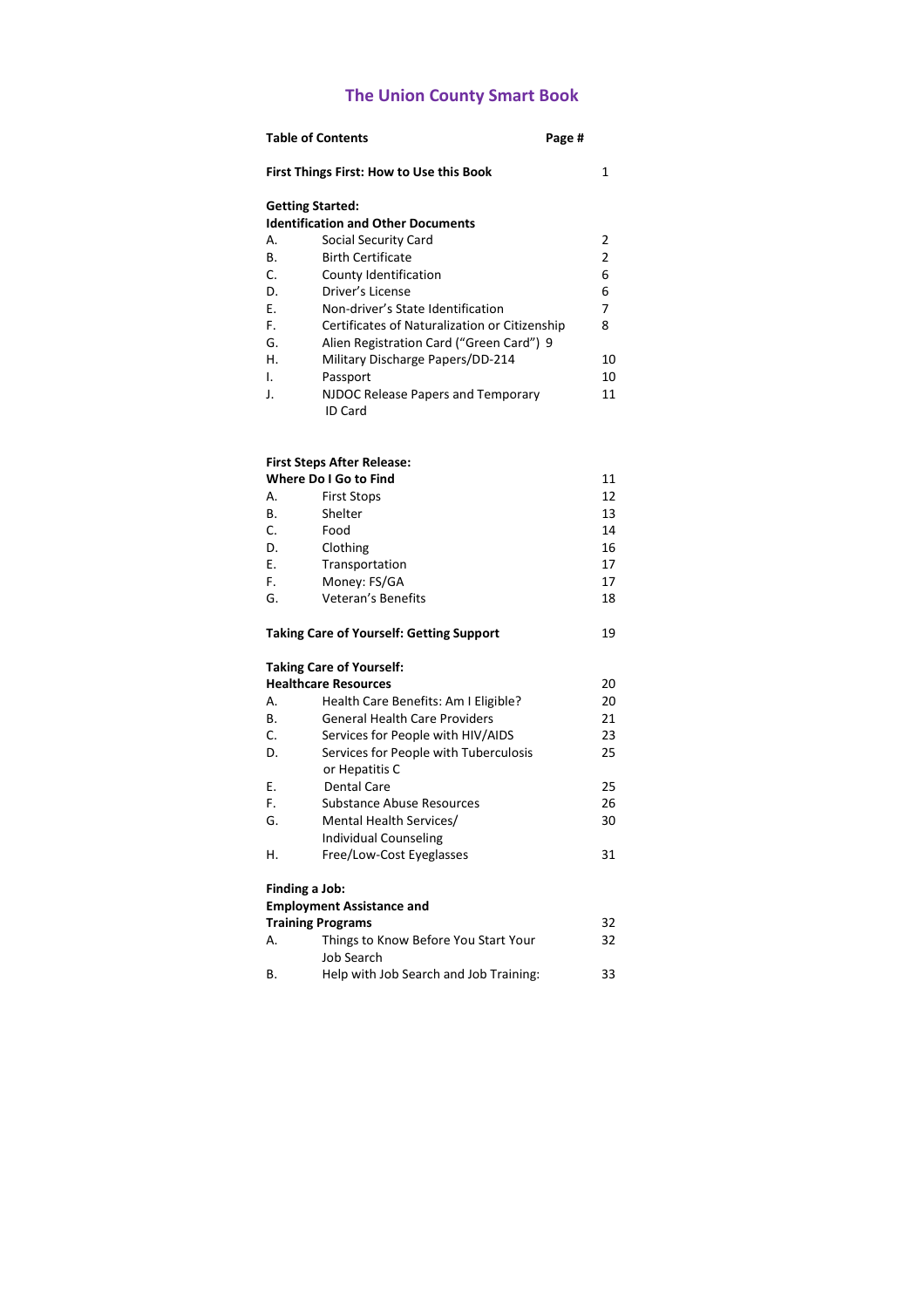|    | Resources                                                                         |    |
|----|-----------------------------------------------------------------------------------|----|
| C. | Legal Restrictions on Employment and<br><b>Protections Against Discrimination</b> | 33 |
| D. | Benefits for Employers Who Hire                                                   | 34 |
|    | People with Criminal Records                                                      |    |
| E. | Opening a Checking or Savings Account                                             | 35 |
| F. | <b>Public Libraries</b>                                                           | 35 |
|    | <b>Reconnecting With Family</b>                                                   | 37 |
| А. | <b>Family Counseling Resources</b>                                                | 38 |
| В. | Child Custody and Visitation                                                      | 39 |
| C. | <b>Getting and Paying Child Support</b>                                           | 40 |
| D. | <b>Domestic Violence Resources</b>                                                | 41 |
|    | <b>Getting More Education</b>                                                     | 42 |
| А. | High School/GED Certificate/High                                                  |    |
|    | School Equivalency Degree (HSED)/                                                 |    |
|    | <b>Vocational School Certificates</b>                                             | 42 |
| В. | <b>GED Classes</b>                                                                | 43 |
| C. | <b>Higher Education</b>                                                           | 43 |
|    | <b>Other Things You Need to Know</b>                                              | 45 |
| А. | <b>Getting Legal Assistance</b>                                                   | 45 |
| В. | Checking and Correcting Your                                                      | 45 |
|    | Criminal Record ("rap sheet")                                                     |    |
| C. | Expungement: Cleaning Up Your<br><b>Criminal Record</b>                           | 46 |
| D. | Checking and Correcting Your Credit                                               | 46 |
|    | Record                                                                            |    |
| Е. | <b>Voting Rights</b>                                                              | 47 |
| F. | <b>Registration of Sexual Offenders</b>                                           | 47 |
|    | (Megan's Law)                                                                     |    |
|    | The Game Plan:                                                                    | 48 |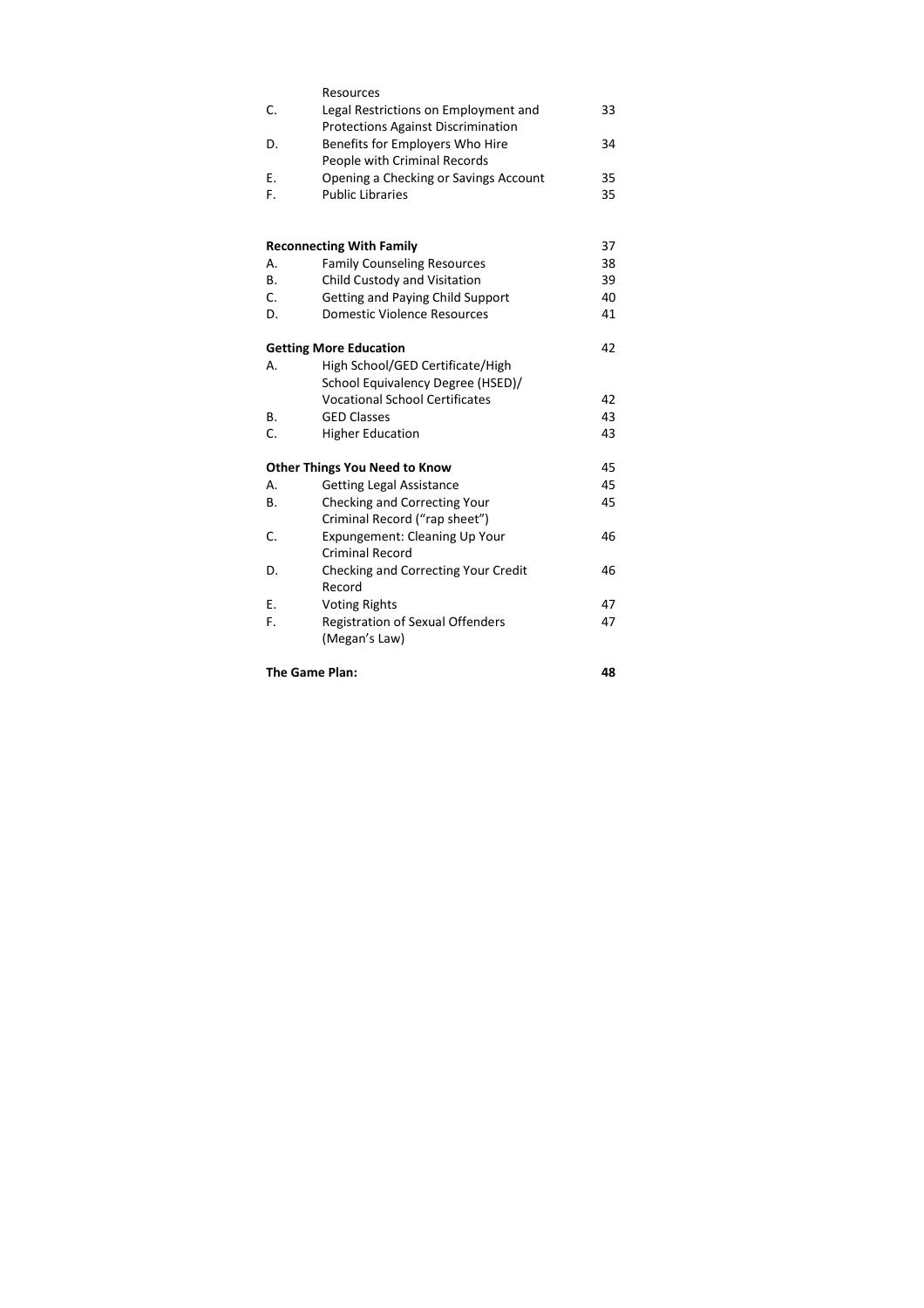#### **First Things First: How to Use this Book**

The purpose of this book is to help you get ready to leave prison, return home, and find what you need to get back on your feet. It is specifically focused on what you'll need to know during the first weeks and months that you're back, which can be a time of difficult adjustment. In order to make the transition smoother for you a list of resources have been compiled along with a list of necessary items you will find that are essential to your success. This book focuses on the first few weeks and months of your arrival home and assisting you on managing the transition. Although not ever resource available to you will be found here, there are many that will help to guide your journey.

**Unless a fee or charge is listed, all of the services and resources listed here are free; however, please note that the fees and charges listed in this guide are subject to change.** 

Each section of this book is categorized by items that you will need in order to find employment, return to school, and to obtain identification. It will also provide addresses, websites, phone numbers and general tips on how to acquire particular services. You can use the table of contents to easily identify what service you require, and follow instructions as to how to contact providers.

**FYI:** \*\*Please feel free to utilize your social services department for assistance in contacting agency or inquiring information about a service found in this book. There are some services that may be free to you that you can contact through your social services department before making an out-ofpocket expense.

There are a few things that can be completed prior to release from prison. Two things specifically are requesting a duplicate social security card for **FREE** and applying for a birth certificate for a **fee**. Please contact your social worker six months prior to release to apply for these items. By doing this while still in custody, you are taking a large step towards making your transition back into the community easier for you. Providing both documents are processed successfully, you will have two necessary forms of identification made available to you the day you are released. This will speed up the process of finding employment.

You won't find here every service or organization in **Union County,** but again, this book should give you a place to start. The organizations that are listed can help refer you to other places in the area that can be of help to you. For current information as services change procedure and or cost please visit www.njsuccess.org. . Please visit www.ucnj.org for further county information. **The local libraries listed on page 41 can assist you in obtaining internet access.**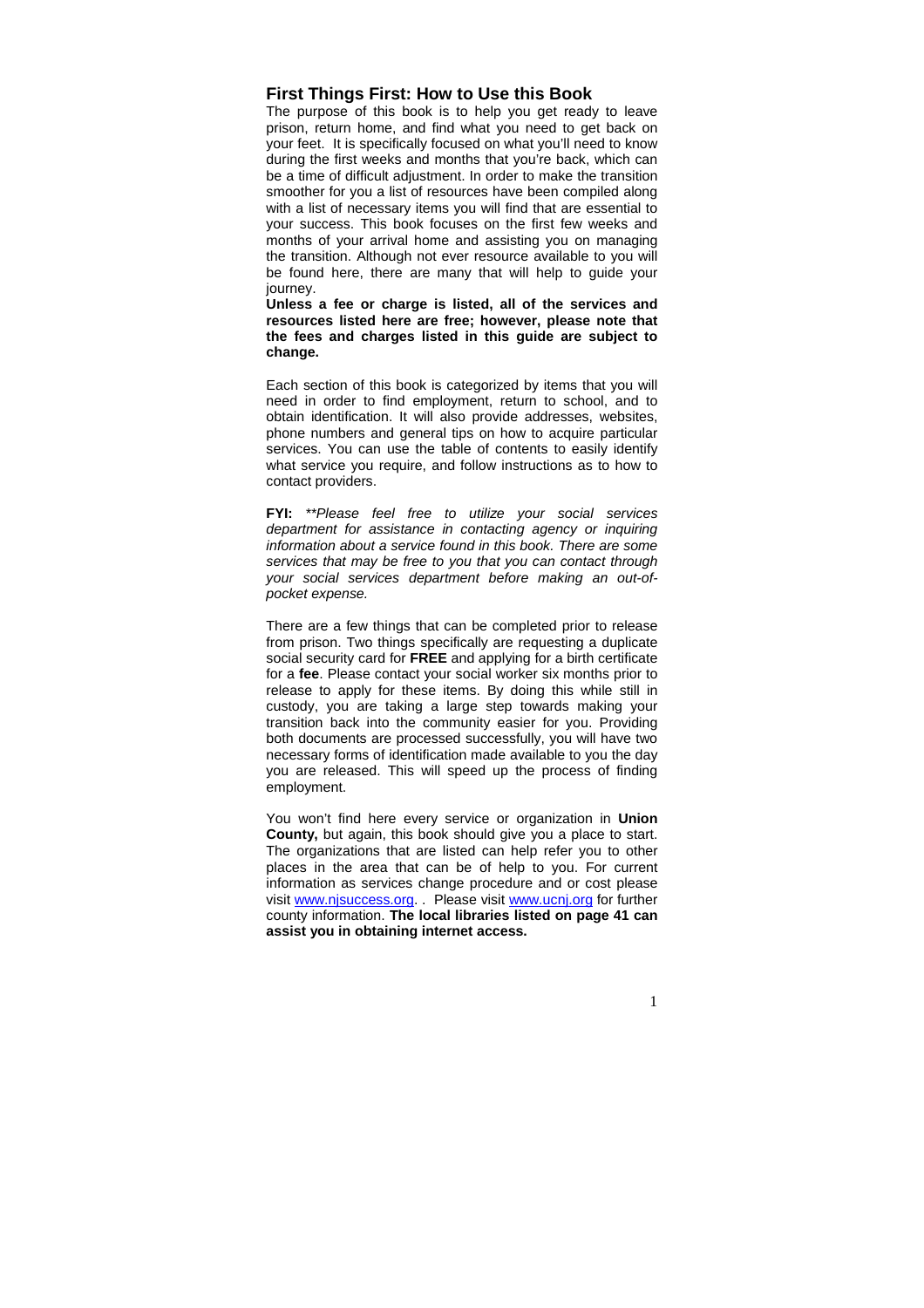## **Getting Started: Identification (I.D.) and Other Documents**

In order to apply for employment, rent an apartment, apply for general assistance, food stamps or Medicaid, proper identification will be required. The more identification you have in your possession, the easier it will be for you to obtain these services. Certain items can be obtained while you are still incarcerated. Ask your social worker for assistance and for the remainder, this book will point you in the right direction.

FYI: In order to obtain identification, various agencies will require proof of address. It is smart to keep bills in your name or official documents that have your name and address for further verification of your address.

## **A. Social Security Card**



If at all possible, apply for a duplicate social security card with your social worker six months prior to release. If for some reason this is not possible or your application has been denied, you will need to visit your closest Social Security Office to apply. The following office is local branch in Union County

#### **Social Security Administration**

855 Lehigh Avenue Union, NJ 07083

Union Office: 1-877-803-6306 Toll-free: 1-800-772-1213 TTY: 1-800-325-0778

Hours: Mon, Tu, Thu, Fri 9:00am-3:00pm Wed 9:00am-12:00pm

If you choose to visit your local office to apply you will need to fill out the application at the office.

To save time you can download the application online www.ssa.gov/replace\_sscard.html. You will need to show proof of identification. **Prison release papers count as proof of address. Also, use your NJDOC Temporary ID card**.



## **B. Birth Certificate**

The Office of Vital Statistics in the New Jersey Department of Health and Senior Services keeps all New Jersey birth records. The fee for a copy is **\$25.00.** However, depending upon where you were born in Union County, you may be able to apply for a birth certificate for a lesser fee.

**New Jersey Department of Health and Senior Services** 

Bureau of Vital Statistics and Registration P.O. Box 370 Trenton, NJ 08625-0370

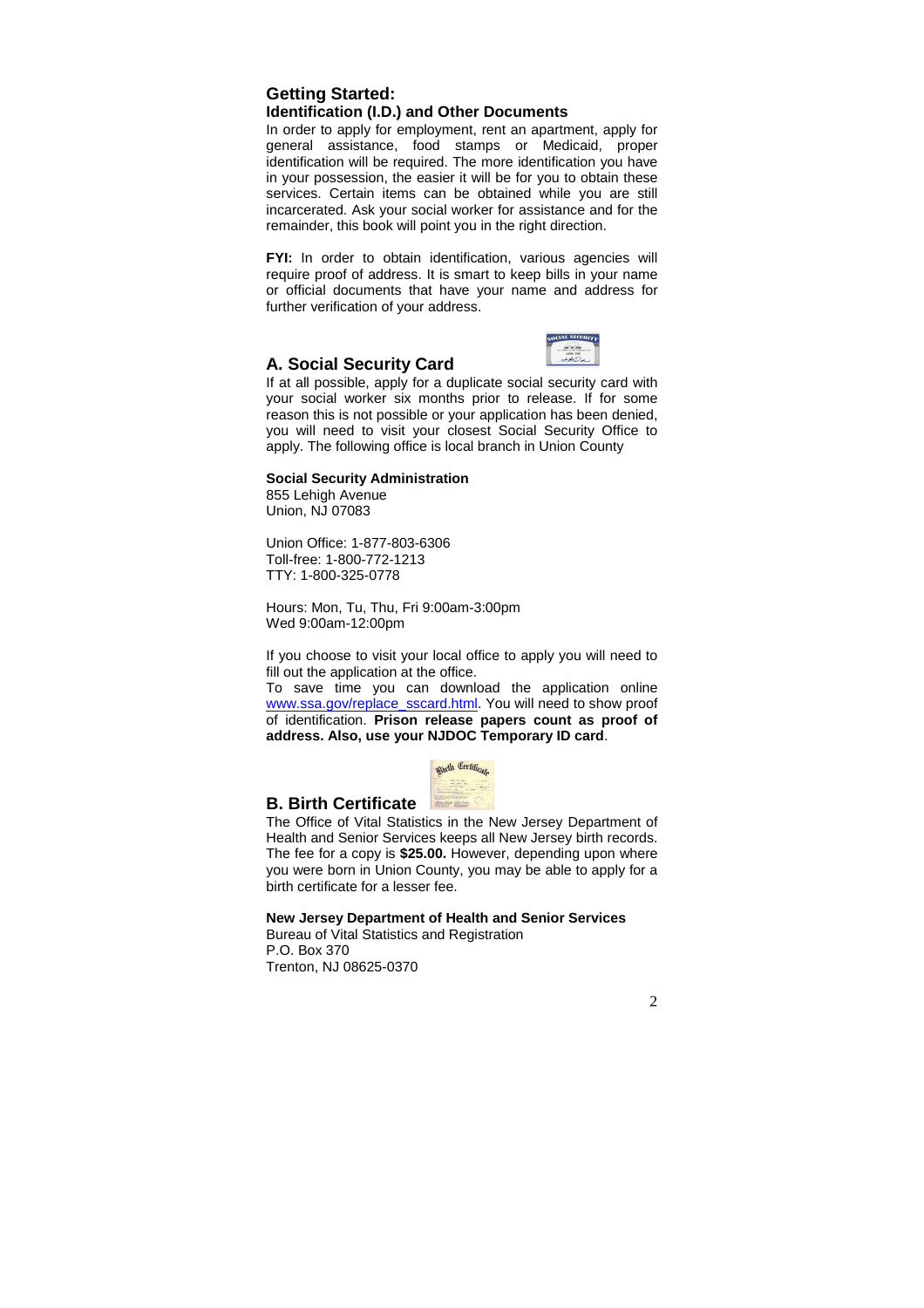## **Contact Information for the NJ Bureau of Vital Statistics and Registration:**

1-609-292-4087 1-866-649-8726 (toll-free nationwide)

**FYI:** You are able to apply for a birth certificate while you are still in custody and have six months left prior to your release. Please see your social worker to do so.

If you were born in the following towns you may go to your registrar's office and apply for a birth certificate. Please call the respective offices regarding office hours and fees.

#### **Berkeley Heights Township**

Patricia Donahue 29 Park Avenue Berkeley Heights, NJ 07922

## **Clark Township**

Nancy Raymond Municipal Building 430 Westfield Avenue Clark, NJ 07066 Phone: (732) 428-8405 Fax: (732) 388-3839

#### **Cranford Township**

Joan Holler Municipal Building 8 Springfield Avenue Cranford, NJ 07016 Phone: 908-709-7238

#### **Elizabeth City**

Gail Dippolito City Hall Room G-12 50 Winfield Scott Plaza Elizabeth, NJ 07201 Phone: (908) 820-4082 Fax: (908) 820-4290

#### **Fanwood Borough**

Colleen M. Huehn Municipal Building 75 No. Martine Ave. Fanwood, NJ 07023 Phone: (908) 322-8236 Fax: (908) 322-7178

## **Garwood Borough**

Kathleen Wierzbinski Municipal Building 403 South Ave Garwood, NJ 07027 Phone: (908) 789-0710 Fax: (908) 789-7978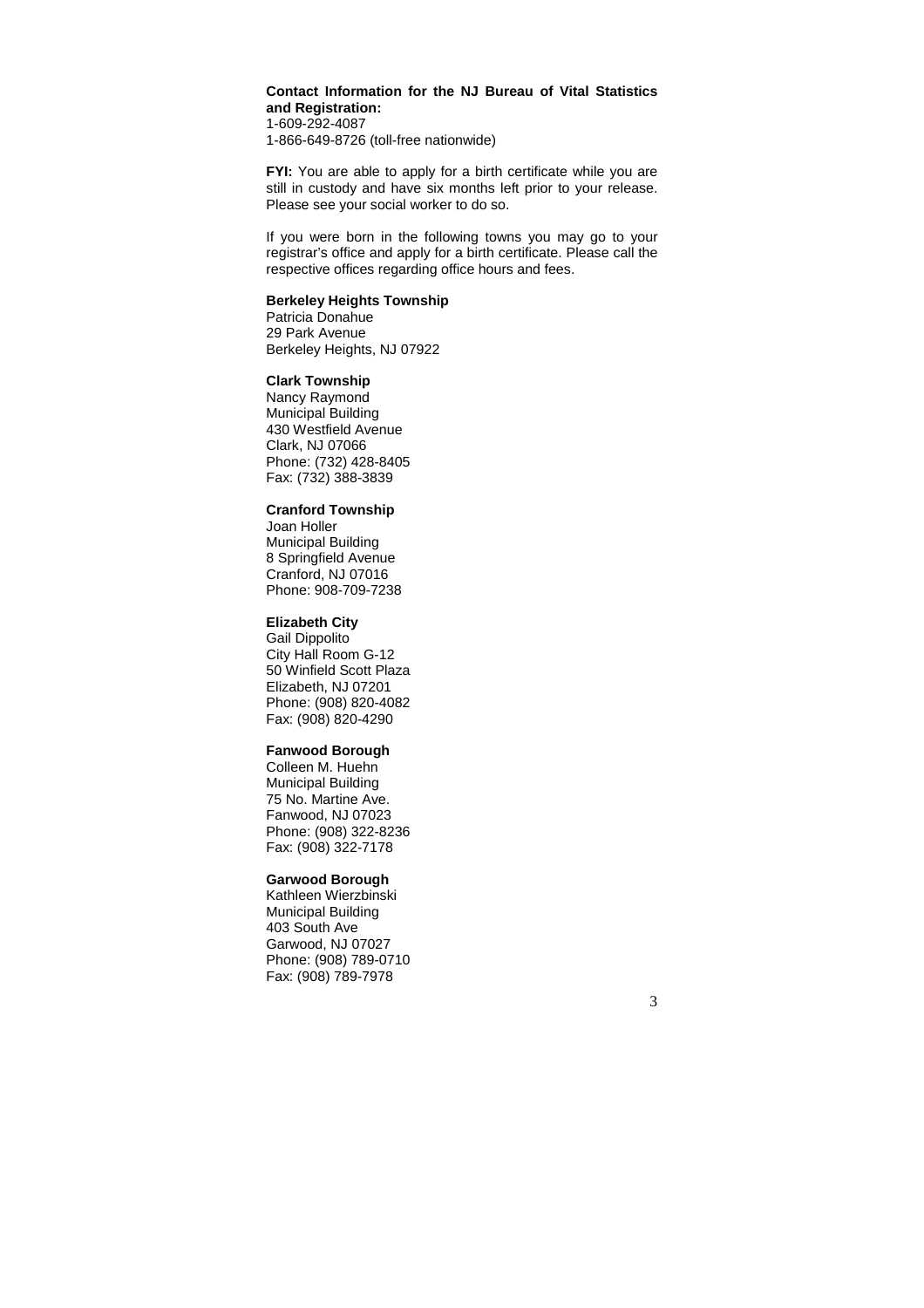#### **Hillside Township**

Elizabeth Geminder Municipal Building 1409 Liberty Avenue Hillside, NJ 07205 Phone: 973-926-4535 Fax: 973-926-5589

#### **Kenilworth Borough**

Eileen Egan Board of Health 575 Boulevard Kenilworth, NJ 07033 Phone: 908-276-2740

#### **Linden City**

Joseph Bodek City Hall 301 North Wood Avenue Linden, NJ 07036 Phone: 908-474-8452 Fax: 908-474-8452

#### **Mountainside Borough**

Martha Lopez 1385 Route #22 East Mountainside, NJ 07092 Phone: (908) 232-2400 Fax: (908) 232-6831

#### **New Providence Borough**

Wendi Barry Boro Hall 360 Elkwood Avenue New Providence, NJ 07974 Phone: (908) 665-1400 Fax: (980) 665-9272

#### **Plainfield City**

Barbara Wynn City Hall- Vital Stat 510 Watchung Avenue Plainfield, NJ 07060 Phone: (908) 753-3093 Fax: (908) 753-3540

## **Rahway City**

Debora Allen Health Department 1 City Hall Plaza Rahway, NJ 07065 Phone: (732) 827-2172 Fax: (732) 381-7668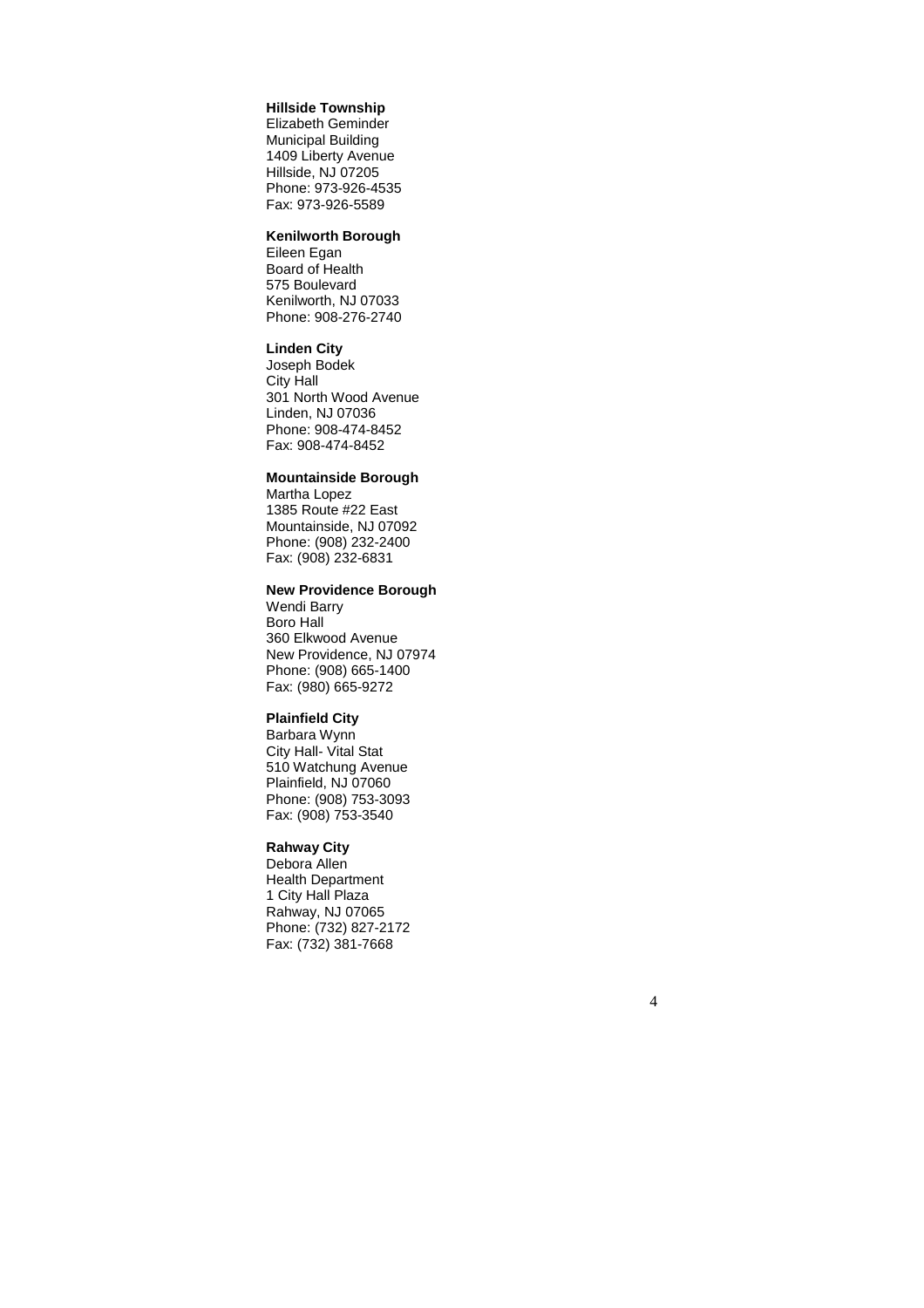#### **Roselle Borough**

Milka W. DeJesus-Quevedo 210 Chestnut Street 2nd Floor Roselle, NJ 07203 Phone: (908) 259-3032

## **Roselle Park Borough**

Nancy Caliendo 110 E. Westfield Avenue Roselle Park, NJ 07204-2083 Phone: (908) 245- 8466 Fax: (908) 245-5598

## **Scotch Plains Township**

Bozena Lacina Municipal Building 430 Park Avenue Scotch Plains, NJ 07076 Phone: 908-322-6700 x212

#### **Springfield Township**

Jasmine Mathis 100 Mountain Avenue Springfield, NJ 07081 Phone: 973-912-2200 Fax: 973-912-2277

#### **Summit City**

N. Gayle Mauro Health Department City Hall 512 Springfield Avenue Summit, NJ 07901 Phone: 908-277-6464

## **Union Township**

Nancy Rodriguez 1976 Morris Avenue P.O. Box 3609 Union, NJ 07083 Phone: (908) 851-8507 Fax: (908) 851-4673

#### **Westfield Town**

Loray Kozar Municipal Building 425 E. Broad Street Westfield, NJ 07090 Phone: 908-789-4070 Fax: 908-789-4076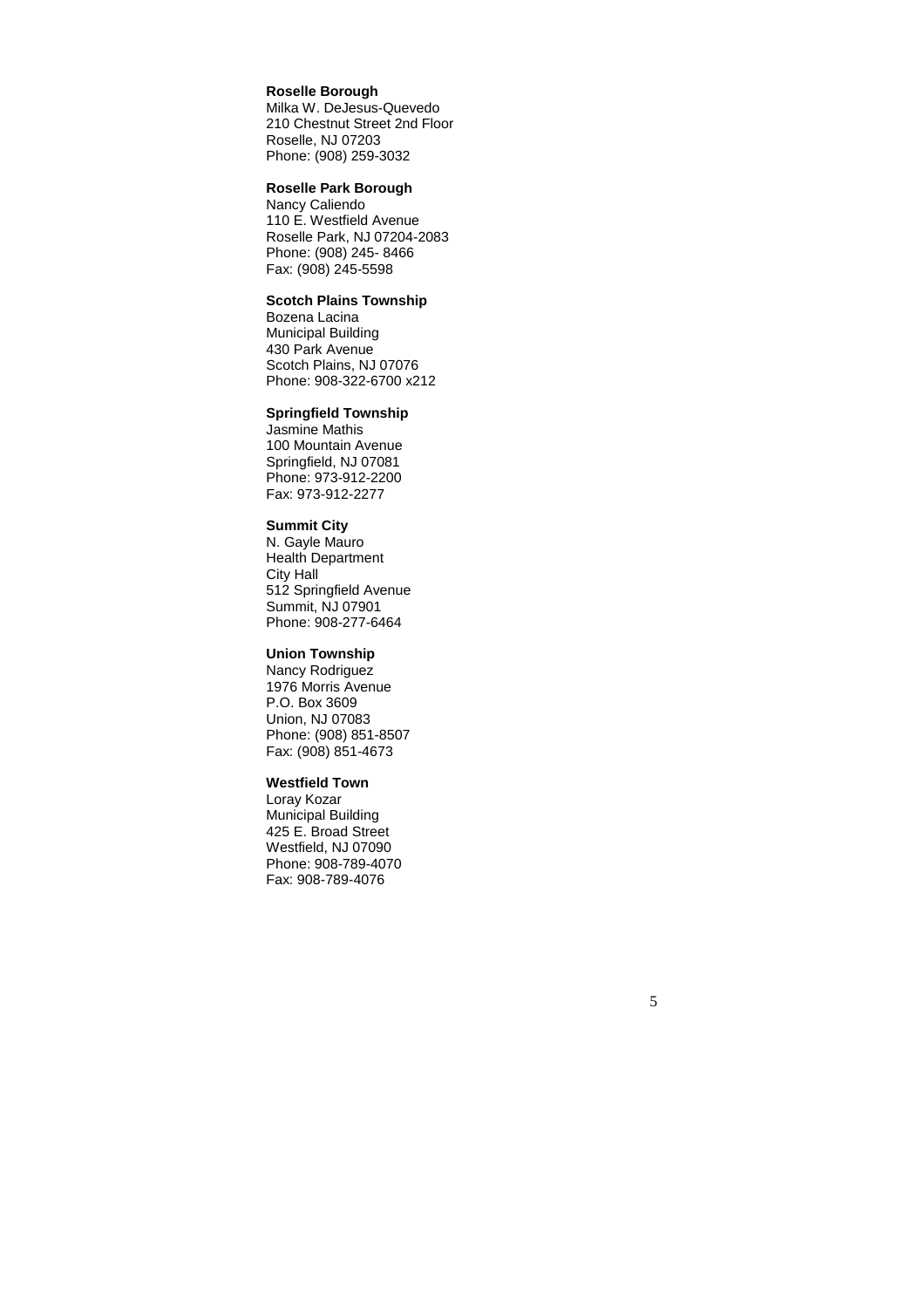#### **Winfield Township**

Laura Reinertsen 12 Gulfstream Avenue Winfield, NJ 07036 Phone: (908) 925-3850 Fax: (908) 925-4526

## **C. County Identification**

The Union County Clerk's Office no longer provides county issued photo identification cards, however you may obtain a state issued photo identification card from your local motor vehicle agency. Motor Vehicle Commission locations are listed below.



## **D. Driver's License**

Once you are released from prison, you can go to the Motor Vehicle Commission (MVC) to get a new driver's license, replace a lost one, or renew a card that has expired. If you believe that your license has been suspended, you should confirm this and figure out what you need to do to get it back. If you were convicted of any king of drug offense, your license has been suspended.

**PRE-RELEASE:** You can request a copy of your driver's license record, which is called a "driver history abstract." Please contact your social worker if you are interested in obtaining an abstract. **The fee for an abstract is \$15.00.**

**POST-RELEASE:** Once you are out, you can go to the MVC offices in Union County (see below) to request a driver history abstract. If you have internet access, you can also request an abstract online at www.state.nj.us.mvc. You will still have to pay **\$15.00**. If your license was suspended for 6 months or more because of a drug conviction, the period of the suspension will begin from the time of your release. Other kinds of suspension, such as for failure to pay parking tickets, insurance surcharges, or child support, will last until you have paid the fine or worked out a payment plan. For questions about suspension, call the suspension hotline: **1-609-292- 7500.** 

**Restoration Fees, Tickets, and Surcharges:** If you found out that your license has been suspended, you will have to pay a restoration fee of \$100.00 in order to have your license reinstated. This does not include any additional fines or surcharges you are required to pay. This fee can be paid at your local MVC offices in Union County or a Regional Service Center (see below). If you have internet access, this fee can be paid online at www.state.nj.us/mvc. You can pay your surcharges and parking tickets on this website as well.

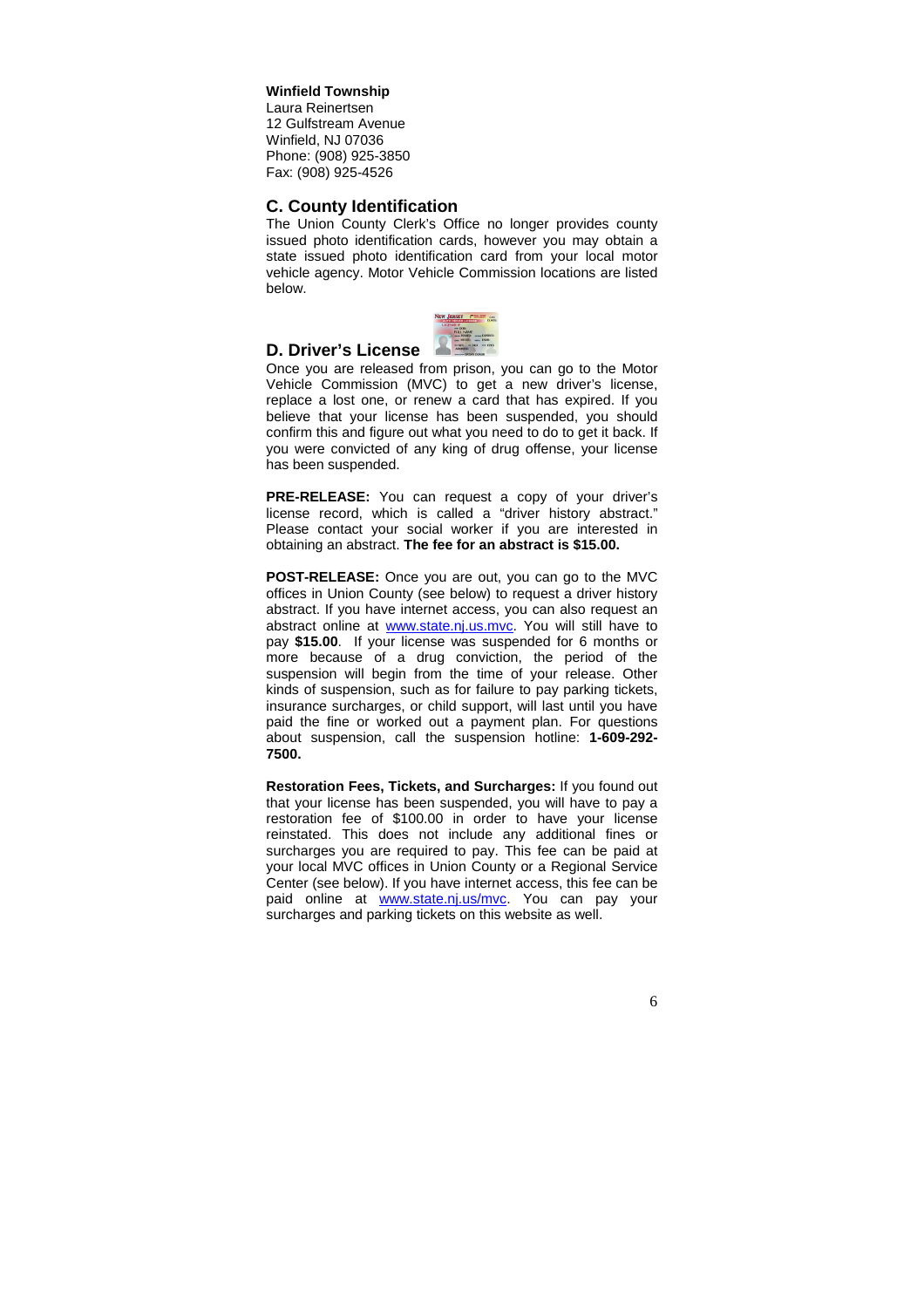## **MVC LOCATIONS IN UNION COUNTY**

For questions, please call 609-292-6500

**Plainfield**: 1600 South 2nd St Plainfield, NJ 07063 Mon-Fri 8:00 am – 4:30 pm Sat. 7:00 am – 12:00 pm \*Inspection only

**Rahway**: 1140 Woodbridge Rd. & East Hazelwood Avenue Rahway, NJ 07065 Agency, Driver Testing: M,W,Th,F 8:00am-5:30pm Tu 8:00am-7:30pm Sat 8:00am-1:00pm Inspection: M–F 8:00am-4:30pm Sat 7:00am-12:00pm Road Testing: Tu–F 8:00am-4:00pm

#### **Springfield**: 34 Center St. Springfield, NJ 07081 **Agency** M, W, Th, F 8:00am-5:30pm Tu 8:00am-7:30pm Sat 8:00am-1:00pm

**Westfield**:410 South Avenue East Westfield, NJ 07090 Inspection (appointment only) M-F 8:00am-4:30pm

#### **Motor Vehicle Commission Regional Service Center**

#### **The Trenton Site**

120 S. Stockton and Front Street Trenton, NJ 08611 Services: Driver conferences, driver records, insurance and inquiries, points and surcharge inquiries, suspensions and restorations. Hours: Mon-Fri 8:00am-4:30pm; Sat 8:00am-12:00pm

#### **E. Non-driver's State Identification**

New Jersey (NJVMC) provides Non-Driver photo ID cards. **You can get this official state ID even if your driver's license is currently suspended,** so this may be a good option for you if it looks like it will take you a long time to get your license back. You will still need to bring the kinds of identification documents described above, under the new Six-Point system to the MVC.

**To replace a lost of stolen license, you will have to bring identification to the MVC and pay an \$15.00 fee.** The MVC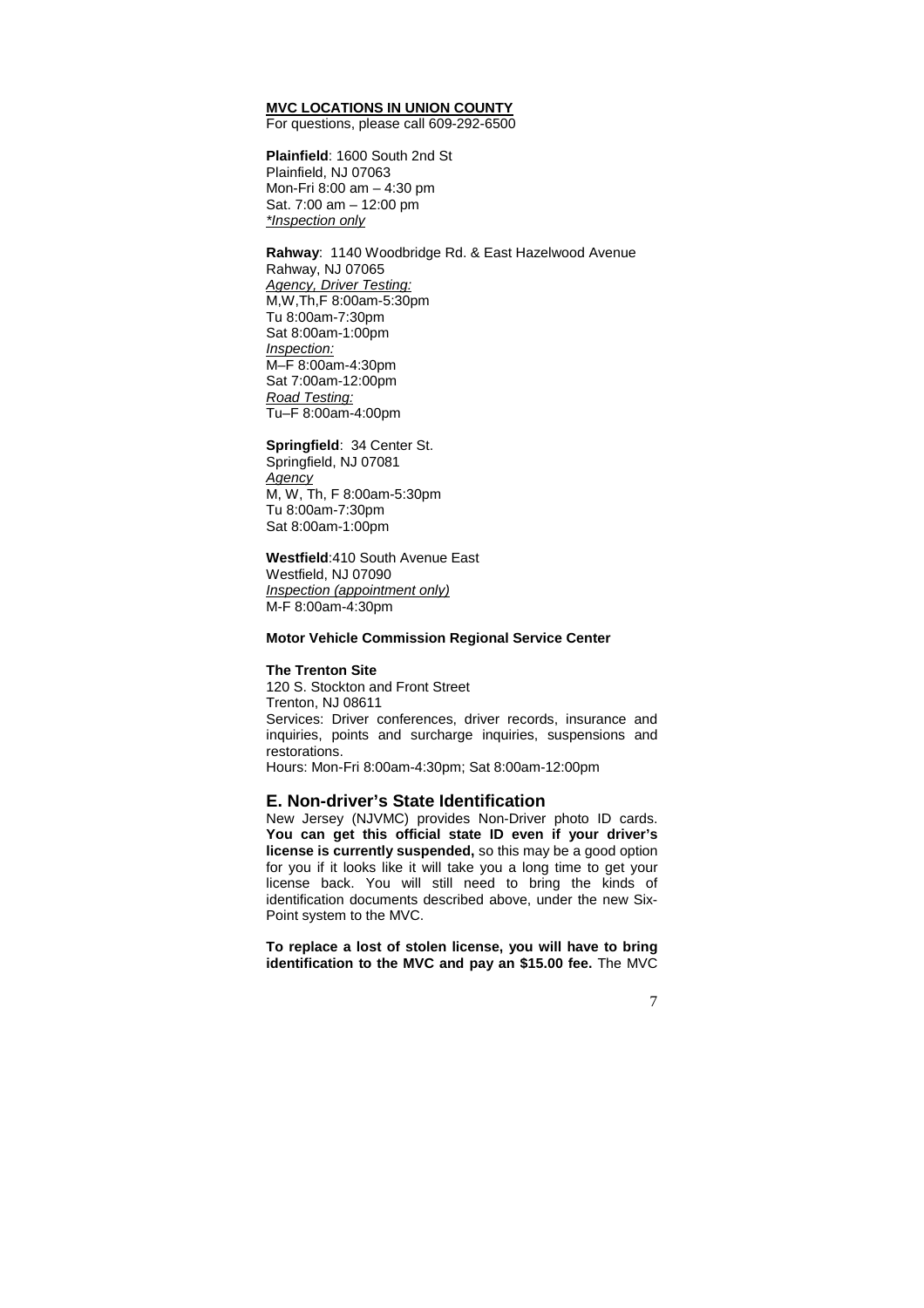now has very specific kinds of I.D. that are required under the new "Six Point" System:

Please use this guide to prepare yourself for your trip to MVC. Make sure you have the six points of identification necessary to obtain your driver's license or non-drivers I.D.

#### **SIX POINT SYSTEM OF IDENTIFICATION**

#### **Primary Documents:**

(4 Points)

- Birth Certificate or Certified Copy from one of the 50 states.
- U.S. Dept. of State Birth Certificate
- US Passport-Current or Expired less than 3 years
- Current US Passport card
- Current NJ Digital Drivers License
- Valid Active Duty US Military Photo ID Card
- US Adoption papers
- Certificate of Naturalization
- Certificate of Citizenship

#### **Secondary Documents:**

(3 Points)

- Civil Marriage/Domestic partnership/ Civil Union Certificate: Issued by the Municipality or State
- Order of Decree of Divorce
- Court Order for Legal Name Change: Signed by a judge or county clerk
- US Military Photo/Retiree Card
- (2 Points)
	- U.S. Military Discharge Papers (DD214)

(1 Point)

- Current/ Expired (Less than 1 year) Non-Digital NJ Photo Drivers License
- Social Security Card
- Bank statement or record
- ATM Card w/ pre-printed name and applicant signature
- NJ Public Assistance Card w/ Photo
- High School Diploma/GED/ College Diploma
- Veterans Affairs-Universal Access Photo ID Card

You can get a brochure on this new "Six Point" system from the MVC offices listed above or from the Motor Vehicle Commission website, www.state.nj.us/mvc. If your license has expired, you will have to go with your six points of I.D. to the MVC to fill out a renewal application. You may have to take the written test again. License renewal costs **\$24.00**.

## **F. Certificates of Naturalization or Citizenship**

This certificate is necessary for employment upon your release. In general, if you need to replace lost forms, you can contact the US Citizenship & Immigration Service or Application Support Centers to find out about identification and fingerprint verifications. There is a fee to process an

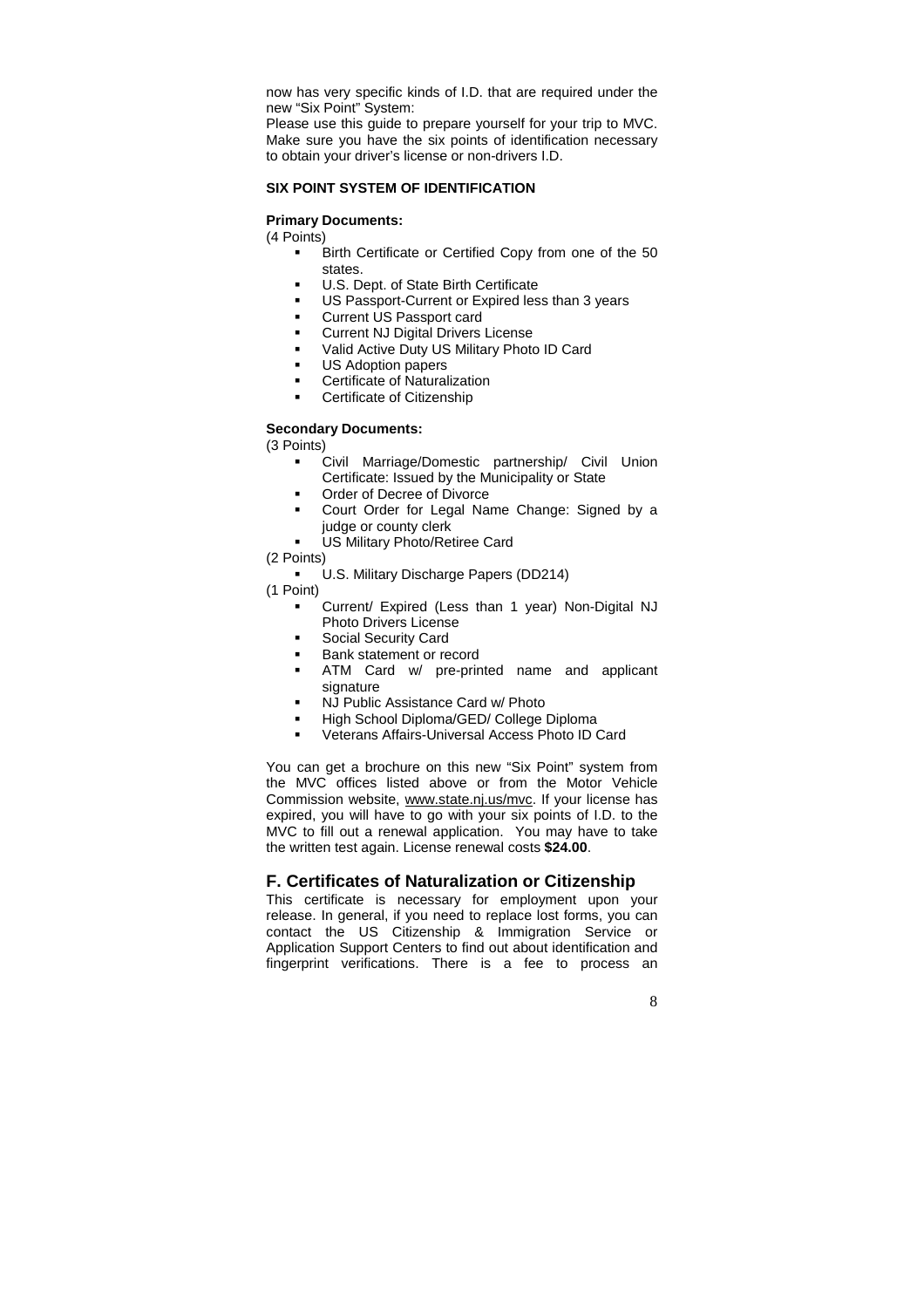application for replacement documents. The National Customer Service Hotline is 1-800-375-5283.

#### **CITIZENSHIP LOCATIONS**

#### **US Citizenship and Immigration Services**

National Customer Service Center 425 I Street, Washington, DC 1-800-375-5283

#### **Mount Laurel Field Office**

530 Fellowship Road Mount Laurel, NJ 08054

#### **Peter Rodino, Jr. Federal Building**

970 Broad St. Newark, NJ 07102

## **Application Support Centers**

USCIS Application Support Center 285 North Broad St. Elizabeth, NJ 07208

116 Kansas St., Main Floor Hackensack, NJ 07601-4044

## **G. Alien Registration Card ("Green Card")**

To replace a missing Green Card, you must go to the US Citizenship & Immigration Services Office (see above), bring identification, and fill out USCIS Form I-90 form. Please make sure that you bring I.D. with you.

 You can also visit the website and download the forms at www.uscis.gov. It costs **\$450** for processing. **If you have any questions or concerns about your status as a result of your criminal conviction, call Central Jersey Legal Services – Elizabeth Office at 1-908-354-4340 before going to immigration.** 

#### **Central Jersey Legal Services – Office Listings**  60 Prince Street

Elizabeth, NJ 07208 Phone: (908) 354-4340 Fax: (908) 354-4361 Telephone for the Hearing Impaired: (908) 558-1642

#### **New Brunswick**

317 George Street, Suite 201 New Brunswick, NJ 08901 Phone: (732) 249-7600 Fax: (732) 249-7966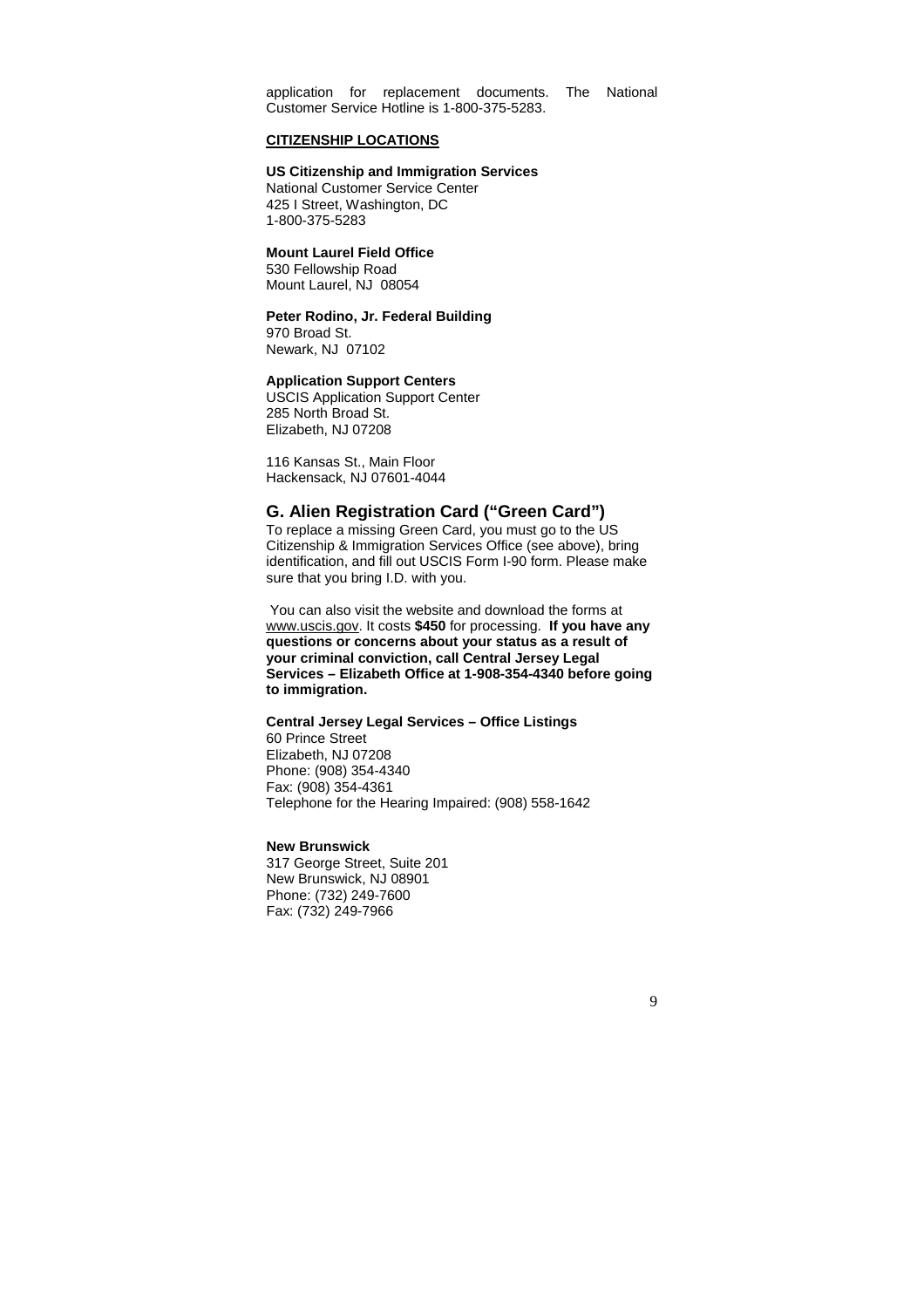#### **Trenton**

198 West State Street Trenton, NJ 08608 Phone: (609) 695-6249 Fax: (609) 392-7952

#### **Perth Amboy**

313 State St., Suite 308 Perth Amboy, NJ 08861 Phone: (732) 324-1613 Fax: (732) 324-6253

#### **H. Military Discharge Papers**

**FYI:** You may have the opportunity to meet with the Veterans Administration (VA) liaison from the Veteran's Administration during your incarceration. The VA liaison can assist you in requesting a copy of your DD214 (discharge papers) by completing the SF-180 form. Please notify your institution's social worker for assistance with your requests and to obtain information on your veteran status. You can also obtain the SF-180 by writing the Veteran Benefit Administration in NJ or the NPRC, which is the main record depository.

#### **Veterans Benefit Administration in New Jersey**

20 Washington Pl., 3rd Floor Newark, NJ 07102

#### **Main records depository**

NPRC, 9700 Page Ave. St. Louis, MO 63132-5100

## **Union County Office of Veteran Affairs**

Director: Richard Thompson 10 Elizabeth Plaza, 4<sup>th</sup> Floor Administration Bldg. Elizabeth, NJ 07207 908-659-7407 Toll-free Veterans Hotline: 866-640-7115 Hours: Mon-Fri 8:30am-4:30pm

Upon your release, you can also visit the following website to request military records: www.vetrecs.archives.gov. Once on the website, follow the on screen instructions for requesting personnel records. You will be asked to print out a signature page which can either be mailed or faxed. Upon receiving the form, the records will be mailed directly to you.

#### **I. Passport**



Although a passport may not seem important at this point, it can serve you well as a form of widely accepted identification. There are fees involved in obtaining your passport. To obtain your passport you may visit the Union County Clerk's Office at: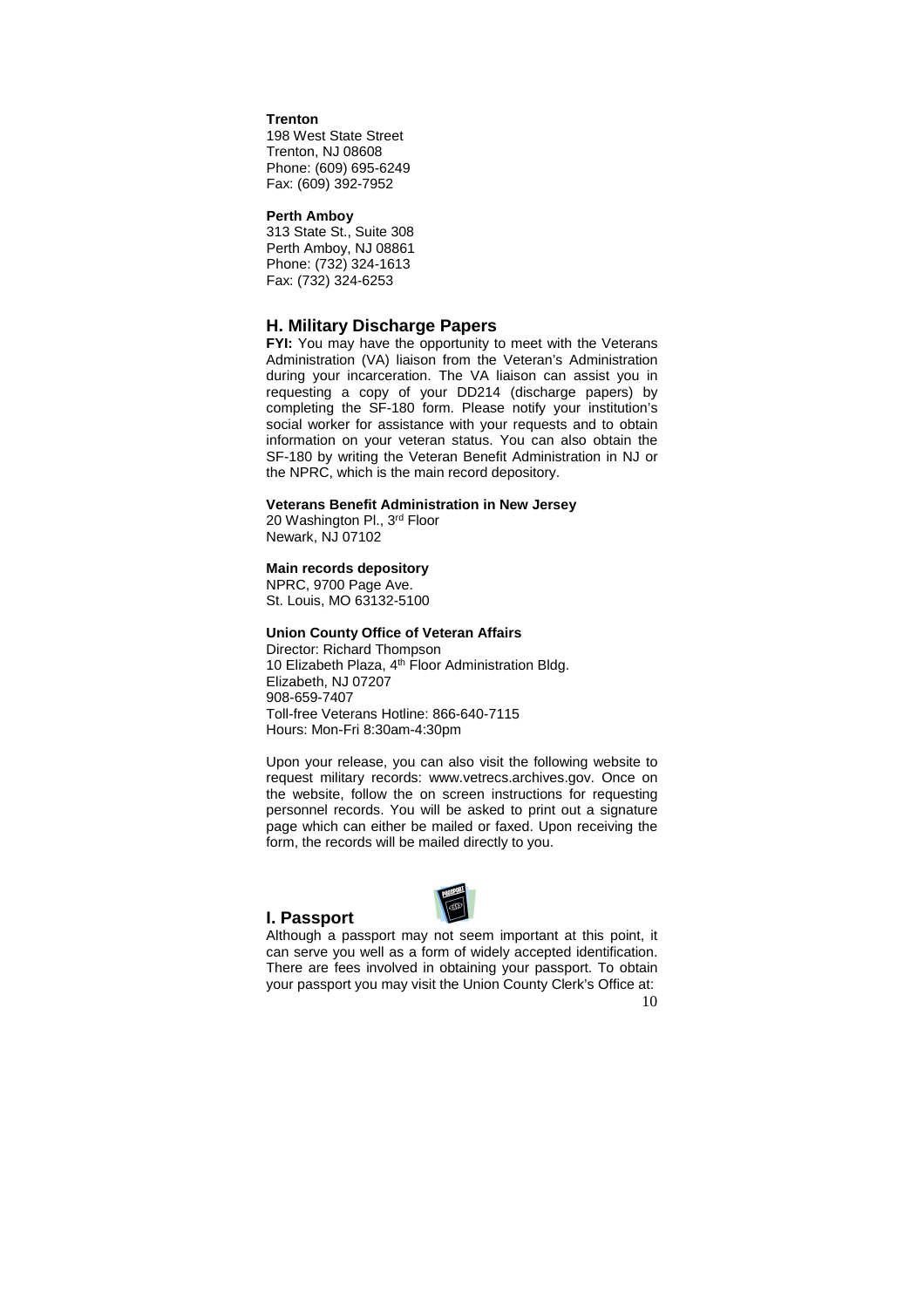**Union County Clerk's Office Elizabeth-Union County Courthouse**  2 Broad St. Elizabeth, NJ 07207 908-527-4787 Business and Passport Office: M-F 7:30am-4:30pm

#### **Westfield-Union County Colleen Fraser Building**

300 North Avenue East Westfield, NJ 07090 (908) 654-9859 M,W,F 8:00am-4:00pm Tu and Th 8:00am-7:30pm Sat 9:00am-1:00pm

## **You will need to bring:**

- $\checkmark$  An original or certified copy of a birth certificate with a raised seal and file date issued by Vital Statistics
- $\checkmark$ A naturalization certificate, if applicable
- $\checkmark$  Official military I.D., if applicable
- A previous US passport; photocopies are not accepted.
- $\checkmark$  A valid driver's license or three types of identification and a witness.
- $\checkmark$  One passport photo 2x2 inches in size

**\$110** passport fee-Check or money order ONLY payable to the "U.S. Department of State"

**\$35** execution fee-Cash, check, money order payable to the "Union County Clerk", MasterCard or Visa.

**\$10** photo-Cash, check, money order, MasterCard or Visa

**FYI:** A passport will be valid for 10 years.

## **J. NJDOC Release Papers/Temporary I.D. Card**

Make sure you keep your prison release papers and temporary I.D. card. Your release papers can serve as identification in some circumstances and your I.D. card is valid for 30 days. These items along with several others will all be included in your Fair Release and Re-Entry Act **(FRARA)** folder given to you on the day of release.

## **First Steps After Release: Where Do I Go to Find …**

This section provides resources for food, shelter, clothing, money and other emergency needs. We have provided some resource options in Union County that you can utilize upon release.

**FYI:** Important paperwork will be needed repeatedly throughout your life. Make sure to invest in a folder or safe to keep important documents. **Never** carry your birth certificate or social security card with you. You will only need to produce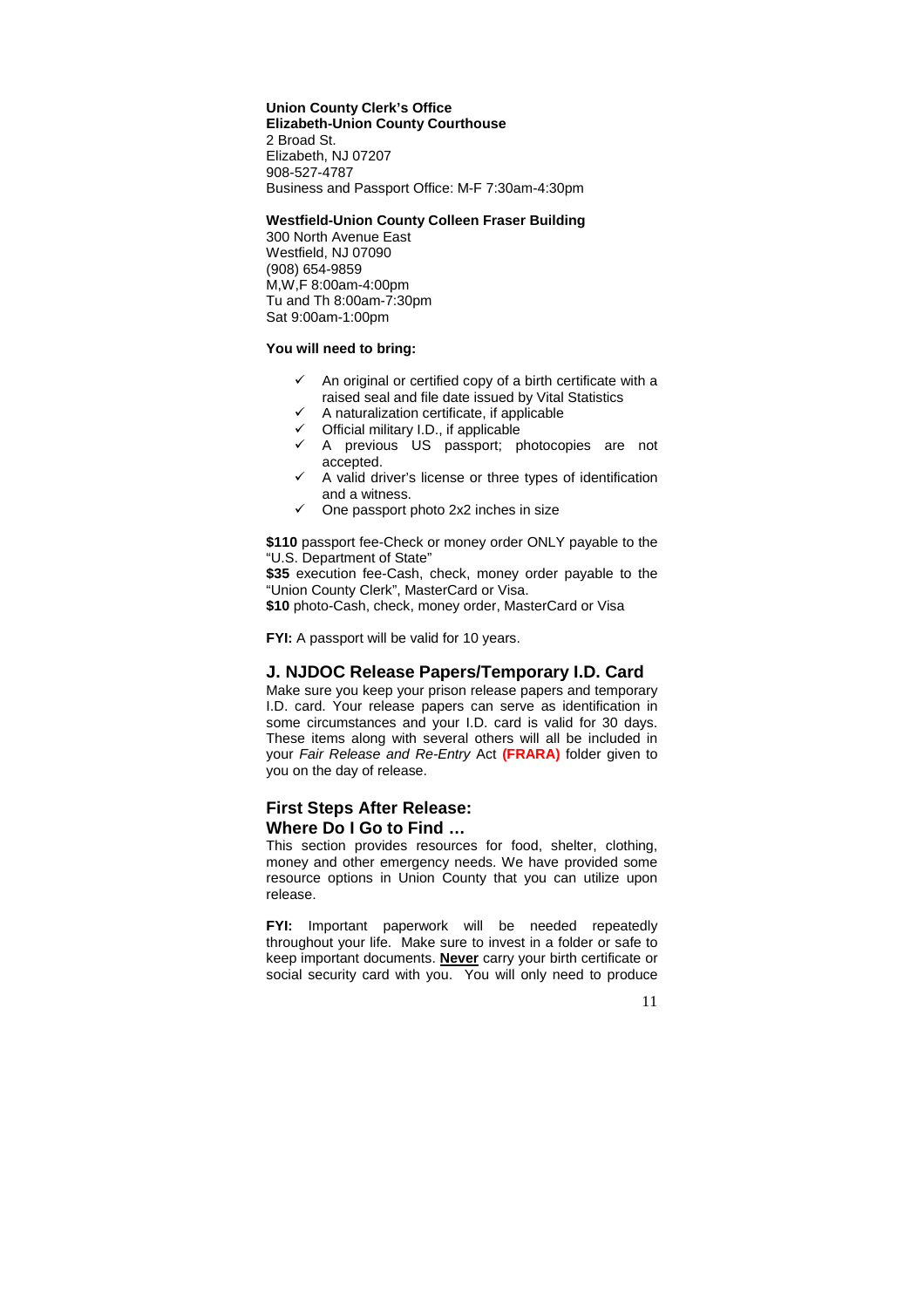these items upon request. It is smarter to keep them in a safe place. Leaving them with someone could also result in your documents getting lost so be very careful.

Also, make sure to keep a notebook and a pen with you to write down the names and phone numbers of the people you come in contact with at various agencies. Remember, nobody is going to care about your success as much as you do.

Provided for you are agencies and services that can assist you in finding your basic needs.

**FYI:** It is a good idea to call first to check that the hours of operation haven't changed. Please try to be patient with those that are attempting to assist you.

See the following pages for list of resources.

#### **A. First Stops**

The agencies below provide either a range of services and/or can refer you to other agencies, depending on what you need.

#### **FIRST-STOP AGENCIES**

#### **2-1-1/First Call for Help**

211 provides 24-hour, comprehensive, human service information and referral for residents of Union County. 211 can help access information and locate services/programs that connect residents to the resources that are available to them in the community. Dial 211, which can be accessed from the internet, cell phone or landline, 24 hours a day, 7 days a week. 211 is equipped for TTY callers and has a language line to connect to 140 different languages. Dial 800-331-7272 for the Homeless Hotline, which addresses emergencies and homeless calls.

## **United Way of Greater Union County**

33 W. Grand Street Elizabeth, N.J. 07202 (908) 353-7171 Email: info@uwguc.org

## **Elizabeth Coalition to House the Homeless**

118 Division Street Elizabeth, NJ 07201 908-355-2060 www.theelizabethcoalition.org

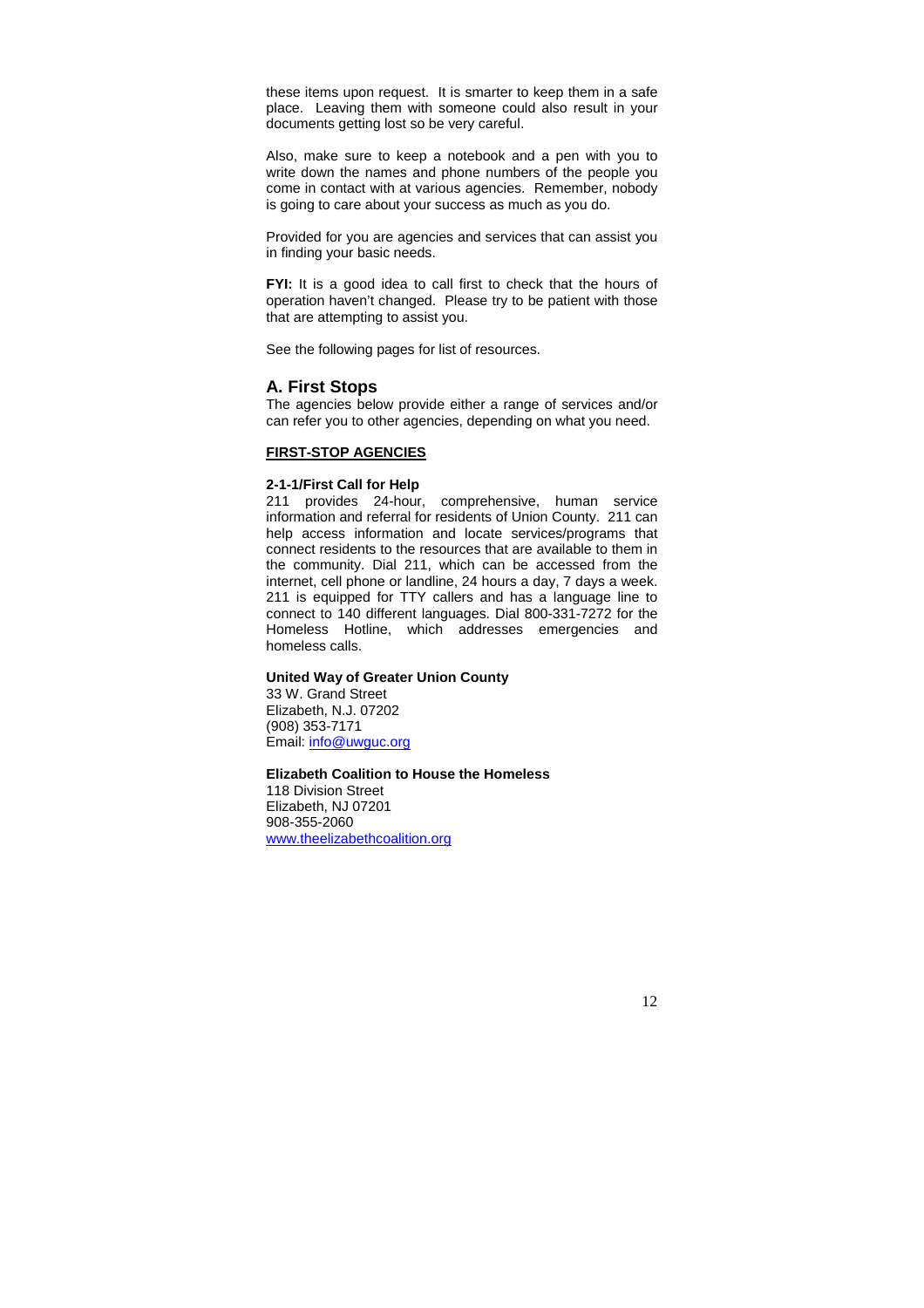## **B. Shelter**

These are some of the places providing temporary places to stay.

## **Family Promise of Union County**

First Baptist Church 402 Union Ave. Elizabeth, NJ 07208 908-289-7300 ext. 11 \*Family shelter

## **HomeFirst Interfaith Housing and Family Services**

1009 Park Ave. Plainfield, N.J. 07060 (908) 753-4001

#### **Proceed, Inc.**

Administration 1126 Dickinson St. Elizabeth, NJ 07201 908-351-7727

Satelite Office I 1122 East Grand St. Elizabeth, NJ 07201 908-351-7727

Satellite Office II 120 West 7<sup>th</sup> St. Plainfield, NJ 07060 908-351-7727

#### **Bridgeway Rehabilitative Services**

70 West Grand Street Elizabeth, NJ 07208 (908) 289-7330

#### **Raphael's Life House**

231 Court Street Elizabeth, NJ 07206 (908) 354-4750 \*For pregnant women only ages18-21

## **FOOD PANTRIES/ SOUP KITCHENS**



#### **C. Food**

There are three ways to get help with food: 1) public benefits to help purchase food, 2) food pantries that provide groceries, and 3) soup kitchens that provide hot or prepared food. Food stamps and other public benefits are discussed under "Money." Food pantries and soup kitchens are below.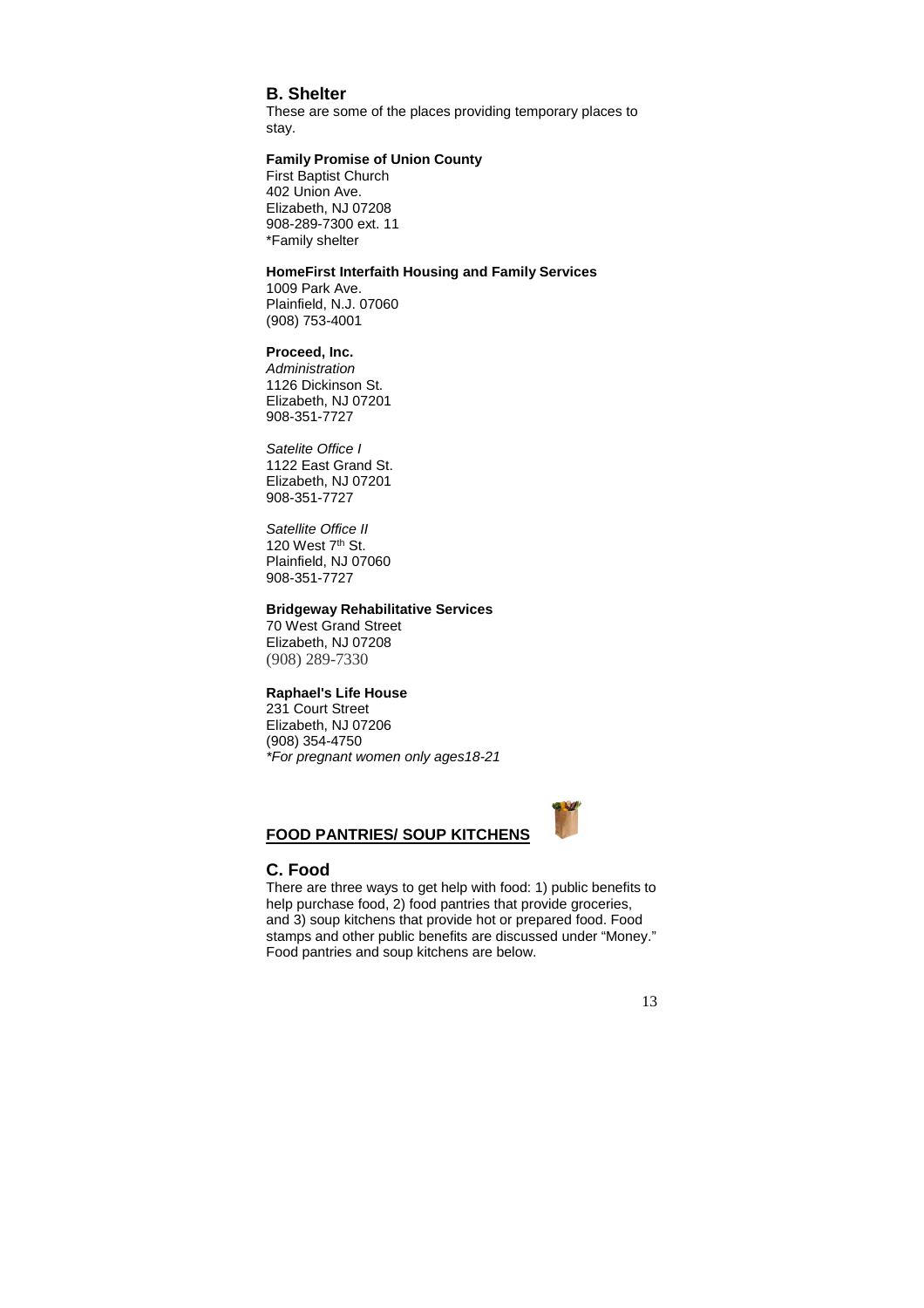## **FOOD PANTRIES/SOUP KITCHENS:**

#### **Elizabethport Presbyterian Center**

184 First Street Elizabeth, NJ 07206 908-351-4850 Fax: 908-351-8082 info@eportcenter.org \*Food pantry is open the last week open everyday 10-3 Bring Identification. Call and verify **Food Distribution:**  154 First Street Elizabeth, NJ 07206 Every Friday there is a food distribution for everyone 10-2pm

## **FISH Inc.**

Dunnellen Area P.O. Box 8565 Piscataway, NJ 08855 24 Hour Hotline: (732) 356-0081 admin@fishdunellenarea.org

## **St. Paul's Episcopal Church (Food for friends)**

1221 New Brunswick Ave. P.O. Box 1882 Rahway, NJ 07065 (732) 381-7201 \*Emergency food pantry on the third Monday and Tuesday of the last full week of the month. Proof of income, ID, Address.

#### **Heard AME Church**

310 Rev. TR Goyins Plaza Roselle, N.J. 07203 PH-908-241-5588 FX-908-241-7383 Heard.Church@verizon.net \*Food pantry is open every Saturday from 10:00-12:00pm (except the first Saturday of the month). Applications to receive food (accompanied by proper identification) are not accepted after 11:30am.

## **Rahway Food for Friends**

First Presbyterian Church 1731 Church St. Rahway, NJ 07065 Soup kitchen: Every Saturday of the month

#### **Seventh Day Adventist Church**

1221 Bew Brunswick Ave. Rahway, NJ 07065 Food pantry: Every last Monday and Tuesday of the month (free clothing is available to all patrons on distribution dates)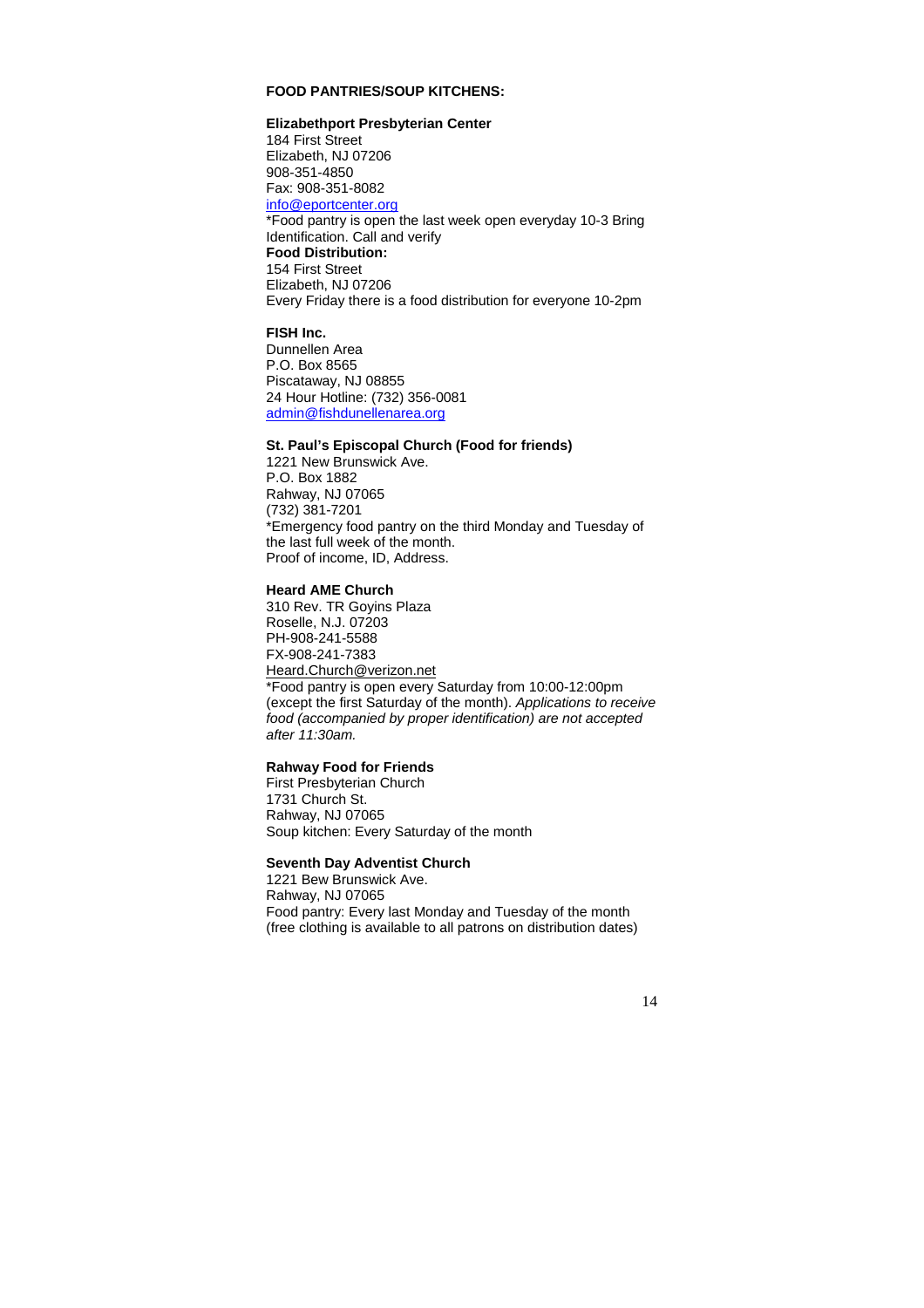## **Jewish Family Services of Central Jersey**

655 Westfield Ave., Elizabeth, NJ 07208 908-352-8375 Proof of Address, ID Office: Mon-Thurs 9:00am-4:30pm Fri 9:00-3:30pm Monthly non-perishable food packages

#### **HILLSIDE FOODBANK**

31 EVANS TERMINAL, HILLSIDE, NJ 07205 908-355-3663

## **SALVATION ARMY-ELIZABETH**

1005 E. Jersey St. 07202 908- 352-7057 \*Food pantry: help with groceries by appointment. \*Soup kitchen: Lunched served 12:00pm-2:00pm, Mon-Fri During the last two weeks of each month.

#### **Salvation Army-Plainfield**

615 Watching Avenue, Plainfield, NJ 07060 (908) 756-2595 Must call for appointment Soup kitchen: M, W, Th, F 11:45am-1:00pm

## **Westfield Food Pantry at Holy Trinity**

336 1<sup>ST</sup> Street Westfield, NJ 07090 908-232-8137 Food pantry open five mornings per week, call for an appointment. Please call and have a prescreening done

#### **Loaves and Fishes Food Pantry at Saint Teresa**

306 Morris Ave. Summit, NJ 07901 908-277-3700 Pantry open Wednesday from 8:30am-10:30am

#### **Helping Hands-Church of Saint Joseph the Carpenter**

157 E.  $4<sup>th</sup>$  Avenue Roselle, NJ 07203 908-241-1250 Food pantry open on the 2nd Sunday of each month. Call for hours.

#### **Grace's Kitchen**

600 Cleveland Ave. Plainfield, NJ 07060 908-765-1520 Soup kitchen open last five days of every month (except Sundays) 11:30am-1:00pm

#### **St. John the Apostle Pantry**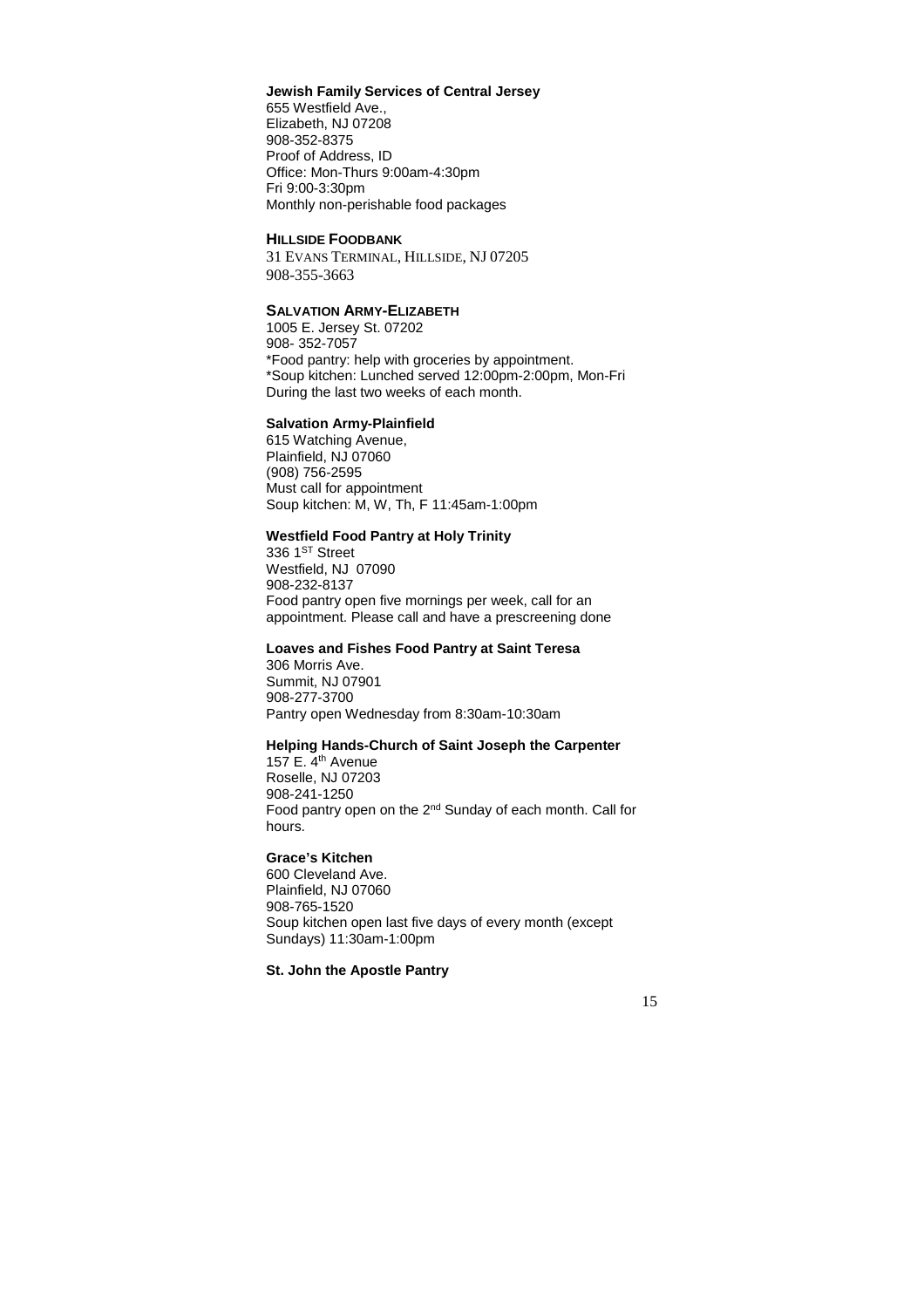1805 Penbrook Terrace Linden, NJ 07036 732-388-1216 or 908-486-6363 Pantry open the2nd and 4<sup>th</sup> Friday of each month except for holidays and special events. Call for hours.

#### **St. Joseph Social Service Center**

118 Division Street Elizabeth, NJ 07201 908-352-2989 \*Food pantry: M, Tu, Th 9:00-12:00pm, 1:00-4:00pm \*Soup kitchen: Saturday 11:30am-1:00pm



## **D. Free Or Low Cost Clothing Sources**

## **Goodwill Stores**

126 Route 22 West Springfield, NJ 07081 (973) 912-0156 Mon-Wed 9:00am-8:00pm Thu-Sat 9:00am-9:00pm Sun-10:00am-8:00pm

## **Holy Cross Thrift Shop**

40 Mercer Ave North Plainfield, NJ 07060 (908) 753-2888 Tue 2:00-4:00pm. Fri 6:30pm-8:30pm Sat 9:00am-12:00pm

#### **Jumble Store Thrift & Consignment Shop**

110 Walnut Ave Cranford, NJ 07016 (908) 276-0222

## **Unique Thrift Store**

116 Broad St Elizabeth, NJ 07201 (908) 994-0600

## **The Salvation Army**

615 Watching Ave Plainfield, NJ 07060 (908) 756-2595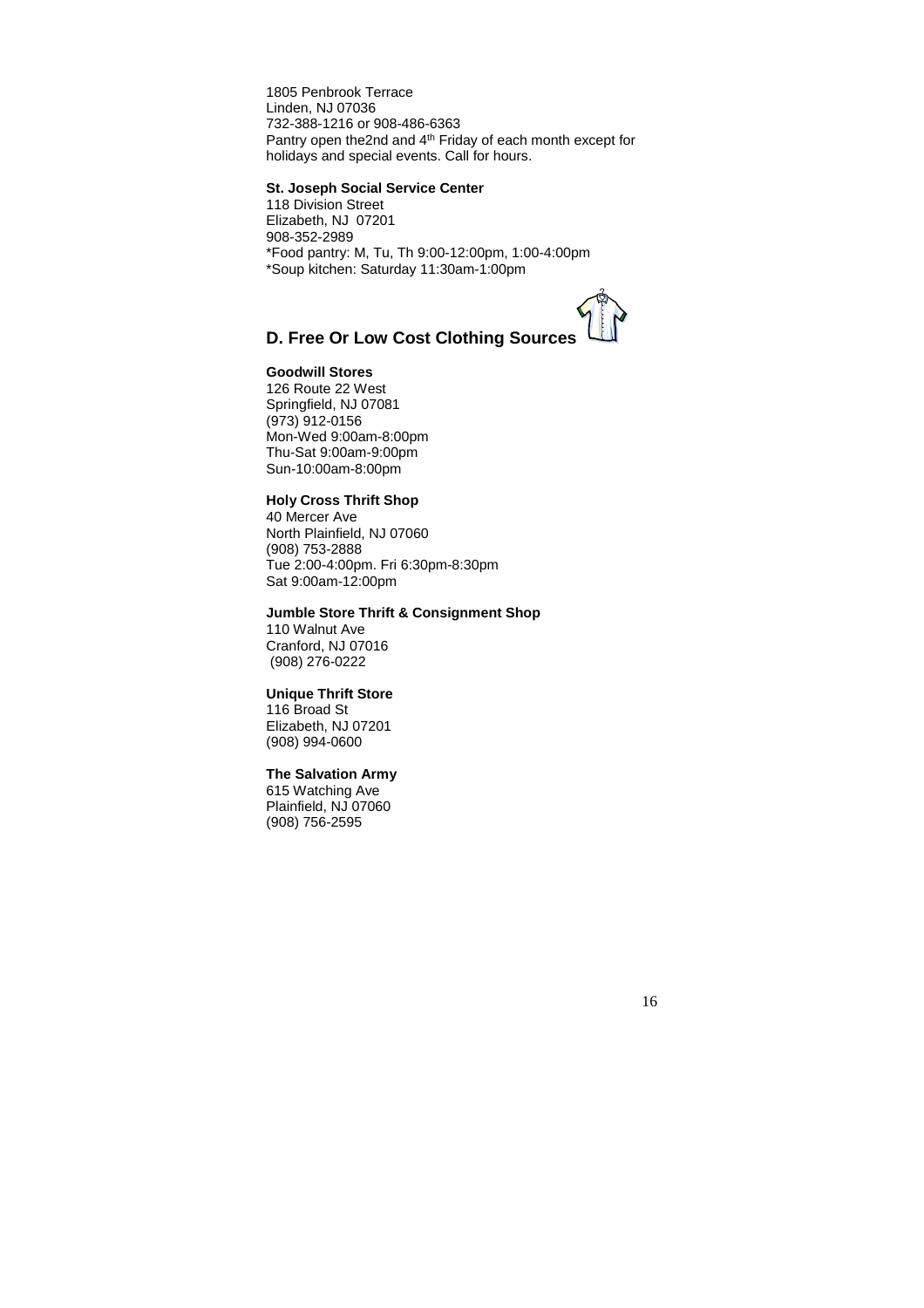

#### **E. Transportation**

There is no general program to provide assistance paying for transportation. Though NJ Transit no longer accepts release papers in substitute for bus tickets. However, you may purchase transit tickets from NJDOC for \$2.00 prior to your release, which will assist you with reaching your destination.

Some of the programs listed in this book will provide bus passes to help you participate in a particular program. If you are assigned to a community/social service or reporting program, you may want to ask if the program offers transportation assistance.

For specific bus, rail or train schedules and fares, you may call NJ Transit: 973-275-5555, NJ Text Telephone: 800-772-2287 or visit the NJ Transit Website: http://www.njtransit.com. For specific route information on the website, click on the "trip planner". For your Union County travel convenience, you may want to purchase weekly, monthly or discounted transit passes (when applicable).

If you are going to drive places, remember that you **must** have a valid driver's license, and you **must** have insurance for any vehicle that you are driving.

Transportation for senior citizens and people with disabilities:

Union County Paratransit 908-241-8300 www.ucnj.org

Office of Amtrak Access 800-872-7245

Greyhound Customers with Disabilities Travel Assistance Line 800-752-4841



#### **F. Money: FS/GA**

Once you are released from custody, you will need a source of income, at least temporarily, until you can find a job. (See section under "Finding a Job" for information about looking for work). **The DOC does not provide "gate money," except for any money you may have in your inmate account. If it is possible to save any money before you get out; you should try to do so.** Parole may give emergency funds,

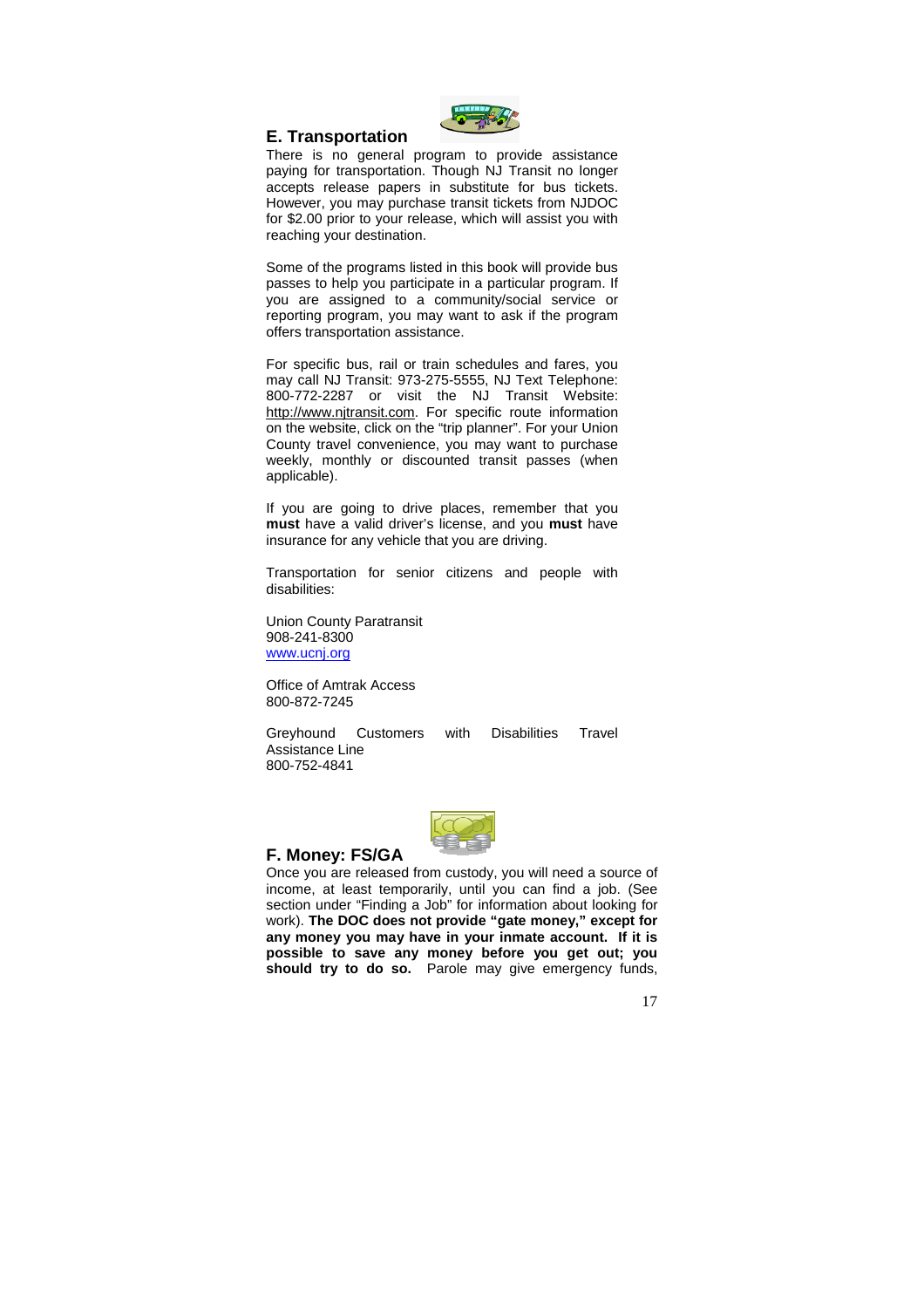based on need, but it's at their discretion – ask your parole officer about this.

You may be able to get some kind of public assistance ("welfare"), but not everyone qualifies for this. Listed below are some basics on seeking and applying for benefits.

#### **Work First New Jersey Program (WFNJ)**

**WFNJ** provides cash benefits (General Assistance) for single people and Temporary Assistance for Needy Families for people who have custody of their children. Both programs will require you to work or actively look for work and both have a five-year lifetime limit. Work First New Jersey also has an Emergency Assistance program that you may qualify for if you are homeless or at risk of becoming homeless: it can pay for things like food, clothing and transportation costs to look for housing, but also utility payments and temporary rental or mortgage payment assistance. You can contact your social worker for more information.

**FYI:** Please call your local office to verify what the eligibility requirements are for obtaining General Assistance.

#### **NJ SNAP (formerly Food Stamps)**

You may apply for NJ SNAP while applying for GA/TANF. If you were convicted after August 22, 1996 of a drug distribution or sales offense, you may still be able to get NJ SNAP if you have completed or are enrolled in a licensed drug treatment program, or completed a program in prison and are drug free (you will be tested). Same goes for possession offenses. Please contact the Division of Welfare in Hudson County to inquire.

#### **Union County Division of Social Services**

**Elizabeth Location**  343 Westminster Ave. Elizabeth, NJ 07207 Phone: 908-965-3706 Fax: 908-965-2752 **Plainfield Location**  200 West 2nd St. Plainfield, NJ 07063 Phone: 908-791-7000 Fax: 908-791-7098

#### **G. Veterans Benefits:**

If you were receiving veteran's benefits (disability or pension) and you were incarcerated for more than 60 days, you will have to get reinstated after you are released. If you were not receiving benefits and you are a veteran, you may be eligible for benefits or for some of their other programs and services, including healthcare. You can contact the VA for questions about benefits at 800-827-1000; the health benefit number is 877-222-VETS. The 24 hour veterans mental health hotline is 1-866-VETS-NJFU.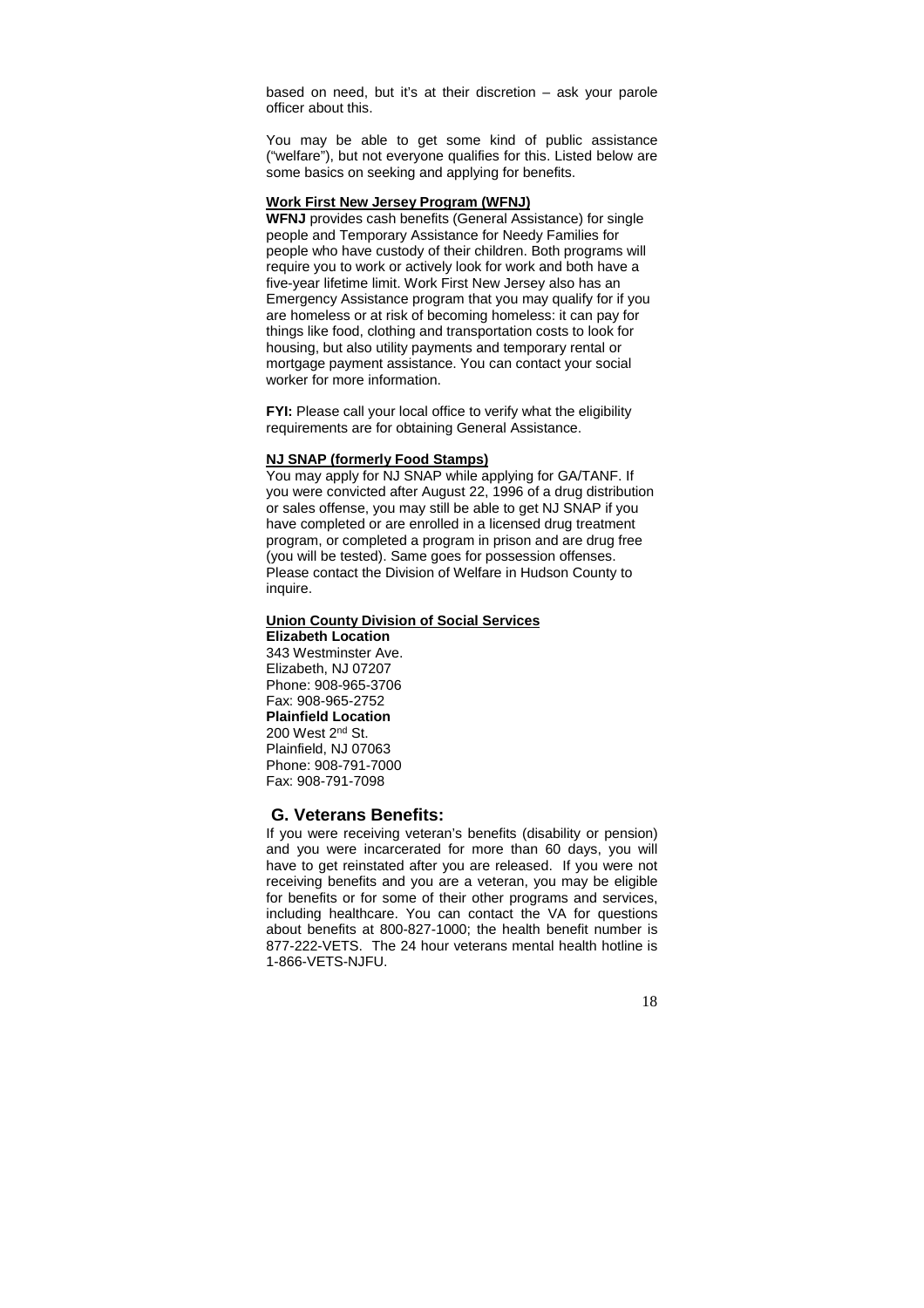#### **VA Benefit Administration (Regional Office)**

20 Washington Place, 3rd Floor Newark, NJ 07102 973-645-1441

#### **Union County Office of Veterans Affairs**

10 Elizabeth Plaza, 4<sup>th</sup> Floor Administration Building Elizabeth, NJ 07207 Phone: 908-659-4707 Fax: 908-527-4172 Veterans' Interment: 908-527-4717 Toll-Free Veterans Hotline: 866-640-7115 Hours: Mon-Fri 8:30am-4:30pm

Visit this local VA office to reinstate benefits or apply for new programs and services.

The following are some websites that can assist you in looking for information about veteran services:

Federal Veterans Information: www.va.gov

Info for NJ Veterans: www.vetsinfo.com

New Jersey Dept. of Veterans Affairs: www.state.nj.us/military

New Jersey Veterans Guide: www.state.nj.us/military/veterans/njguide

VA Home Loans: www.homeloans.va.gov

Veterans Counseling Service Center: www.va.gov/rcs/newjersey/html

**OTHER BENEFIT PROGRAMS:** You may be eligible for other cash benefits, including Supplemental Security Income (SSI) disability Benefits. If you are seriously disabled and cannot work, call 1-800-772-1213 and the Women's, Infants, Children (WIC) program, which gives food vouchers to low-income parents. Inquire about WIC at the city or county welfare offices.

## **Taking Care of Yourself: Getting Support**

The transition from prison back to society may take some time to get used to and we want to provide you with options to lessen the burden. Taking care of your mind and body will be important for your success. Below are a few places that may be of assistance.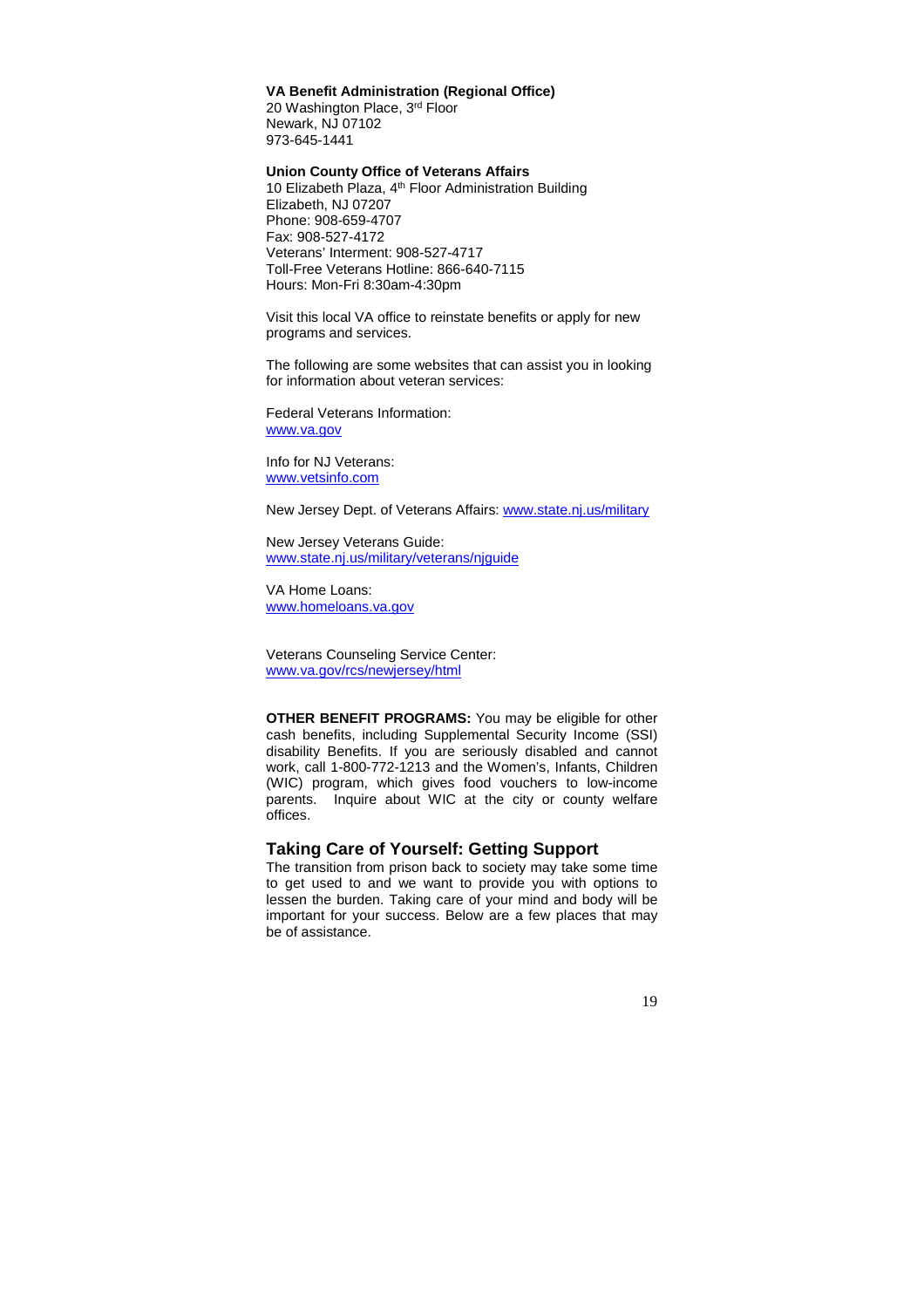

## **Taking Care of Yourself: Health Care Resources**

It is very important that you pay attention to your health during the period after you are released, to make sure you have a plan to get prescriptions that you need filled and to see a doctor if you have health conditions that need care. Also, stress and changes in routine can make many health conditions worse. Below, you'll find information on paying for healthcare and clinics and other resources in Union County.

Prior to your release, you will be given the opportunity to apply for Medicaid through the **Affordable Health Care Act (ACA).** ACA allows those with little or no income to be eligible for Medicaid under the new law. New Jersey residents completed an application for New Jersey Family Care and out of state residents complete an application for the Healthcare Marketplace. Applying for healthcare while at NJDOC allows enough time for processing to be completed and a health insurance card to be mailed to your residence with coverage beginning the day of your release. For more information regarding the Affordable Care Act and Medicaid, please contact your social worker or visit www.njfamilycare.org or www.healthcare.gov. Below is some information regarding traditional Medicaid.

## **A. Health Care Benefits: Am I eligible?**

In New Jersey, the **Medicaid** program provides health care benefits for some low-income people. If you gain custody of children under 18 when you are released, you may qualify if you are; single, head of house and unemployed, or existing earnings are not enough to support the household Other eligibility requirements include low-income status, over age 65, blindness, or inability to work due to a disability.

If you are disabled and are applying for SSI, you will also be screened for Medicaid at that time. If you qualify for General Assistance benefits, you will get some very basic health care benefits through Medicaid (Plan G). **Medicaid is a separate program from GA or TANF, so you don't have to be eligible for those benefits to qualify for Medicaid.** 

For questions about Medicaid eligibility, or to apply for Medicaid in Union County go to:

#### **Union County Division of Social Services**

**Elizabeth Location**  343 Westminster Ave. Elizabeth, NJ 07207 Phone: 908-965-3706 Fax: 908-965-2752 **Plainfield Location**  200 West 2nd St. Plainfield, NJ 07063

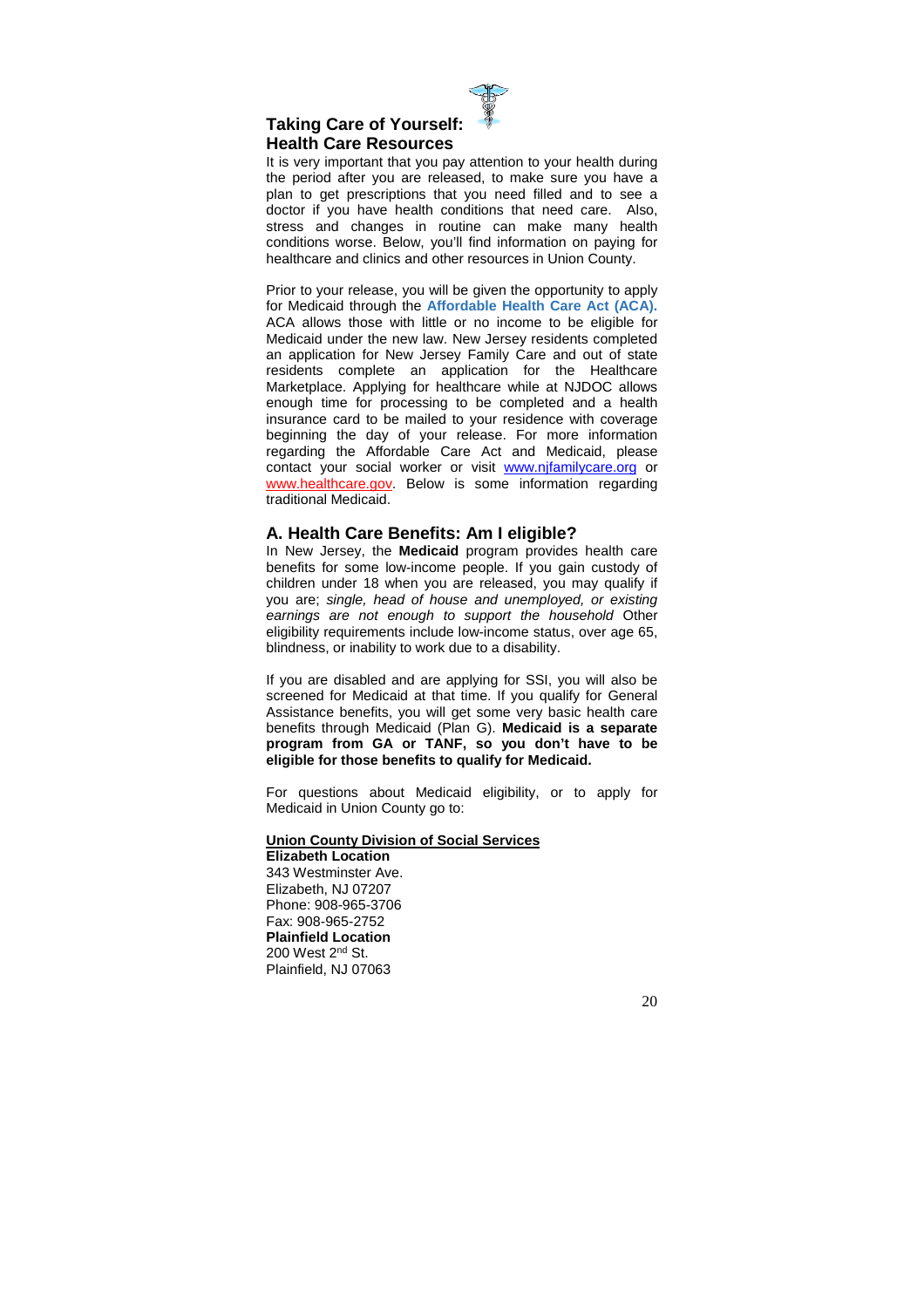Phone: 908-791-7000 Fax: 908-791-7098

If you are a veteran, you may be eligible for healthcare benefits through the **Veteran's Administration**, which provides a "Medical Benefits Package" for enrolled veterans. You can call 877-222-VETS for more information about eligibility and applying for benefits.

If you are HIV+ or have AIDS, you may also be eligible for the **AIDS Drug Distribution Program** (ADDP), which provides help paying for AIDS medication for people who don't have any other means of paying. **You can apply for this program before you are released**. Contact the **Aids Drug Distribution Program** at 609-588-7038 or toll free at 877-613- 4533, Mon-Fri 8am-5pm to apply.

**Easter Seals New Jersey** provides information, referrals and loans of medical equipment (including wheelchairs) to people in need. For information call 732-257-6662.

#### **B. General HealthCare Providers**

Even if you do not have Medicaid or other health insurance or benefits, Union County has clinics that provide primary health care at low cost, sliding scale or for free. They are listed below. Most hospitals have charity care and you should ask about this if you go to a hospital emergency room for treatment.

#### **UNION COUNTY HEALTHCARE LOCATIONS**

#### **Neighborhood Health Center Cardinal**

 Location: 950 Park Ave., Plainfield, NJ - 07060 Contact Phone: 908-754-5840 Services: adult medicine, adolescent medicine, pediatrics, school-based services, obstetrics and gynecology, family planning, dentistry, health education, social services, and afterhours care.

#### **Neighborhood Health Center Elizabeth**

Location: 184 1st St., Elizabeth, NJ - 07206 Contact Phone: 908-355-4459 Services: adult medicine, adolescent medicine, pediatrics, school-based services, obstetrics and gynecology, family planning, dentistry, health education, social services, and afterhours care.

#### **Neighborhood Health Center Plainfield**

Location: 1700-58 Myrtle Ave., Plainfield, NJ - 07063 Contact Phone: 908-753-6401 Services: adult medicine, adolescent medicine, pediatrics, school-based services, obstetrics and gynecology, family planning, dentistry, health education, social services, and afterhours care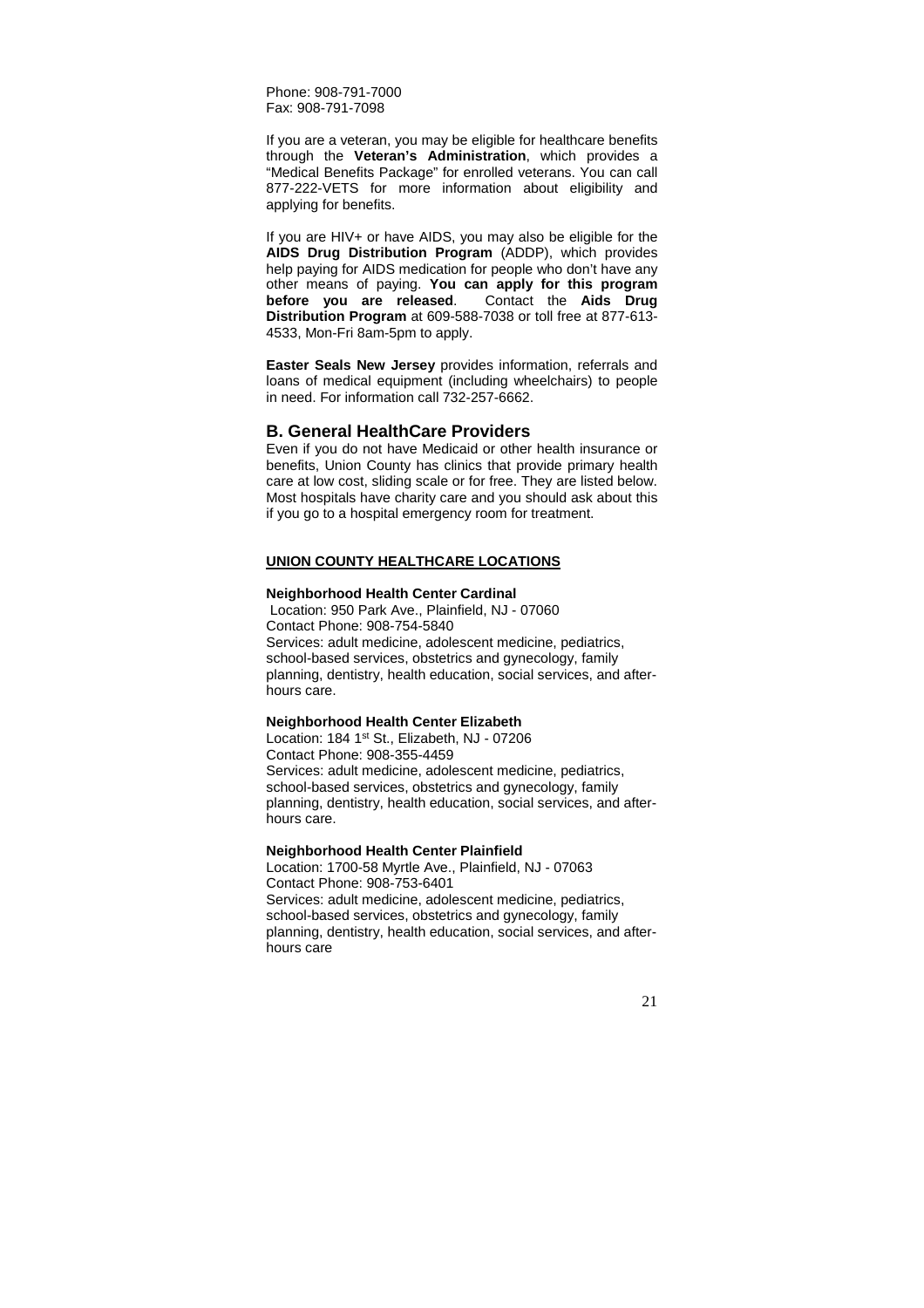#### **Neighborhood Health Center, The Healthy Place**

Location: 427 Darrow Ave., Plainfield, NJ - 07060 Contact Phone: 908-731-4288 Services: adult medicine, adolescent medicine, pediatrics, school-based services, obstetrics and gynecology, family planning, dentistry, health education, social services, and afterhours care.

#### **Overlook at Union Hospital**

1000 Galloping Hill Road Union, NJ 07083 908-522-6300 ACUTE medical care only

#### **Robert Wood Johnson University Hospital at Rahway**

 865 Stone Street Rahway, NJ 07065 (732) 381-4200 **ACUTE Medical Care only** 

#### **PLANNED PARENTHOOD OF CENTRAL NJ**

Planned Parenthood Health Centers provide a variety of reproductive health services such as gynecological care, birth control services, pregnancy testing, STD testing and treatment, pre-natal care, primary care and cancer screenings. Not all centers provide the same services, so it's important to check before scheduling an appointment.

#### **Health Centers**

**Elizabeth**  Medical Services 1150 Dickinson Street, Elizabeth, NJ 07201 (908) 351-5384 Services: Abortion services, birth control, general health care, HIV testing, LGBT services, men's health care, morning-after pill (emergency contraception), pregnancy testing and services, STD testing, treatment and vaccines and women's health care.

#### **Plainfield**

Medical Services 123 Park Avenue, Plainfield, NJ 07060 (908) 756-3736 Services: Abortion services, birth control, general health care, HIV testing, LGBT services, men's health care, morning-after pill (emergency contraception), pregnancy testing and services, STD testing, treatment and vaccines and women's health care.

#### **Hospitals in Union County**

#### **Elizabeth General Hospital**

225 Williamson St. Elizabeth, NJ 07202 908-558-7043

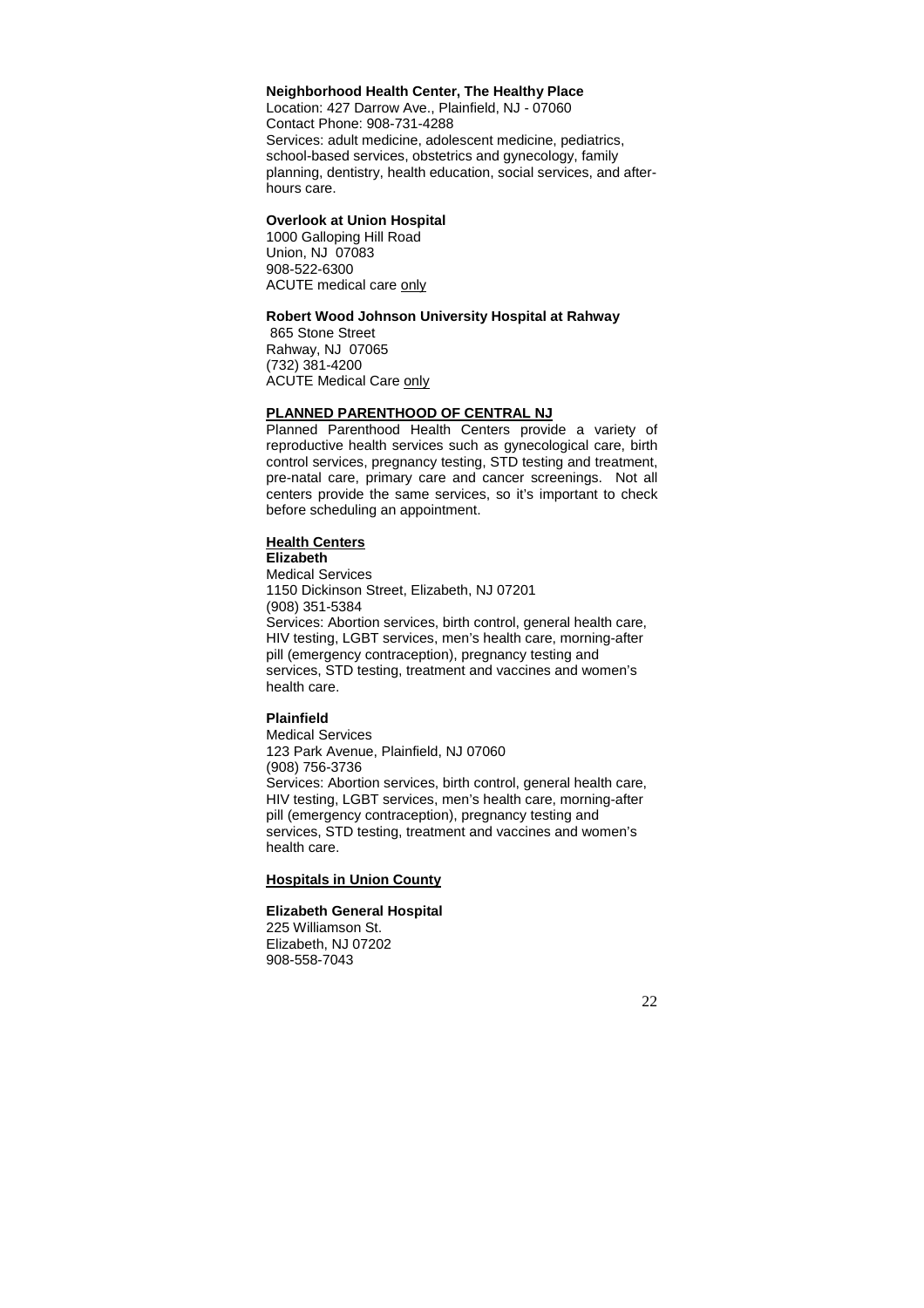## **Children's Specialized Hospital**

150 New Providence Rd. Mountainside, NJ 07092 445-373-5496

#### **Kindred Hospital New Jersey-Rahway**

865 Stone Street Rahway, NJ 07065 732-453-2950

## **Muhlenberg Regional Medical Center**

1200 Randolph Road Plainfield, NJ 07060 908-668-2200

## **Overlook Medical Center**

99 Beauvoir Ave. Summit, NJ 07901 908-522-2000

#### **Runnels Specialized Hospital**

40 Watchung Way Berkeley Heights, NJ 07922 908-771-5700

## **Summit Oaks Hospital**

19 Prospect Street Summit, New Jersey 07902 908-522-7000

#### **Trinitas Regional Medical Center**

225 Williams St. Elizabeth, NJ 07202 908-994-5000

#### **Robert Wood Johnson University Hospital Rahway**

865 Stone Street Rahway, NJ 07065 732-381-4200

#### **C. Services for People with HIV/AIDS**

In addition to the clinics listed above, a number of places in Union County offer care and support services specifically for people with HIV and AIDS.

## **Union County HIV & AIDS Services**

10 Elizabethtown Plaza Elizabeth, NJ 07207 908-558-2572

## **Proceed, Inc.**

Administration-1126 Dickinson Street Elizabeth, NJ 07201 Satellite Office-1122 East Grand Street Elizabeth, NJ 07201 (908) 351-7727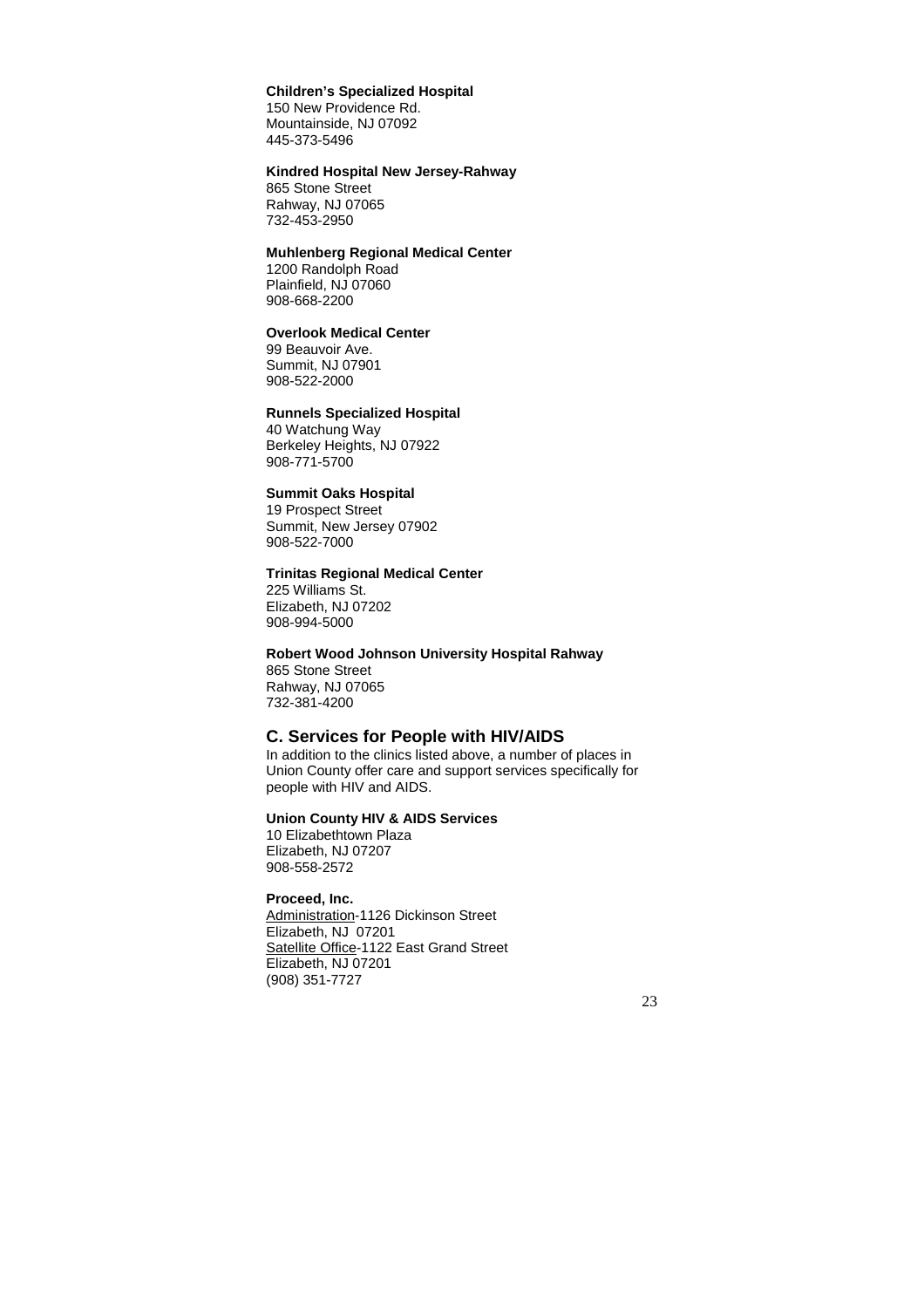(908) 353-5185 (Fax) Multi Service HIV/AIDS Service Agency

#### **Catholic Charities**

271 Smith Street Perth Amboy, NJ 08861 732-826-9160

## **Hyacinth Foundation**

107 Park Ave., 3rd Floor Plainfield, NJ 07060 (908) 755-0021 Hotline: 800-433-0254 info@hyacinth.org

## **Medical Diagnostic Associates**

525 Central Ave., Suite C Westfield, NJ 07090 908-233-0895

#### **American Red Cross**

321 Elm Street Westfield, NJ 07090 908-232-4452

## **NJ AIDS/STD Hotline**

1-800-624-2377 – 24 hours/day The hotlines provide referrals, general information, counseling, testing locations and treatment information.

## **Rapid Testing Centers**

**Elizabeth**  Lennard Clinic 850 Woodruff Lane, Elizabeth, NJ 07201 908-352-0850

Planned Parenthood –Elizabeth 1150 Dickenson Street, Elizabeth, NJ 07201 908-351-5384

PROCEED, Inc. 1126 Dickinson Street, Elizabeth, NJ 07201 908-351-7727

Trinitas Hospital 654 East Jersey Street, Suite 161, Elizabeth, NJ 07026 908-994-7300

Trinitas Hospital-Emergency Department 25 Williamson Street Elizabeth, NJ 07026 908-994-7300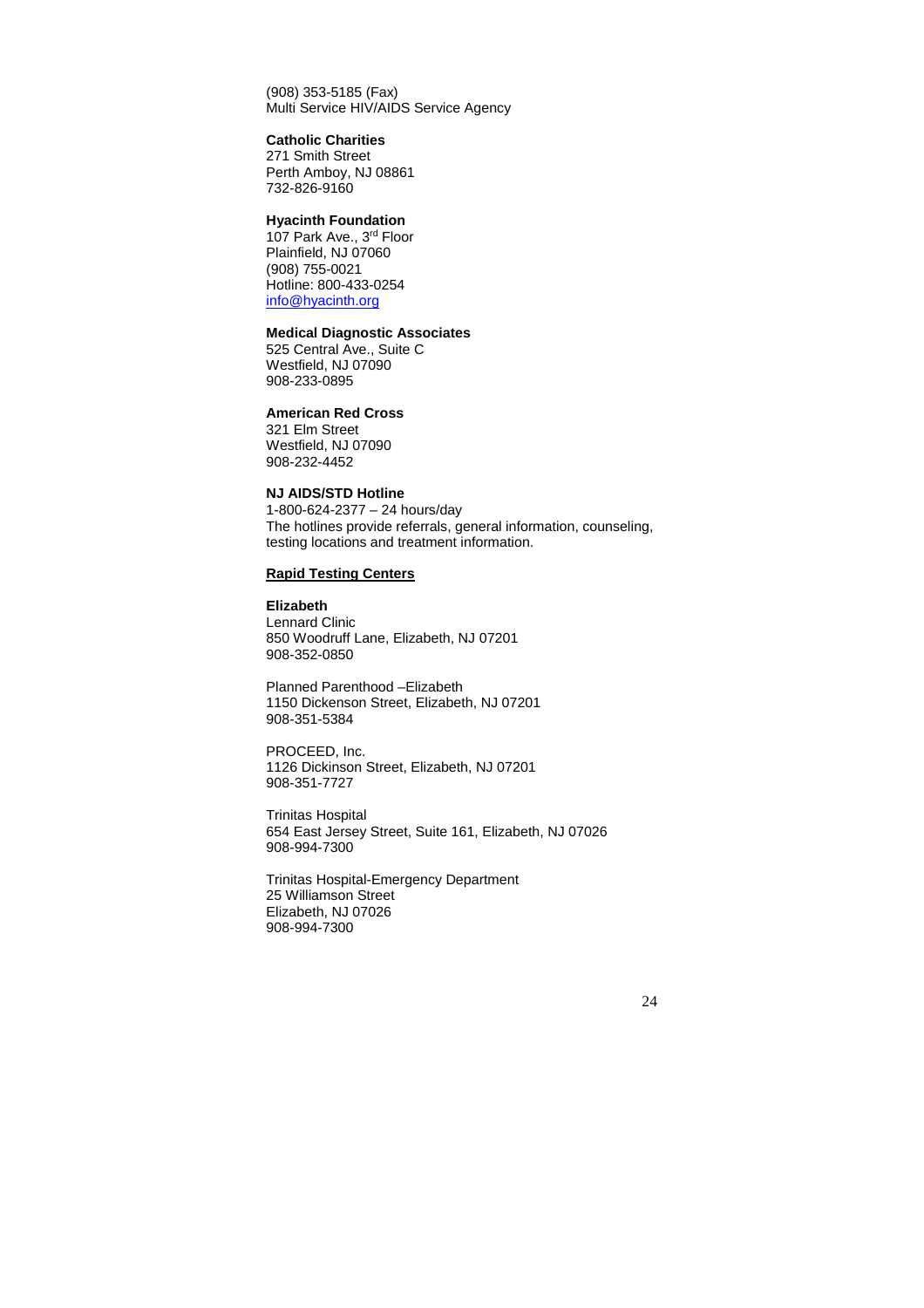**Plainfield** 

Hyacinth AIDS Foundation 25 Craig Place, Plainfield, NJ 07060 908-755-0021

Planned Parenthood of Plainfield 123 Park Ave., Plainfield, NJ 07063 908-756-3736

## **D. Services for People With Tuberculosis and Hepatitis C**

In addition to the general medical care facilities listed above, there are a few services especially for people with tuberculosis and hepatitis C.

## **TUBERCULOSIS CONTROL PROGRAM, UNION COUNTY**

## **Rutgers Global TB Institute**

**NJ Medical School**  Clinical Services 225 Warren St. Newark, NJ 07103 973-672-6232

**Tuberculosis Program**  50 East Street, 3rd Floor

PO Box 363 Trenton, NJ 08625 609-826-4878

## **E. Dental Care**

Most of the locations listed below don't provide free care, but do have a sliding scale for those with or without insurance.

#### **Overlook Hospital Dental Care Center**

99 Beauvoir Ave. Summit, NJ 07902 908-522-2901

#### **Neighborhood Health Services**

1700-58 Myrtle Ave. Plainfield, NJ 07063 908-753-6401

184 First Street Elizabeth, NJ 07206 908-355-4459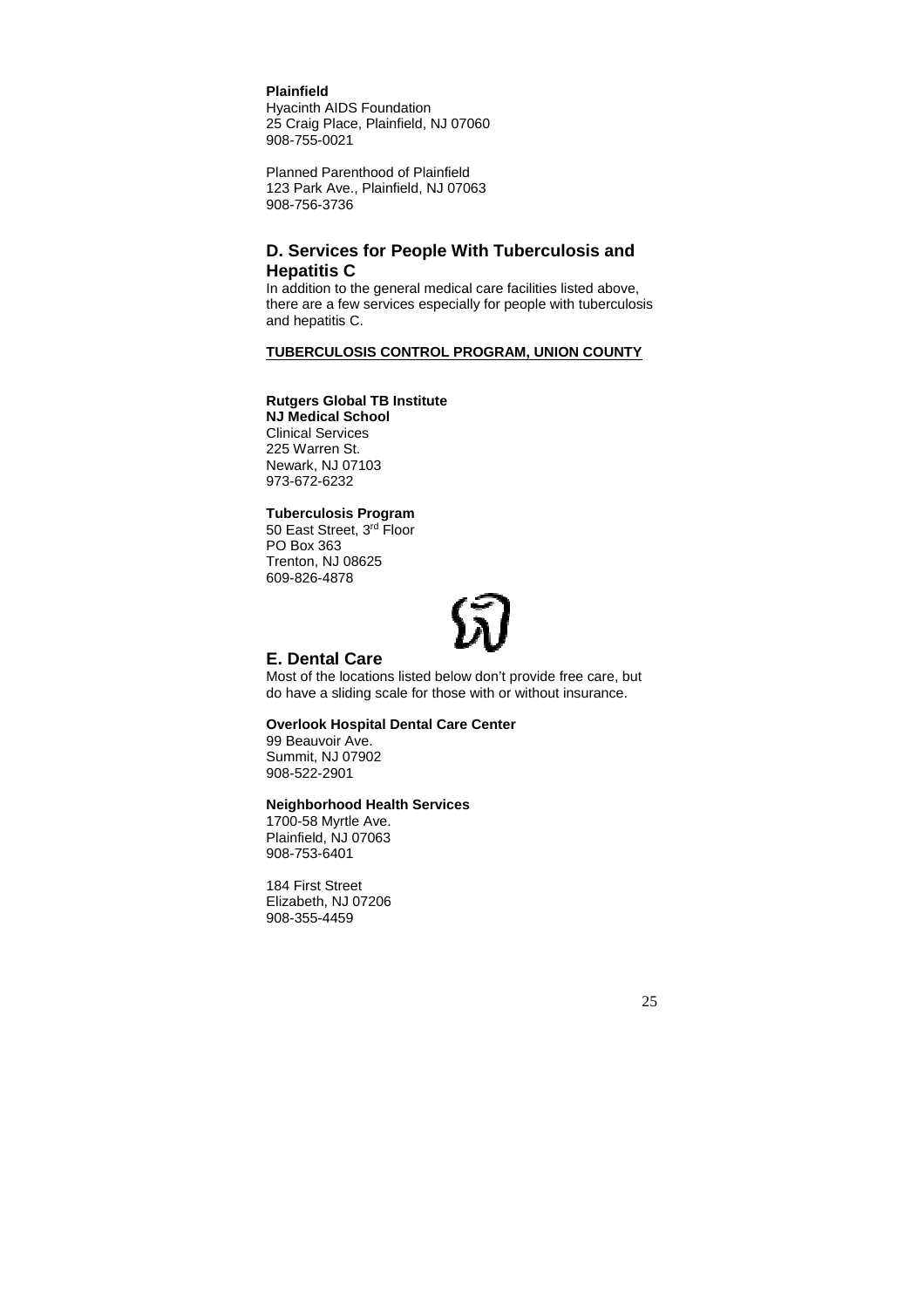#### **UMDNJ-School of Health Related Professions Scotch Plains**  1776 Raritan Road Scotch Plains, NJ 07076 908-889-2410

**Hackensack University Medical Center - Dental Clinic** 

St. John Building: 30 Prospect Avenue Hackensack, NJ 07601 551-996-2111 Hillcrest Building: 60 Second St. Hackensack, NJ 07601 551-996-3519 Hours: Mon-Fri 8:00am-4:30pm

#### **Elizabeth Department of Health & Human Services**

City Hall of Elizabeth G-12 50 Winfield Scott Plaza Elizabeth, NJ 07201 908-820-4049

## **F. Mental Health/Substance Abuse Resources**

**FYI:** Drug addiction can be fatal to your health, not to mention illegal and can result in jail time. In order to be successful in society seeking services for a drug or alcohol addiction will be necessary. Many of the health clinics, support centers and other resources listed in this guide can help refer you to treatment that most fit your needs. Listed below are some of Essex County's treatment resources and each of these will also help with referrals if they cannot help you. If you want treatment, you should also ask your parole officer for help beds in treatment facilities are hard to come by, and they can help get you in.

There are Narcotics Anonymous (NA) and Alcoholics Anonymous (AA) support group meetings all over Union County. To find a meeting near you, call 866-920-1212 (for AA) or 800-992-0401 (for NA). For other self-help group resources, call the New Jersey Self Help Clearinghouse at 800-367-6274. Also, you can call the Addictions Hotline of NJ at 800-238- 2333.

#### **Detoxification Centers in NJ**

#### **Aldie Counseling Center**

2291 Cabot Boulevard West Langhorne, PA 19047 215-642-3230

#### **Behavioral Crossroads Recovery, LLC**

509 South Blackhorse Pike (Rt 168) Turnersville, NJ 08012 609-964-4061 ext. 2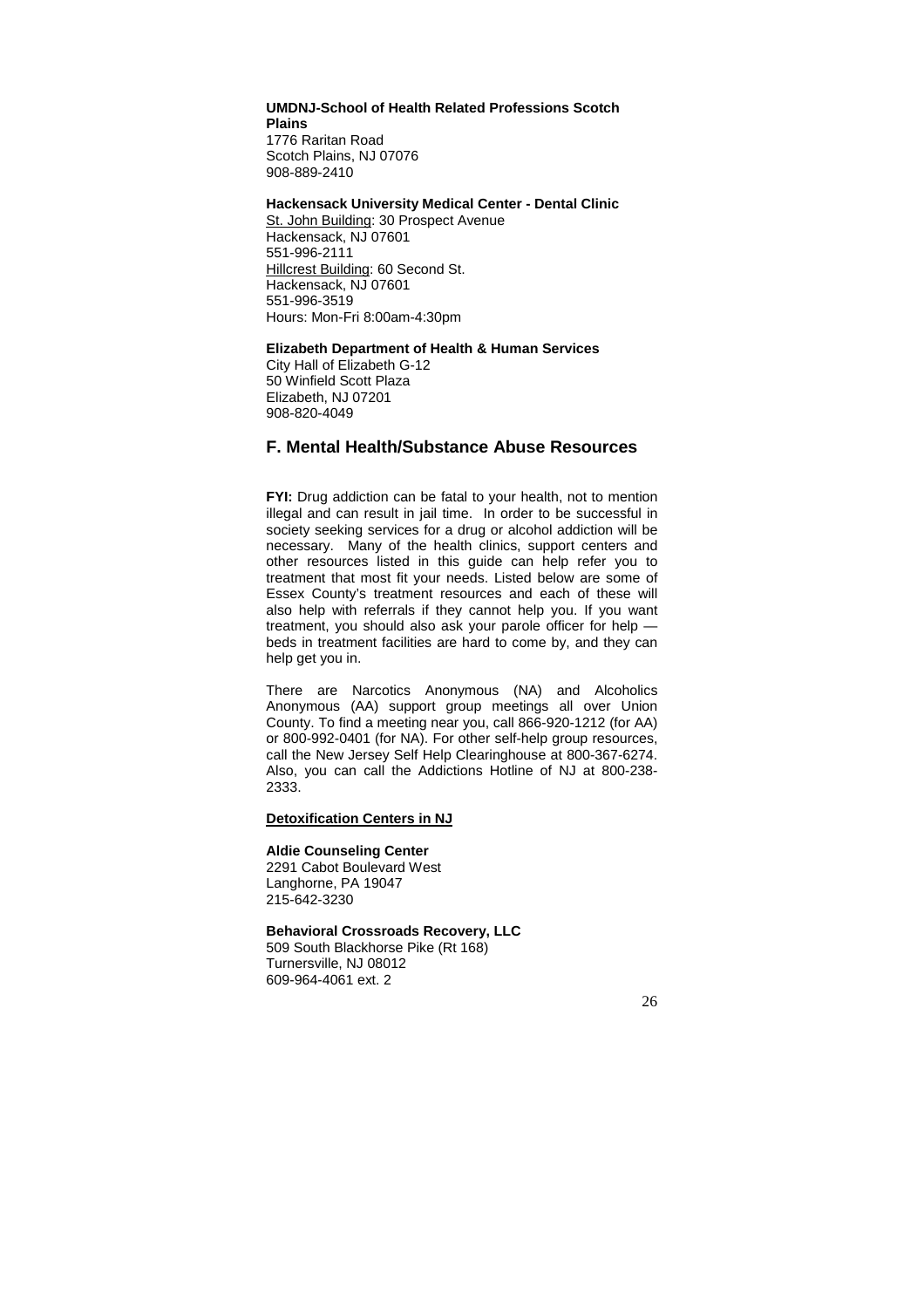#### **Burlington Comp Counseling Inc.**

75 Washington Street Mount Holly, NJ 08060 609-267-3610

**Carrier Clinic**  252 County Route 601 Belle Mead, NJ 08502 908-281-1000

## **Hunterdon Med Center/Addictions Treatment Services**

2100 Wescott Drive Flemington, NJ 08822 908-788-6401

#### **Jersey City Medical Center**

355 Grand Street Jersey City, NJ 07302 201-915-2281

#### **Kaleidoscope Health Care, INC**

75 Harrison Avenue Jersey City, NJ 07304 201-451-5425

#### **Livengrin Foundation Inc.**

4833 Hulmeville Road Bensalem, PA 19020 215-638-5200

## **New Horizon Treatment Services Inc.**

132 Perry Street Trenton, NJ 08618 609-394-8988

#### **New Pathway Counseling Services**

995 Broadway Bayone, NJ 07002 201-436-1022

## **Princeton House Behavioral Health**

905 Herrontown Road Princeton, NJ 08540 609-497-3300 **Somerset Treatment Services**  118 West End Avenue Somerville, NJ 08876 908-722-1232

## **Spectrum Health Care, INC**

74-80 Pacific Avenue Jersey City, NJ 07304 201-860-6100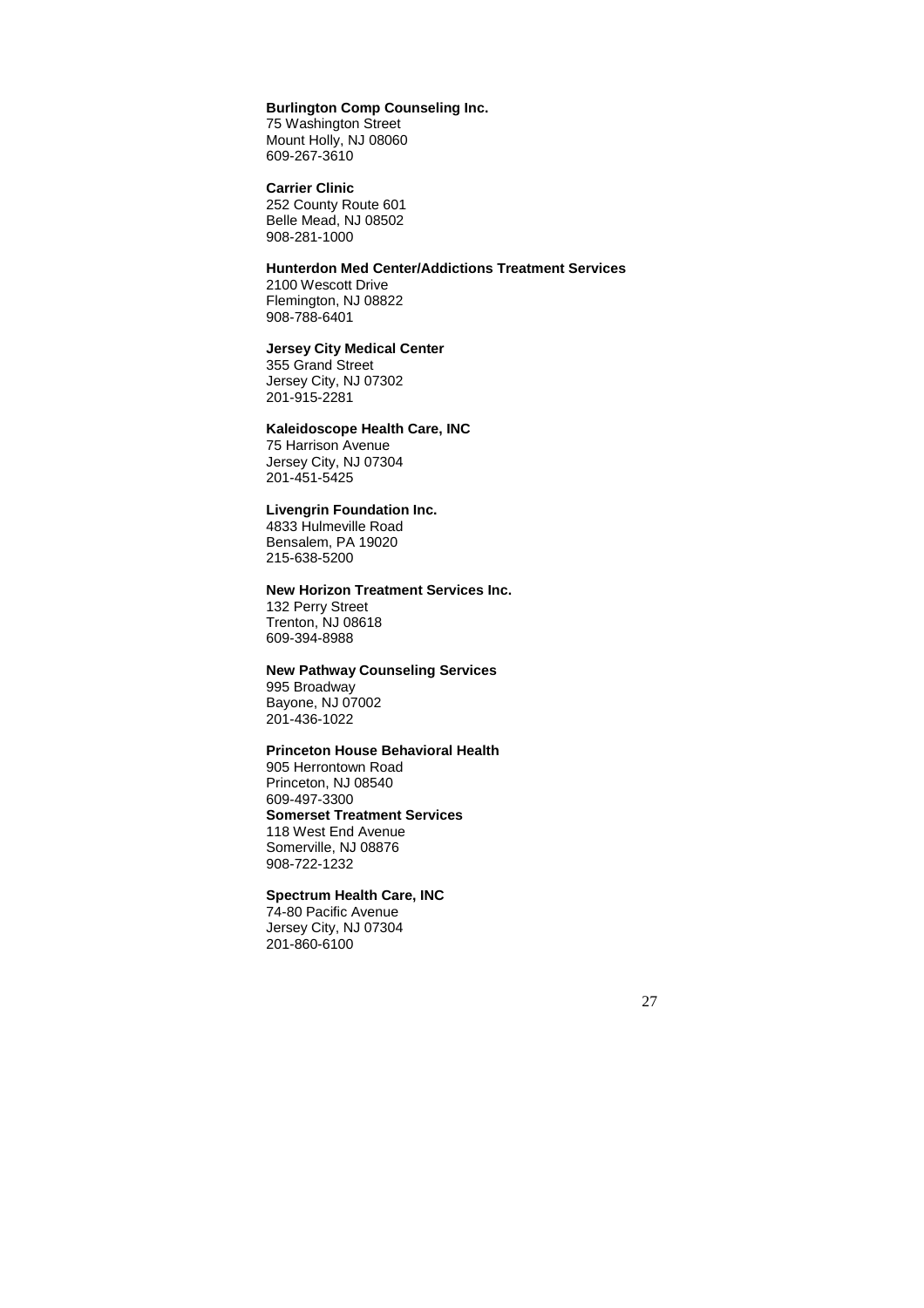#### **Summit Behavior Health**

4065 Quakerbridge Road Princeton Junction, NJ 08550 609-651-4001

**Today Inc.**  1990 North Woodbourne Road Newtown, PA 18940 215-968-4713

#### **Turning Point, INC.**

595 County Avenue Secaucus, NJ 07096 973-239-9400

#### **OUTPATIENT AND RESIDENTIAL MENTAL HEALTH/SUBSTANCE ABUSE TREATMENT**

#### **Addiction Services UCPC Behavioral Healthcare**

117-119 Roosevelt Ave. Plainfield, NJ 07060 (908) 756-6870 Drug and alcohol rehabilitation treatments - outpatient drug rehab center and partial hospitalization/day treatment for persons with co-occurring mental and substance abuse disorders, women and men

#### **Intervention Specialist LLC**

583 Cherry Street Cranford, NJ 07208 (908) 289-0700 Drug and alcohol rehabilitation treatments - outpatient drug rehab centers for persons with co-occurring mental and substance abuse disorders, persons with HIV/AIDS, Gay and lesbian, seniors/older adults, women and men including criminal justice.

#### **Overlook Hospital Atlantic Health Systems**

99 Beauvoir Avenue Summit, NJ 07901 1-888-247-1400 Intensive outpatient and acute partial care behavioral health programs.

#### **Bridgeway Rehabilitation Services**

615 North Broad Street Elizabeth, N.J. 07208 (908) 355-7200 Offers partial care mental health services.

## **Summit Hospital**

19 Prospect St. Summit, NJ 07902 800-753-5223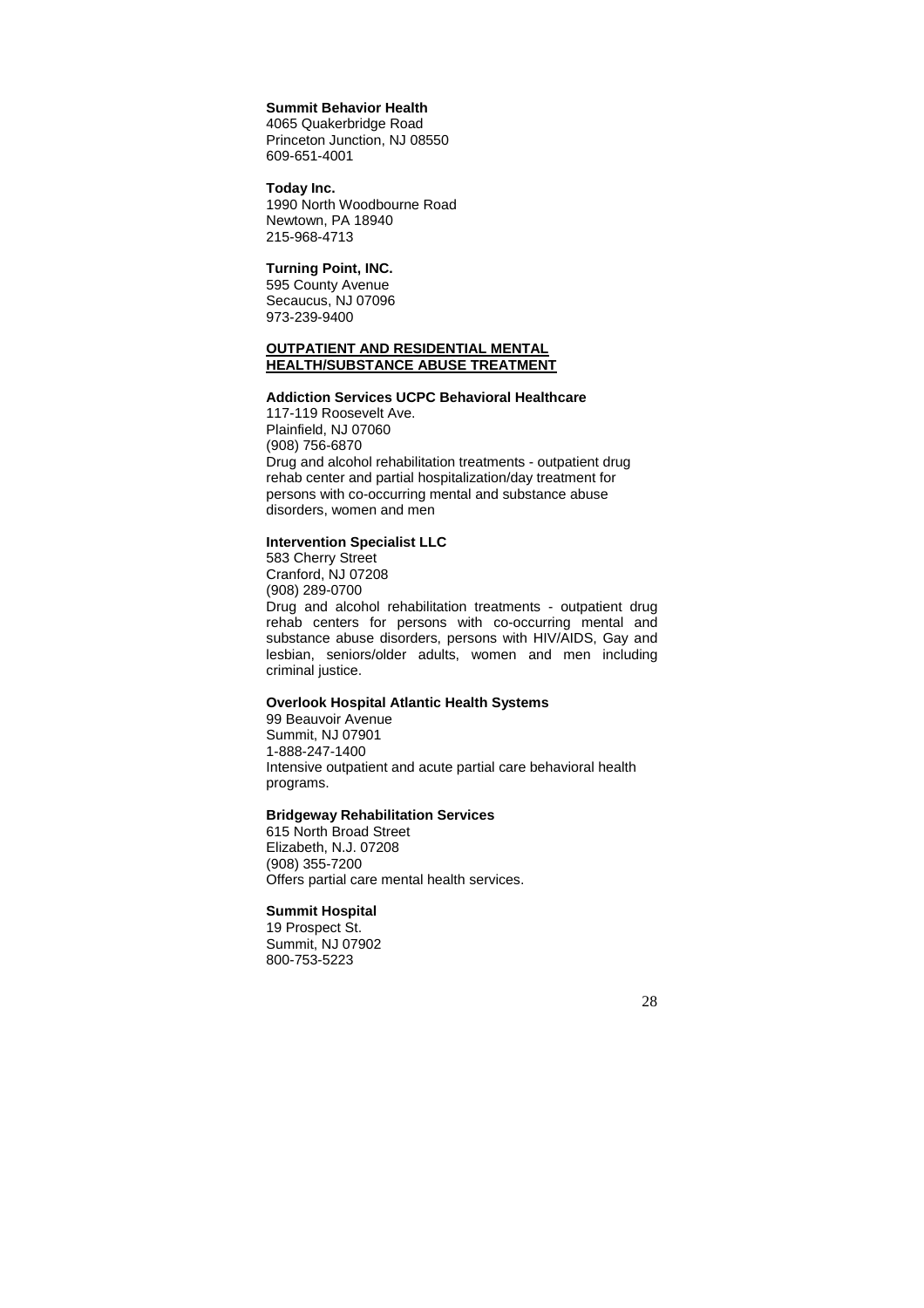Services: intensive outpatient and/or residential psychiatric, cooccurring and/or drug & alcohol treatment programs

#### **Counseling Care Associates**

186 Paterson Avenue East Rutherford, NJ 07073 (201) 896-4840 Limited drug and alcohol counseling for Union County residents.

#### **Jewish Families Services of Central Jersey**

655 Westfield Avenue Elizabeth, NJ 07208 908-352-8375 Individual, family and group counseling services. Fees may be charged on a sliding scale.

#### **Catholic Charities of the Archdiocese of Newark**

Mount Carmel Guild Behavioral Healthcare (2 locations): 108 Alden Street Cranford, NJ 07016 908-497-3925

2201 Bergenline Ave. Union City, NJ 07087 201-558-3700 Services: outpatient and partial care services for individuals with serious and persistent mental illness and substance abuse/dependence.

## **Carrier Clinic**

252 Route 601 Belle Mead, NJ 24/7 Access Center: 1-800-933-3579 Offers inpatient, residential and outpatient psychiatric services. Also offers residential and outpatient substance abuse treatment services.

#### **Flynn House of NJ**

1089-1091 East Jersey Street Elizabeth, NJ 07201 908-351-2265 908-351-5042 (Fax) Half-way house for alcohol & drug addicted. Provides behavior modification, stress management, individual counseling, outside A.A. & N.A. meetings.

#### **Resolve Community Counseling Center**

1830 Front Street Scotch Plains, NJ 07076 908-322-9180 Outpatient counseling services.

## **High Focus Centers**

16 Commerce Drive Cranford, NJ 07016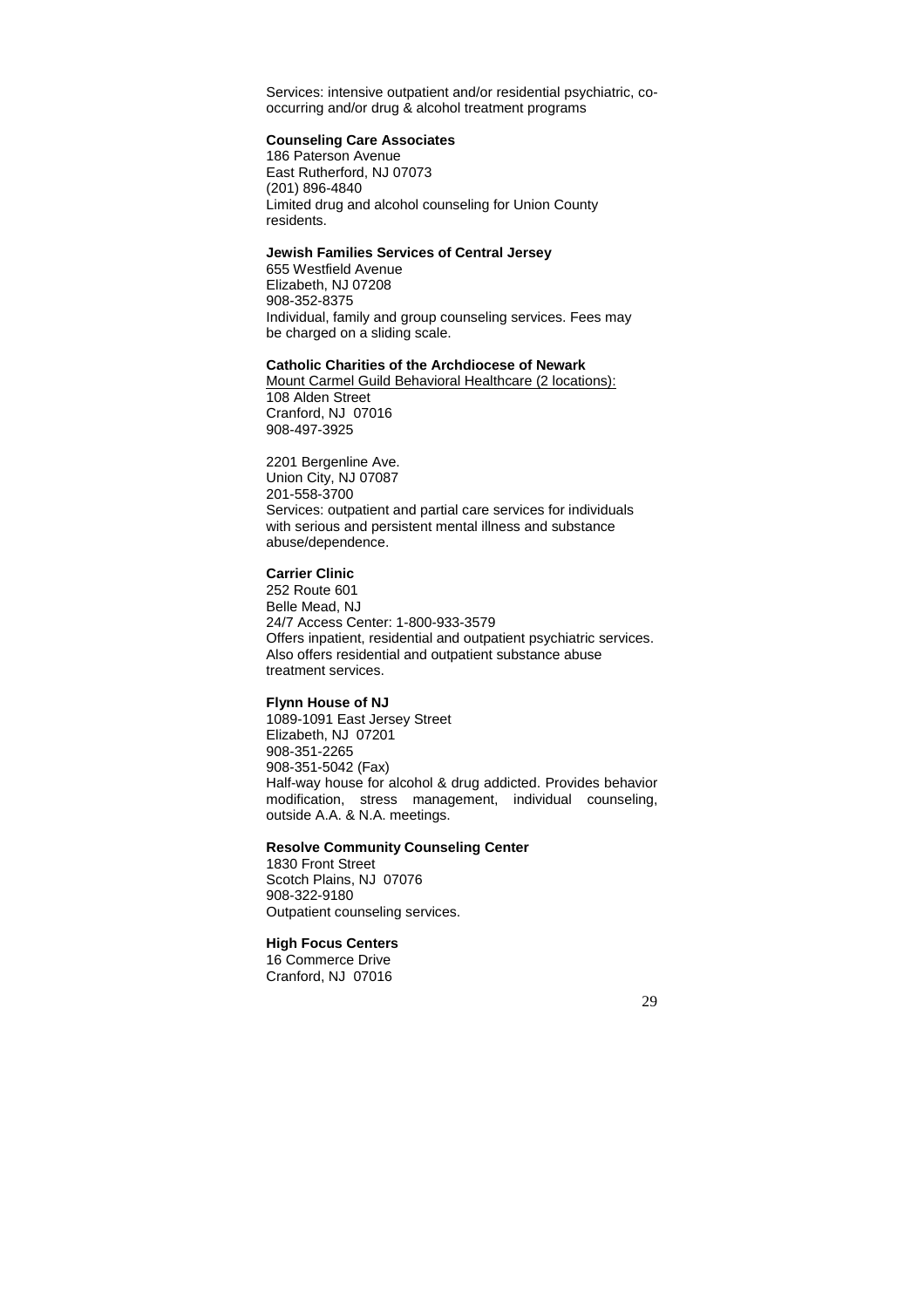908-272-2474 908-272-8996 (Fax) Outpatient substance abuse and mental health treatment services offered to adults.

#### **Trinitas Regional Medical Center**

225 Williams Street Elizabeth, NJ 07202 1-908-994-7250 (Inpatient) 1-908-994-7556 (Outpatient) Offers adult psychiatric inpatient and outpatient services.

#### **Proceed, Inc.**

1126 Dickinson Street Elizabeth, NJ 07201 908-351-7727 or 908-351-727 ext. 232 908-353-5185 (Fax) Out-patient treatment for drug and alcohol abuse.

#### **Pride Institute, Summit Hospital**

19 Prospect Street Summit, NJ 07901 908-277-9192 908-522-7098 (Fax) Offers both inpatient and intensive outpatient treatment in psychiatry and substance abuse for LGBTQ population.

#### **United Family and Children's Society**

305 West 7th Street Plainfield, NJ 07060 info@unitedfamily.org 908-755-4848 Individual, family, group and couples counseling; insurance, fee for service, slide

## **G**. **Emergency Mental Health Services**

**FYI: If at any time you may want to hurt yourself or someone else or you feel like you may be a danger to yourself or others, please call 911. It is very important that you call someone for help. Here are a few numbers of places that would be more than willing to come to your aid.** 

**New Jersey Mental Health Cares Helpline 866-202-4357 TTY: 877-294-4356** 

**Mobile Community Outreach (24 Hour Emergency Psychiatric Services)**  908-994-7131

#### **Union County Mental Health Services**

908-527-4846 Sara Thode, Director of Behavioral Health/Mental Health Administrator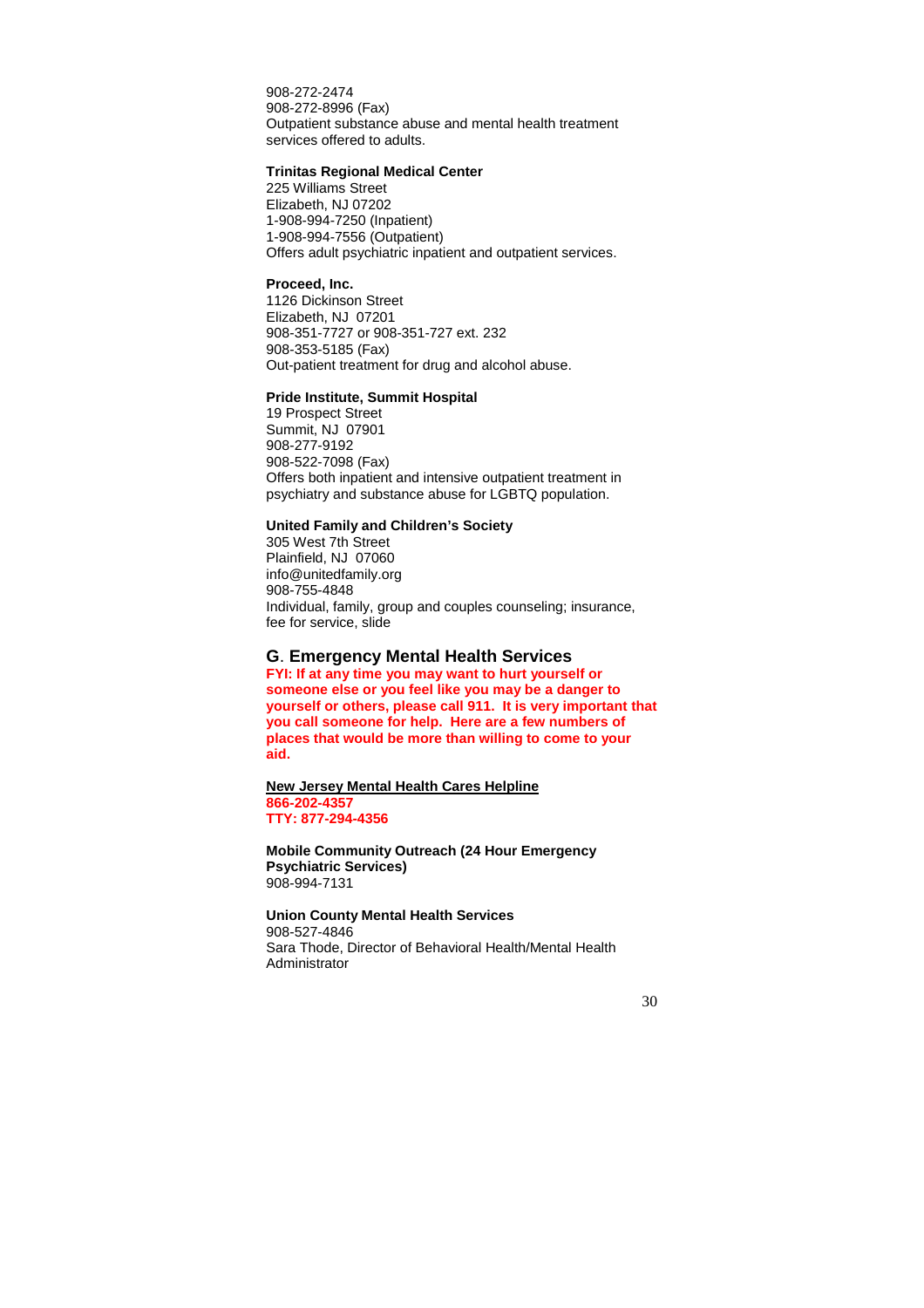## **Primary Screening Centers for Union County**

#### **Trinitas Regional Medical Center**

655 East Jersey Strett Elizabeth, NJ 07206 Hotline: 908-994-7131

#### **Overlook Hospital (CIP)**

99 Beavior at Silvan Road Summit, NJ 07901 Hotline: 908-522-2232

## **RWJ University Hospital Rahway**

865 Stone Street Rahway, NJ 07065 Hotline: 732-381-4949 or 732-499-616

## **H. Free/Low Cost Eyeglasses/Eye care**

**Union County Resident Eye Care Associates**  201-797-2747

#### **New Jersey Council of the Blind**

153 Franklin Corner Road Lawrenceville, NJ 08648 609-882-2446

## **National Federation of the Blind of New Jersey**

69 Prospect Place Belleville, NJ 07107 973-450-3030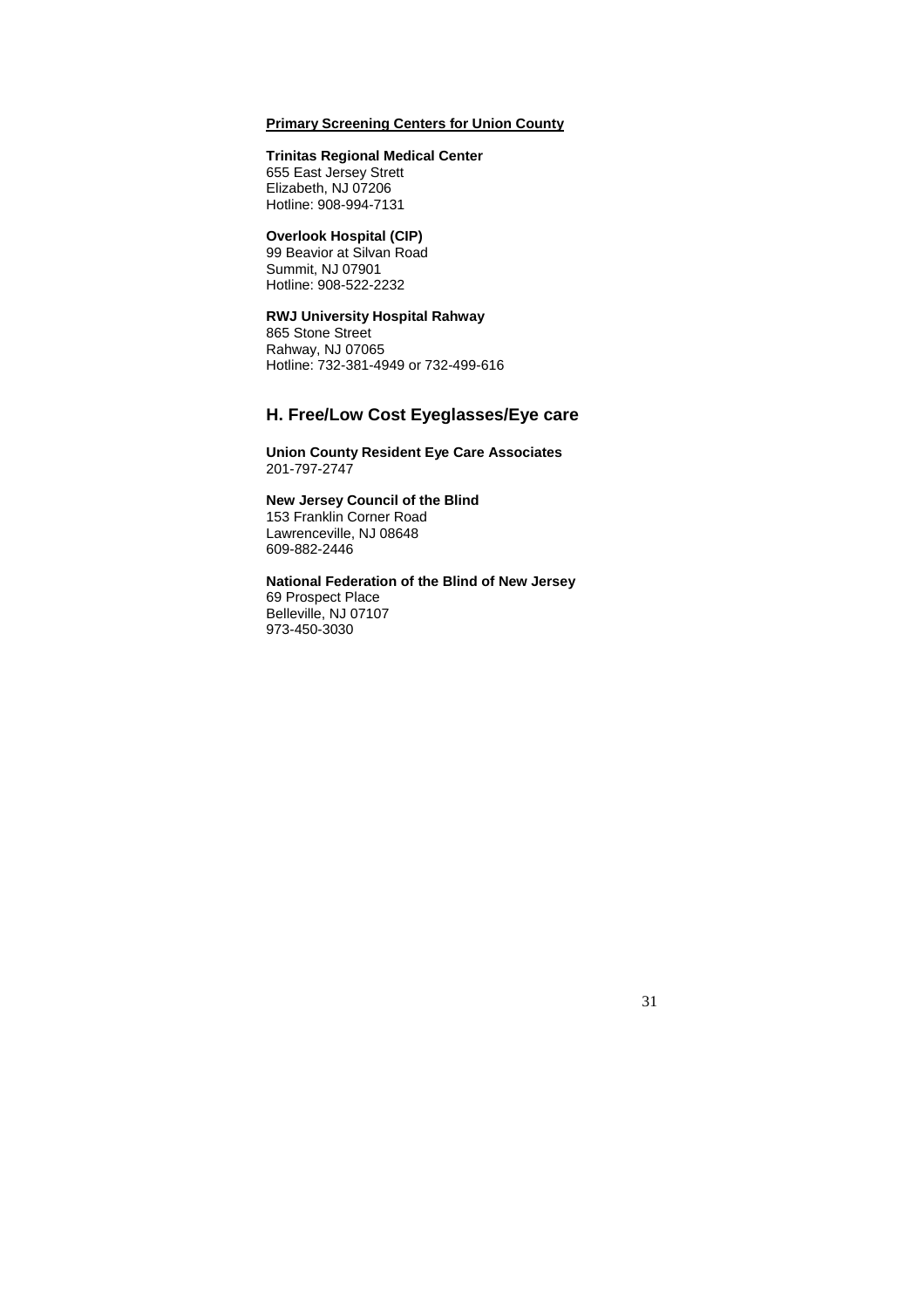## **Finding a Job: Employment Assistance and Training Programs**

Getting a job is usually one of the most important things people need to do when they are released from prison. Not everyone can obtain employment immediately, sometimes things like getting drug treatment, dealing with your housing, health or family situations come first. For most people though, finding working is the first step to getting back on your feet. It will be very challenging to get a job once you have been in prison, but it is not impossible, and you need to be persistent and patient. Below are some pointers on job searching, and information about resources that can help you find a job or get training for the job you want.

## **A**. **Things to Know Before You Start Your Job Search**

**Be Prepared:** It is essential that you are organized, and have all records of previous employment available when beginning a job search. A resume is the smartest thing you can create. If you are unsure of how to do so, you may go to your local onestop career center and seek assistance. Not only will employers want to know your work history, they will inquire of accurate dates that you were employed with the company. Knowing this information is vital to ensuring employment. Employers will not be interested in hearing that you do not remember dates or addresses for your work history. If an employer decides to hire you he will also need your identification so make sure that is readily available.

**Presentation:** Look as neat, clean and organized as possible. no matter what the job is. Be polite and respectful, even when people are not polite and respectful to you, and many won't be. Making the person you want to help you or hire you mad won't get you the job you want.

## **Talking About Your Criminal Record:**

Never omit or falsify a document that asks you specifically if you have a criminal record. The application may ask you to give details to the nature of your crime and it may not. Chances are a criminal background check will be administered prior to employment and lying will cost you the job.

## **IT'S A JOB FOR RIGHT NOW, IT'S NOT THE REST OF YOUR LIFE**

When you are first starting out, especially if you've been out of the job market for a while, or have never had a job, you need to build a work history, and, of course, you need to make some money. Take whatever job you can get for now — it doesn't have to be the exact job you want, or what you eventually want to be doing. Do this job well —even if it's not a great job — and it can help you get a better one in the future. One year of good job performance will make your criminal record matter less.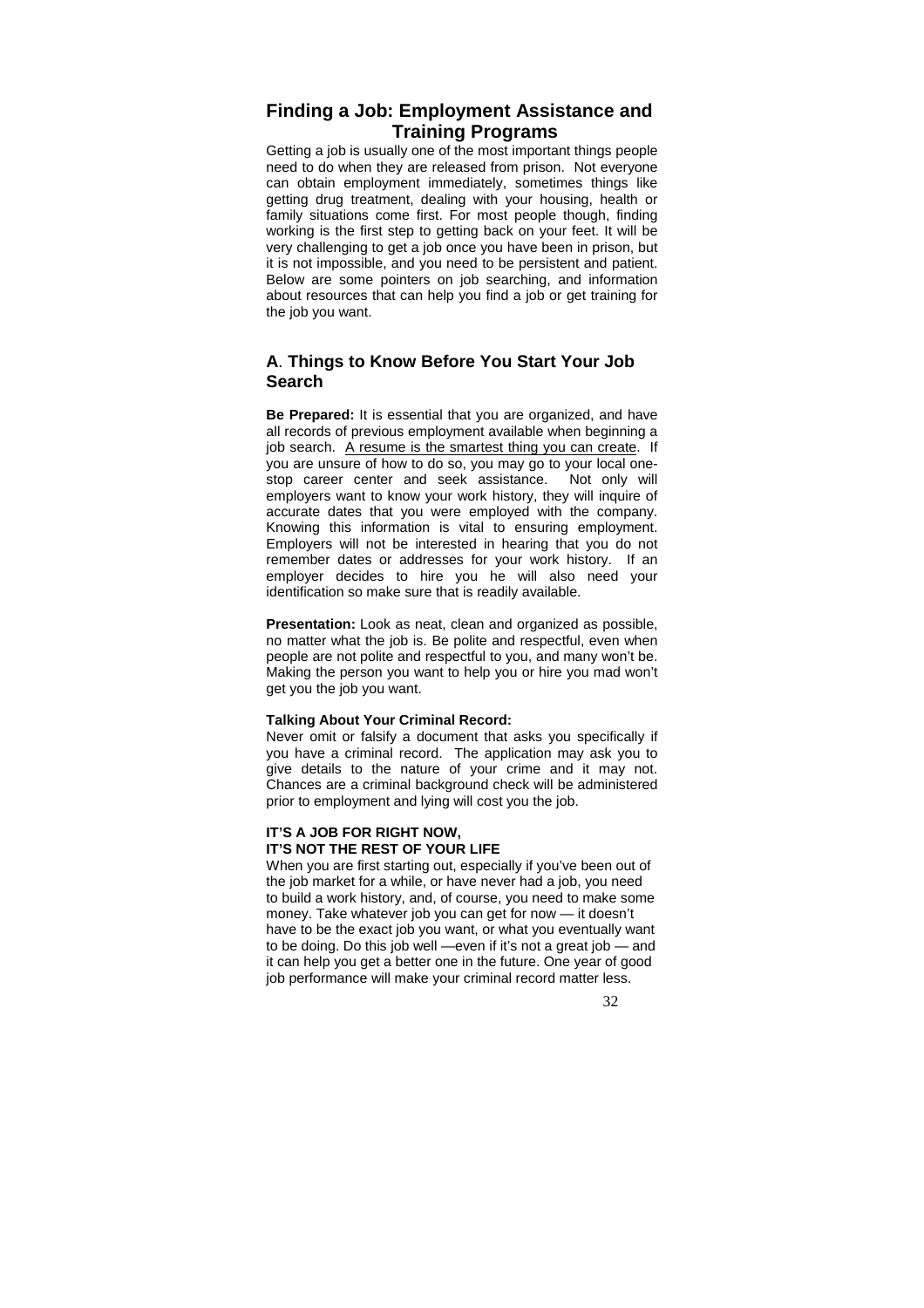## **B**. **Help with Job Search and Job Training: Resources**

The following are good places to start in looking for a job.

## **Union County One Stop Career Centers**

Elizabeth Location: 921 Elizabeth Ave. Elizabeth, NJ 07201 908-558-8000 908-558-8005 (fax) Hours: 8:30-4:30pm

Plainfield Location 200 West 2nd Street Plainfield, NJ 07063 (908) 757-9090 908-757-9094 (fax) Hours: Mon-Fri 8:30am-4:30pm

#### **Center for Educational Advancement**

11 Minneakoning Road Flemington, NJ 08822 908-782-1480 Computer Training, Job Placement, Job Training, Jobs, Vocational training

#### **NJ Division of Vocational Rehabilitation Services**

438 Summit Avenue, Suite 604 Jersey City, NJ 07306 201-217-7180

#### **Occupational Center of Union County, Inc.**

301 Cox Street Roselle, NJ 07203 908-241-7200 Email: ocuc@inroadsto.com Vocational, rehabilitative, and mental health services to residents with a disability living in Union County community.

## **C**. **Legal Restrictions on Employment and Protections Against Discrimination**

If you are interested in getting a job and building a career in a particular area, you should make sure that it isn't one that is forbidden to someone with the kind of criminal conviction that you have on your record. There are about 22 categories of jobs in New Jersey that exclude people with convictions (which conviction it is varies by job). These include: aircraft/airport employees; paid public school employees; school bus drivers and school crossing guards; bank employees; bartenders and waiters in establishments where liquor is served; housing authority and municipal police and parking enforcement officers; New Jersey Turnpike Authority employees; liquor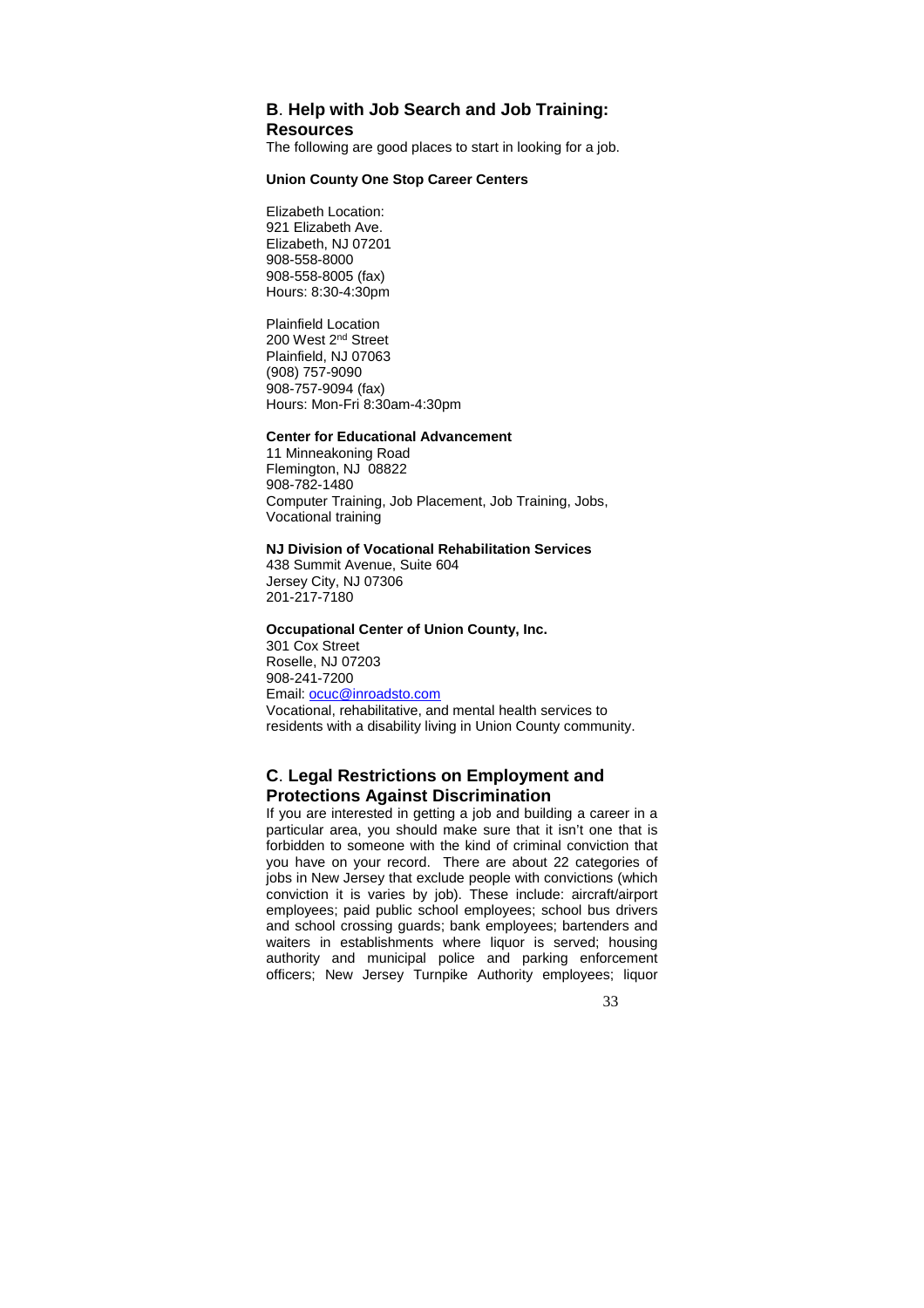retail, wholesale, manufacturing or distributing employees; paid firefighters; child care center employees; community residences for individuals with developmental disabilities. A much larger number of jobs require that you disclose your criminal record, and that employers perform background checks; some of these, however, also require that employers consider evidence of rehabilitation. These include most jobs in the health care and counseling fields (including drug and alcohol counseling) and social workers.

FYI: If you are going to begin training in a particular field, make sure you find out from the training course whether there are any restrictions that will keep you from getting a job.

#### **PROTECTIONS FOR LICENSED OCCUPATIONS**:

If you are not absolutely barred from a position because of your conviction, New Jersey law says that you cannot be denied a professional license simply because of your conviction unless the crime for which you were convicted relates to the occupation you want to enter. If the licensing board or agency wants to deny you a license because the crime is related to the occupation, they have to explain, in writing, that they have considered certain factors like the seriousness of the crime, the circumstances of the crime, the date and your age when convicted, whether the crime was an isolated or repeated event, social conditions, and evidence of rehabilitation. You can ask your parole officer about applying for "certificate of rehabilitation," which can be used in your license application.

## **D. Benefits for Employers Who Hire People With Criminal Records**

As you look for a job you can tell employers that the federal government has programs to support employers who hire people coming out of prison.

#### **WORK OPPORTUNITY TAX CREDIT**

An employer who hires people with criminal records may be able to save up to \$4,800 the first year you are hired. May sure to inform your potential employer of this benefit. **For questions regarding WOTC, please call 609-292-5525 or 1-800-792- 8881**

#### **FEDERAL BONDING PROGRAM**

The Federal Bonding program provides bonding or "insurance coverage" for employers who hire individuals with criminal histories who are otherwise qualified but cannot get jobs due to their backgrounds. You can get information about this program from the New Jersey Department of Labor, Workforce Division or the local One-stop Career Center (listed above).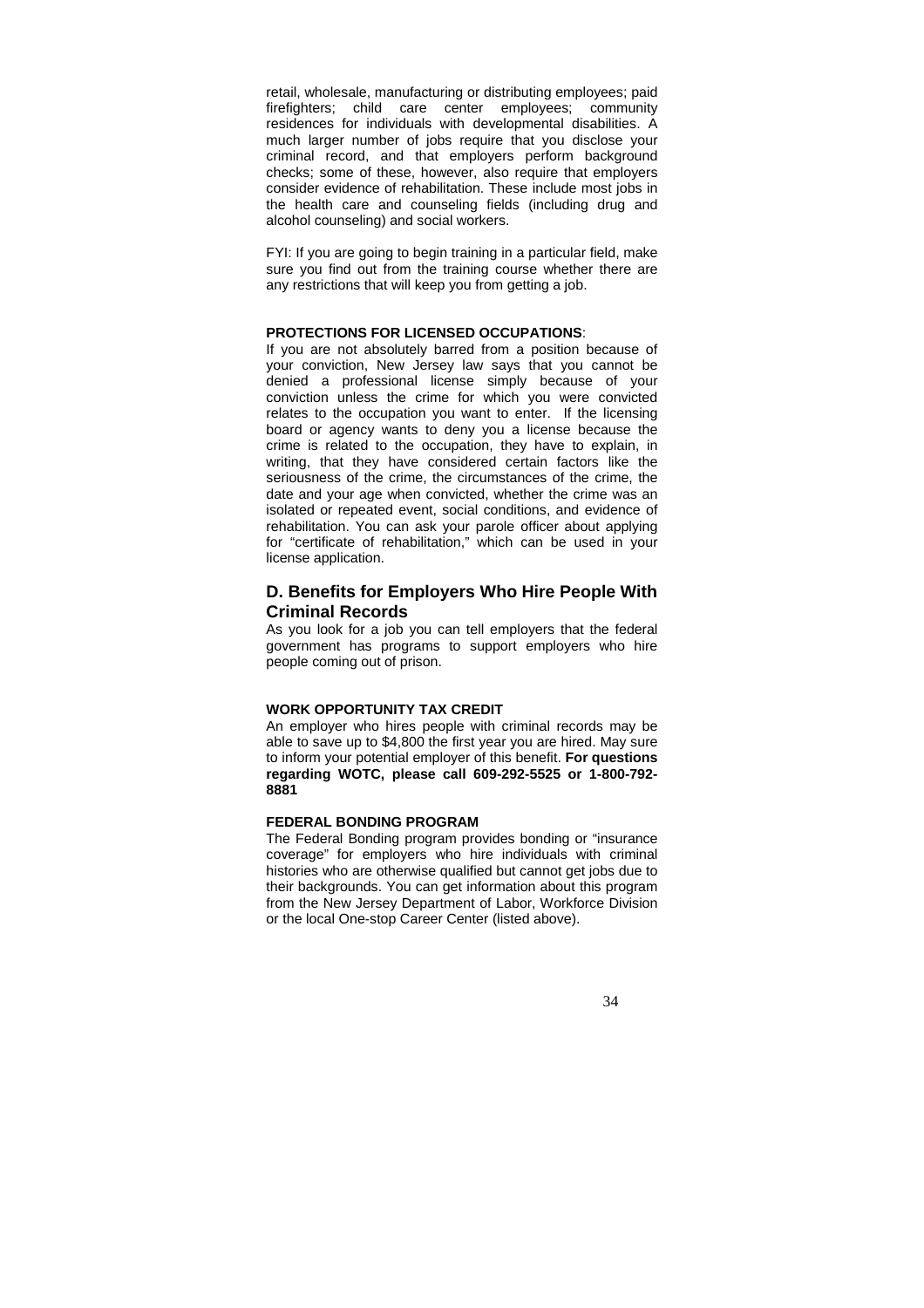## **E. Opening a Checking or Savings Account**



After you've gotten a source of income, you may want to open a checking or savings account. A checking account is a great idea because many jobs provide direct deposit, and your check is automatically deposited into your account on payday. Using checks to pay for your bills is also cheaper than using money orders. To open a checking account you usually need a picture identification (driver's license or non-driver state identification), proof of address, birth certificate, and a social security card. You can also request a debit card with your account, which you can use just like a credit card (as long as you have the money in your account already). You can get a debit card for either a checking account, or a savings account, but with a savings account you can earn interest on the money you've saved. Fees for these accounts will vary depending on the type of account and bank. Many banks now offer free checking.

#### **F. Public Libraries**

Your local public library can be a good resource for your job search. Public computers provide Internet access (and help from a librarian in using the computer), job and course listings, and other local directories. In addition, libraries often carry the government forms mentioned in this guide, and librarians can help you find information beyond the scope of this book.

## **LIBRARIES**

Berkley Heights Free Public Library 290 Plainfield Ave. Berkeley Heights, NJ 07922 908-464-9333

Clark Public Library 303 Westfield Ave. Clark, NJ 07066 732-388-5999

Friend of Library Service 27 Stemmer Drive Clark, NJ 07066 908-709-7272

City of Elizabeth Library 102 3rd Street Elizabeth, NJ 07206 908-289-9032

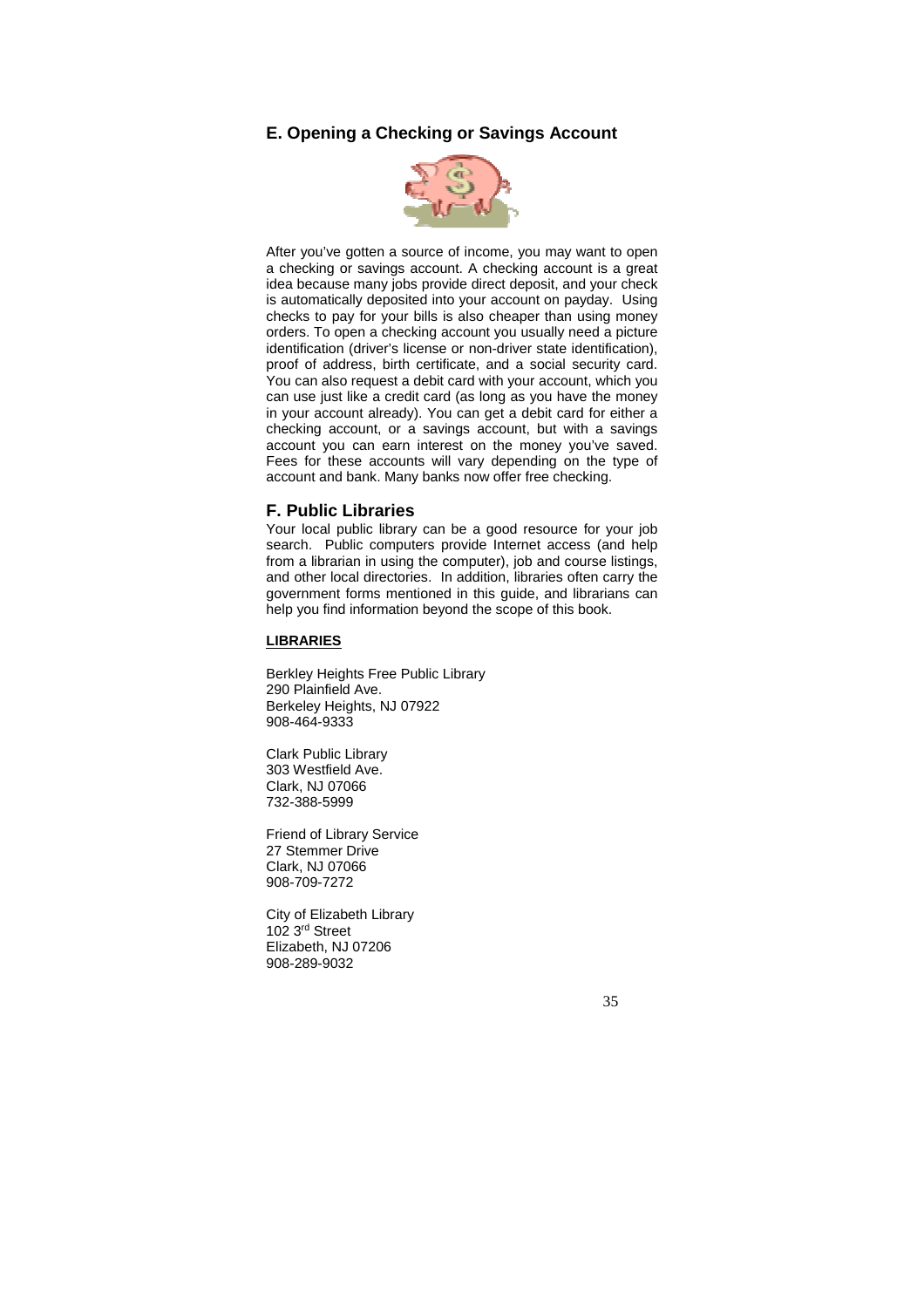Free Public Library of Elizabeth 11 South Broad Street Elizabeth, NJ 07202

Elmora Brand Library 740 West Grand Street Elizabeth, NJ 07202 908-353-4820

Garwood Free Public Library 223 Walnut Street Garwood, NJ 07027 908-789-1670

K 6 Law Library 2000 Galloping Street Kennilworth, NJ 07033 908-298-4858

Kenilworth Free Public Library 584 Boulevard Kenilworth, NJ 07033 908-276-2451

Linden Free Public Library 31 East Henry Street Linden, NJ 07036 908-298-3830

East Branch Library 1425 Dill Drive Linden, NJ 07036 908-289-3829

New Providence Memorial Library 377 Elkwood Ave. New Providence, NJ 07974 908-665-0311

Board of Trustees Free Library 850 Park Ave. Plainfield, NJ 07060 908-757-1111

North Plainfield Public Library 6 Rockview Ave. Plainfield, NJ 07060 908-755-7909

Rahway Library 75 East Cherry Street, Suite 9b Rahway, NJ 07065 732-388-0761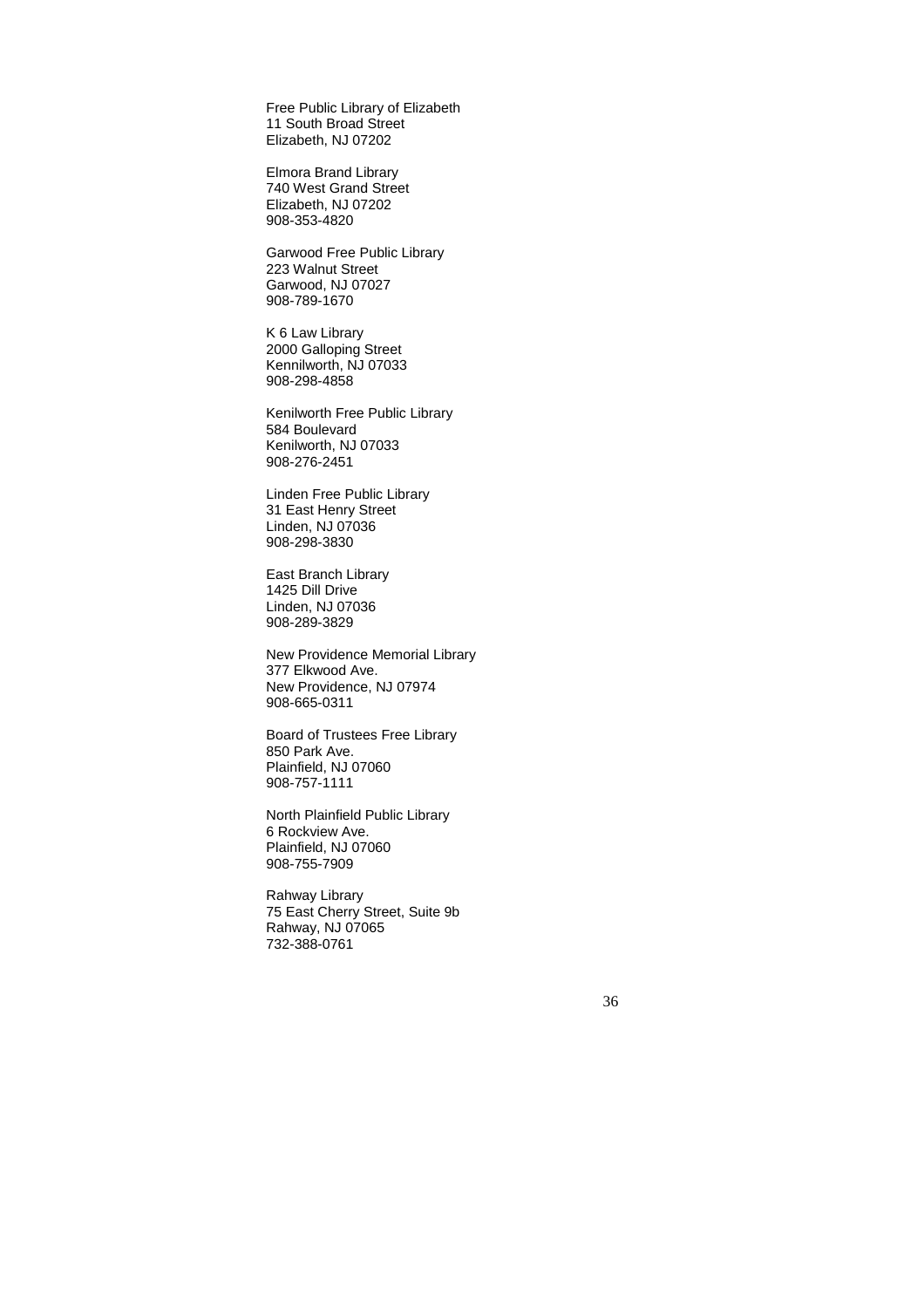Roselle Free Public Library 104 West 4<sup>th</sup> Ave. Roselle, NJ 07203 908-245-5809

Roselle Park Veterans Memorial Library 404 Chestnut Street Roselle Park, NJ 07204 908-245-7171

Scotch Plains Public Library 1927 Bartle Ave. Scotch Plains, NJ 07076 908-322-5007

Springfield Free Public Library 65 Mountain Ave. Springfield, NJ 07081 973-376-4930

Summit Free Public Library 75 Maple Street Summit, NJ 07901 908-273-0350

Nancy Thompson Library PO Box 411 Union, NJ 07083 908-527-2017

Union Twp. Free Public Library Friberger Park Union, NJ 908-851-5450

Westfield Memorial Library 550 East Broad Street Westfield, NJ 07090 908-789-4090



As you prepare to come home, you may be thinking about reuniting with family members, including those you may not have seen for a long time. You may be excited to see your kids, your spouse, your parents, and others who are part of your family, and they may be glad to see you home, but your return can be stressful for you and for them. All kinds of issues can come up, and you may need some help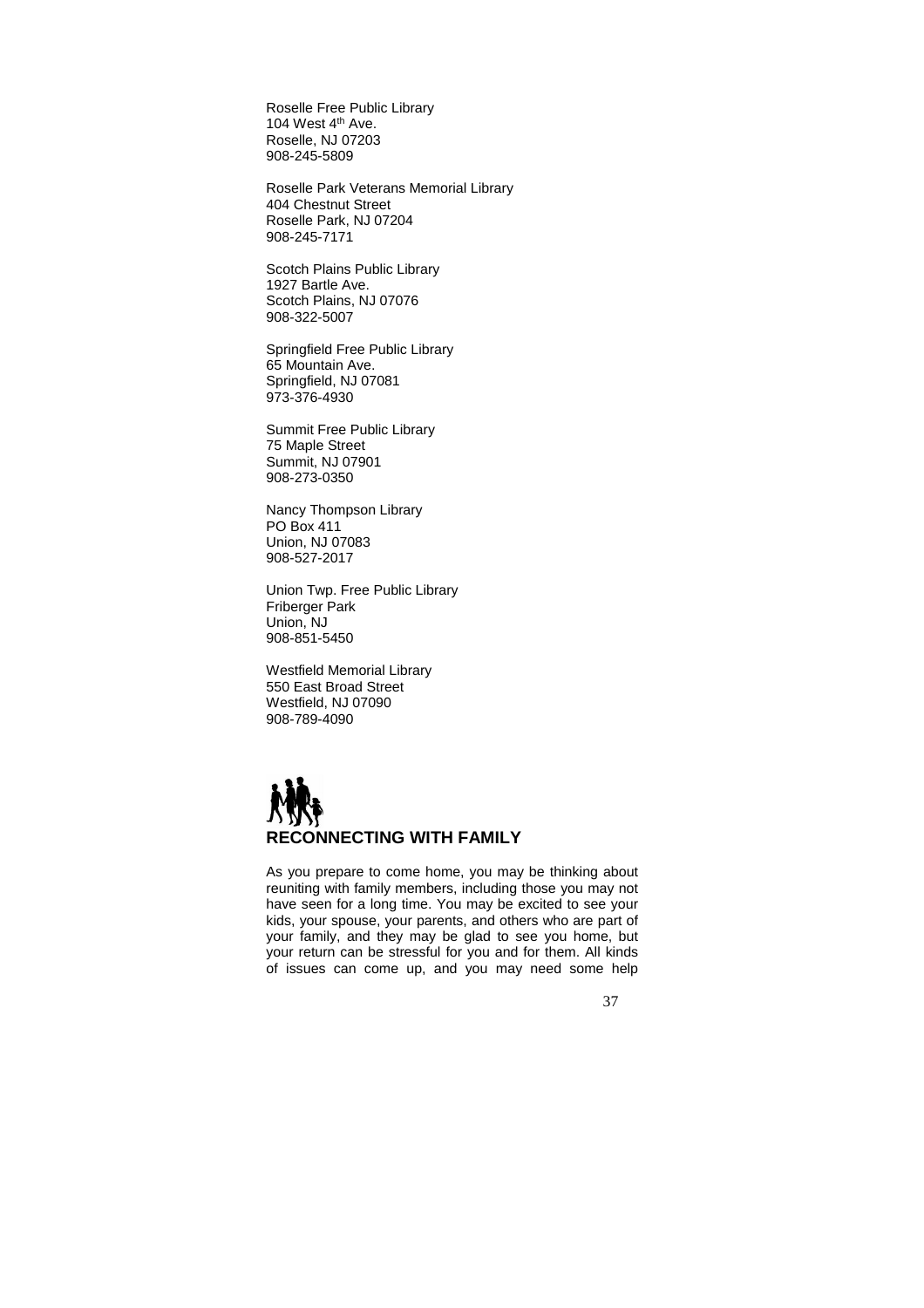solving some of the problems that arise. This section provides some information and resources to help solve these issues.

#### **Hotlines For Family Services Resources**

**NJ Child Abuse/ Neglect Hotline:**  1(877)NJABUSE (652-2873)

**Child Care Hotline:**  1(800) 332-9227

**NJ Child Support Hotline:**  1 (877) NJKIDS- 1 (655-4371)

**Division of Family Development:**  1(800) 792-9773

**NJ Department of Children and Families:**  1 (800) INFO-DCF 1-855-463-6323

**Family Health Line:**  1 (800) 328-3838

**Family Help Line (for stressed parents):**  1 (800) THE KIDS (843-2537)

#### **National Domestic Violence Hotline:**  1(800) 799-7233

**NJ Domestic Violence Hotline:**  1(800) 572-7223

**Parents Anonymous:** 

1(800) 843-5437

## **A. Family Counseling Resources**

The following places can provide support, marital and family counseling and parenting classes to help you reunite with your family.

#### **Catholic Charities of the Archdiocese of Newark**

505 South Avenue East Cranford, NJ 07016 (908) 497-3902 Adult Services, children & family services, child protective services in-Home Hispanic Family Services, family and adoption services, emergency food and nutrition network, immigration assistance. Fee for service, some insurance accepted, slide scale available.

#### **Family and Children's Services**

Main Office: 40 North Avenue Elizabeth, NJ 07208 (908) 352-7474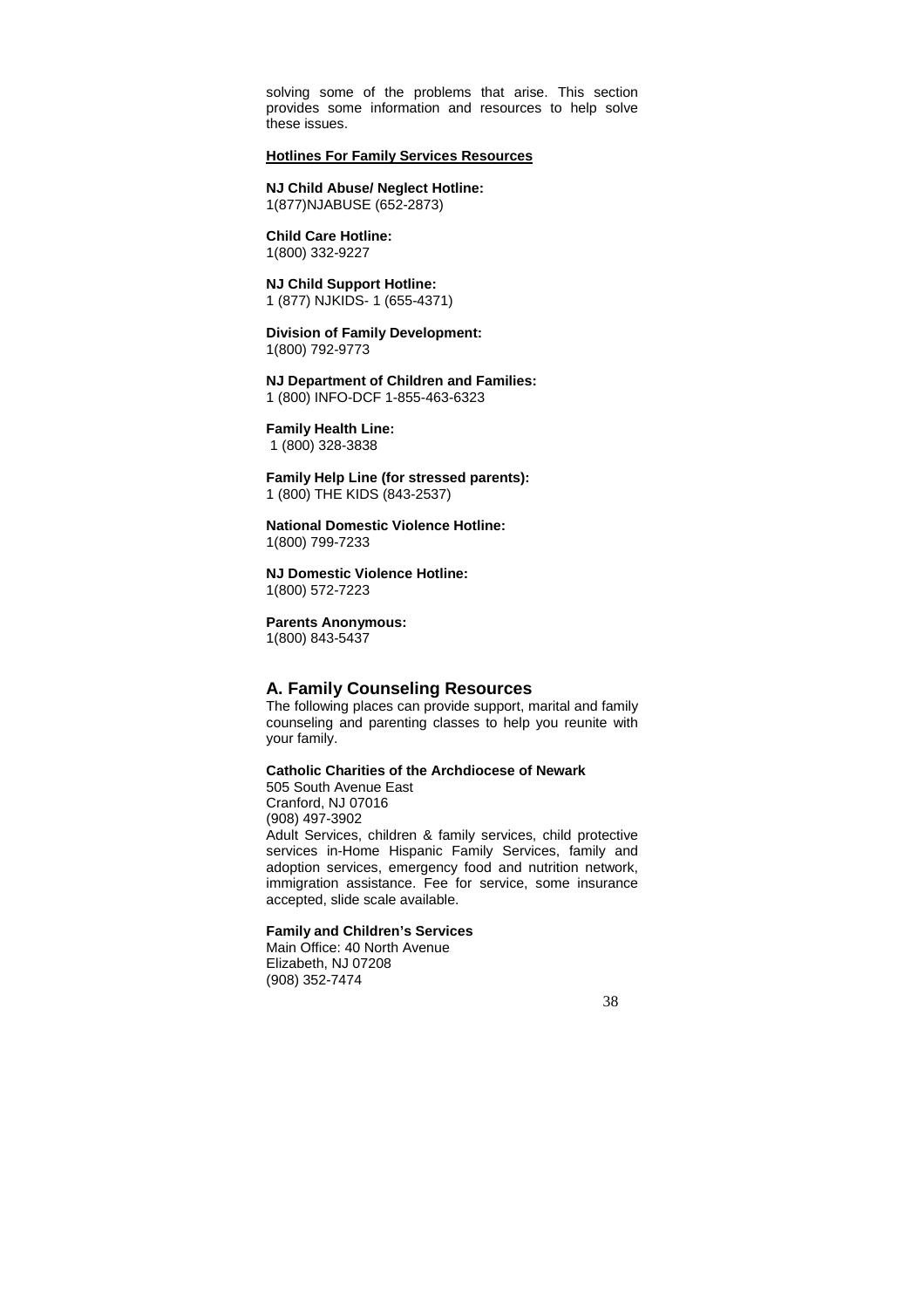Midtown Office: 16 Jefferson Avenue Elizabeth, NJ 07201 908-372-1007 Individual, family and group counseling services Fees may be charged on a sliding scale.

#### **Jewish Families Services of Central Jersey**

655 Westfield Avenue, Elizabeth, NJ 07208 908-352-8375 Individual, family and group counseling services Fees may be charged on a sliding scale.

#### **Proceed, Inc.**

1126 Dickinson Street Elizabeth, NJ 07201 908-351-7727 908-353-5185 (Fax) Individual, family, group and couples counseling; insurance, fee for service, Slide, Bi-Lingual Servicies

#### **United Family and Children's Society**

305 West 7th Street Plainfield, NJ 07060 info@unitedfamily.org 908-755-4848 Individual, family, group and couples counseling; insurance, fee for service, sliding scale

#### **Resolve Community Counseling Center**

1830 Front Street Scotch Plains, NJ 07076 908-322-9180 Individual, couples and family counseling services and parent education programs.



## **B. Child Custody and Visitation**

Establishing visitation and gaining custody of your children once you are released is not an overnight procedure. If you had custody of your kids at the time you were incarcerated, and no family was able to take care of them, they may have been placed in foster care. If this is the case, and you do not know your child's case manager's name or number, contact the Division of Child Protection and Permanency (formerly DYFS), at 800-531-1091. You will have to make an appointment with the case manager for an interview. They may not be willing to give you information over the phone. You'll be asked a series of questions in order to assess when and if you will be given visitation rights, so that you may reestablish your relationship with the child and hopefully gain custody again. This is just a quick overview of what to do and what you can expect.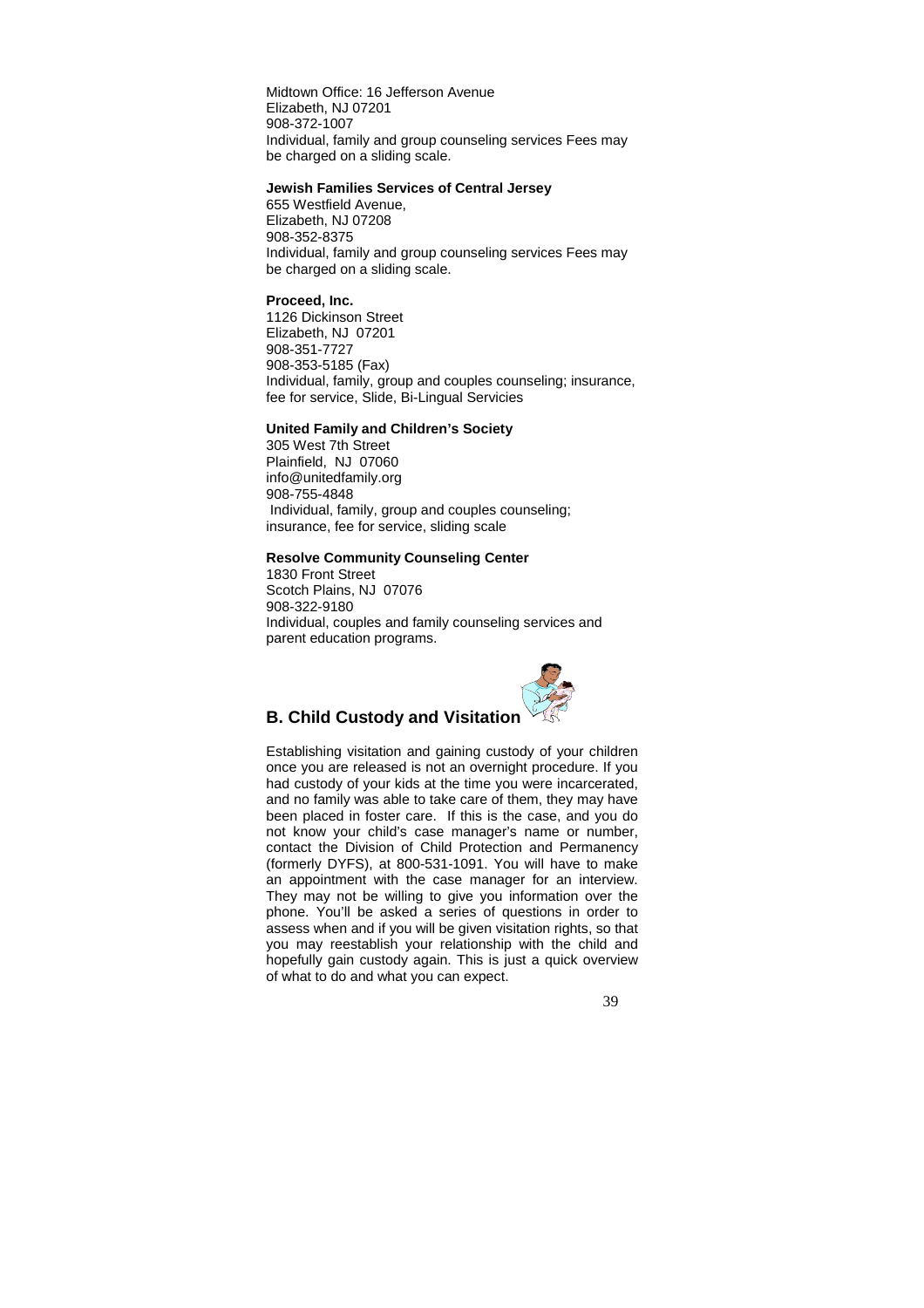FYI: If you were convicted of any violent or sexual offenses against children, you may be unable to live with or regain custody of your children.

#### **Listed below are the different offices for DCPP in your area. Please contact the office that applies to your location.**

#### **Union Central #571**

570 South Avenue East Cranford, NJ 07016 908-497-1488 or 866-224-1914

#### **Union East #566**

80 West Grand Street Elizabeth, NJ 07202 908-820-3000 or 800-847-1738

#### **Union West #568**

Park Madison Building 200 West 2nd Street, 4th Floor Plainfield, NJ 07060 908-754-0952 or 800-847-1750

#### **C. Getting and Paying Child Support**

Whether you have custody of your children on your own when you get out, and need help from an absent ("non custodial") parent, or you do not have custody of kids who need your support, child support payments will be an important part of your life after you are released. Some basic information is included below, as far as enforcing a child support order

Child support, custody and visitation issues are very complicated, and if you can get **a lawyer, you should.** Contact the Legal Services of New Jersey hotline, from 9:00 am - 4:30 pm, at 888-576-5529, or the Union County Bar Association Lawyer Referral Service at 908-353-4715. You can also contact Central Jersey Legal Services at 60 Prince Street, Elizabeth, NJ 07208 at 908-354-4340. From prison, you can also contact the Prisoner's Self-Help Legal Clinic, PO Box 768, Newark, NJ 07101.

#### **GETTING AND ENFORCING A CHILD SUPPORT ORDER**

If you have custody of your children, and want financial support from the non-custodial parent, you can apply for child support at the Union County Family Court Building, 2 Broad Street, 2nd Floor Annex, Elizabeth, NJ 07207, 908-659-4600. There is a possible fee. You can also call 1-877-NJKIDS1 for more information about this.

#### **PAYING CHILD SUPPORT**

If you have kids that you did not have custody of before you went to prison, there may be a child support order requiring you to pay a certain amount every month for their support. Even if you did not go to court  $-$  if, for example, the parent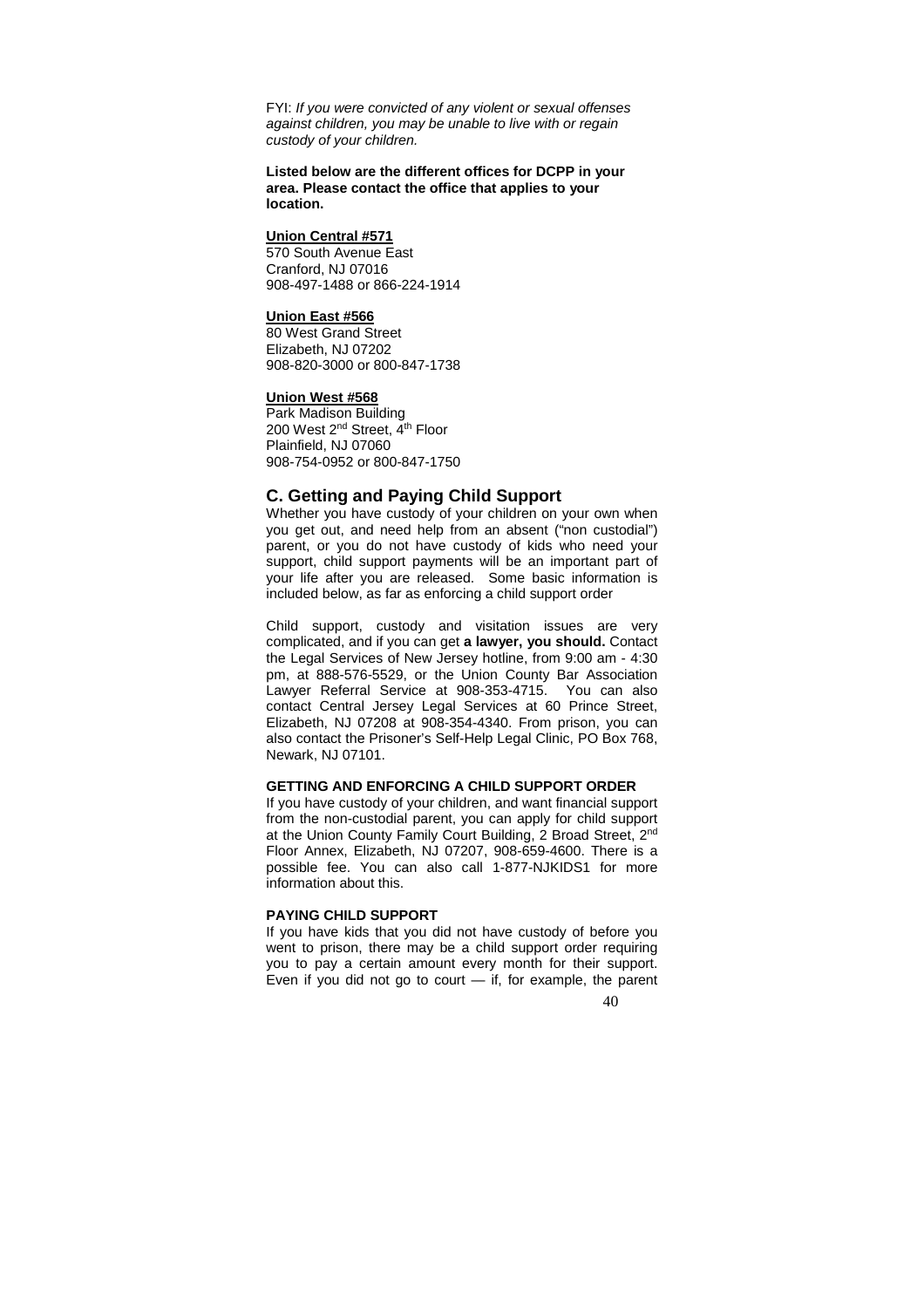with custody filed for the order while you were incarcerated the court can still order you to pay child support. The amount you pay in child support is tied to your income, and if the court does not know your income, they will assume you are working 40 hours a week at minimum wage. Child support payments are usually taken out of your paycheck. If you have not paid at all or missed payments, you will owe "arrears." Unless you got a modification of your child support order when you went into prison (see below), the amount of arrears that you owe will have continued to grow while you were inside. When you come out, and get a job, they can begin to take out not just the monthly amount you owe for child support, but more money to pay back the arrears (up to 65% of your pay in total). They may also suspend your driver's license only if there is a warrant. If the warrant is cleared the client must pay \$100 restoration fee to DMV unless waived by court order. Here are some things you can do:

## **Union County Child Support**

1143-1145 E. Jersey Street Elizabeth, NJ 07201 1-877-655-4371 **To enforce an existing order** 

#### **Union County Courthouse Annex**

New Annex Building, 2 Elizabeth Plaza, 2nd Floor Elizabeth, NJ 07205 1-877-655-4371 **To establish or change an order** 

#### **Union County Division of Social Services**

342 Westminster Ave. Elizabeth, NJ 07208 1-877-655-4371 **To locate a parent prior to an order** 

#### **D. Domestic Violence Resources**

The following places provide counseling, support and shelter or referrals to shelter in domestic violence situations. You can also call these 24 hour hotlines:

#### **New Jersey Coalition for Battered Women:**  (800)-572-SAFE.

**Domestic Abuse Hotline for Men and Women:**  (888) 7HELPLINE (1-888-743-5754)

**Center for Family Services-Services Empowering the Rights of Victims (SERV)**  24 Hr. Hotline: 856-881-3335

**NJ Coalition for Battered Women**  800-572-7233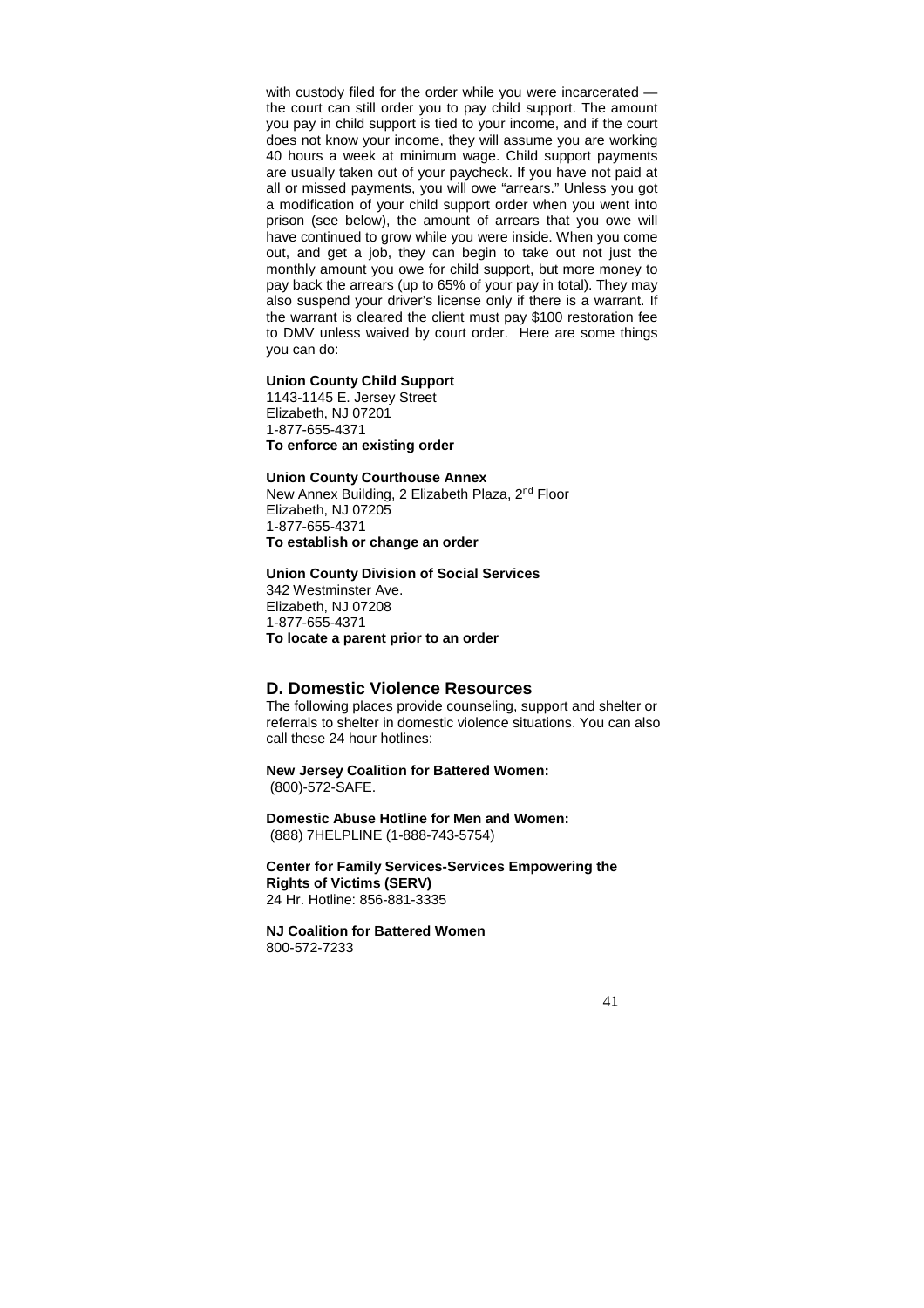**Project Protect** Hotline: 908-355-4357

**YWCA Union County** Hotline: 908-355-4357 (24/7)

## **GETTING MORE EDUCATION**



Although getting more education may not be part of your short term plans, it certainly should be something to think about for the future, especially if you do not have a high school diploma or a GED.

## **A. High School Diploma/GED Certificate/High School Equivalency Degree (HSED)/Vocational School Certificates**

It is very important to keep records of any degrees and certificates of completion and work-related licenses that you have earned. Before you are released, you can write to the school or agency where you earned your degree or certificate to obtain a copy. Once you have a copy in your possession, this should be kept in your strong box.

FYI: If you earned your GED while incarcerated please call the Education department of the institution you were in to obtain a copy.

You can also request your GED transcript or diploma verification from the New Jersey Department of Education providing you completed your diploma in a traditional setting. You will have to fill out a GED Information Request Form.

#### **Please call 609-777-1050 for further assistance.**

You may ask that it be sent to you; or you may pick up the form at a local testing center (which you can do after you are released); by downloading the form from the website http://www.state.nj.us/njded/students/ged/ged7.htm; or by writing to: GED Testing Program, Bureau of Adult Education and Family Literacy, New Jersey Department of Education, PO Box 500, Trenton, NJ 08625.

Your chances of getting a job that pays a living wage, and of moving forward in a career will improve with more education, and not having the high school diploma or GED will simply lock you out from a lot of opportunities.

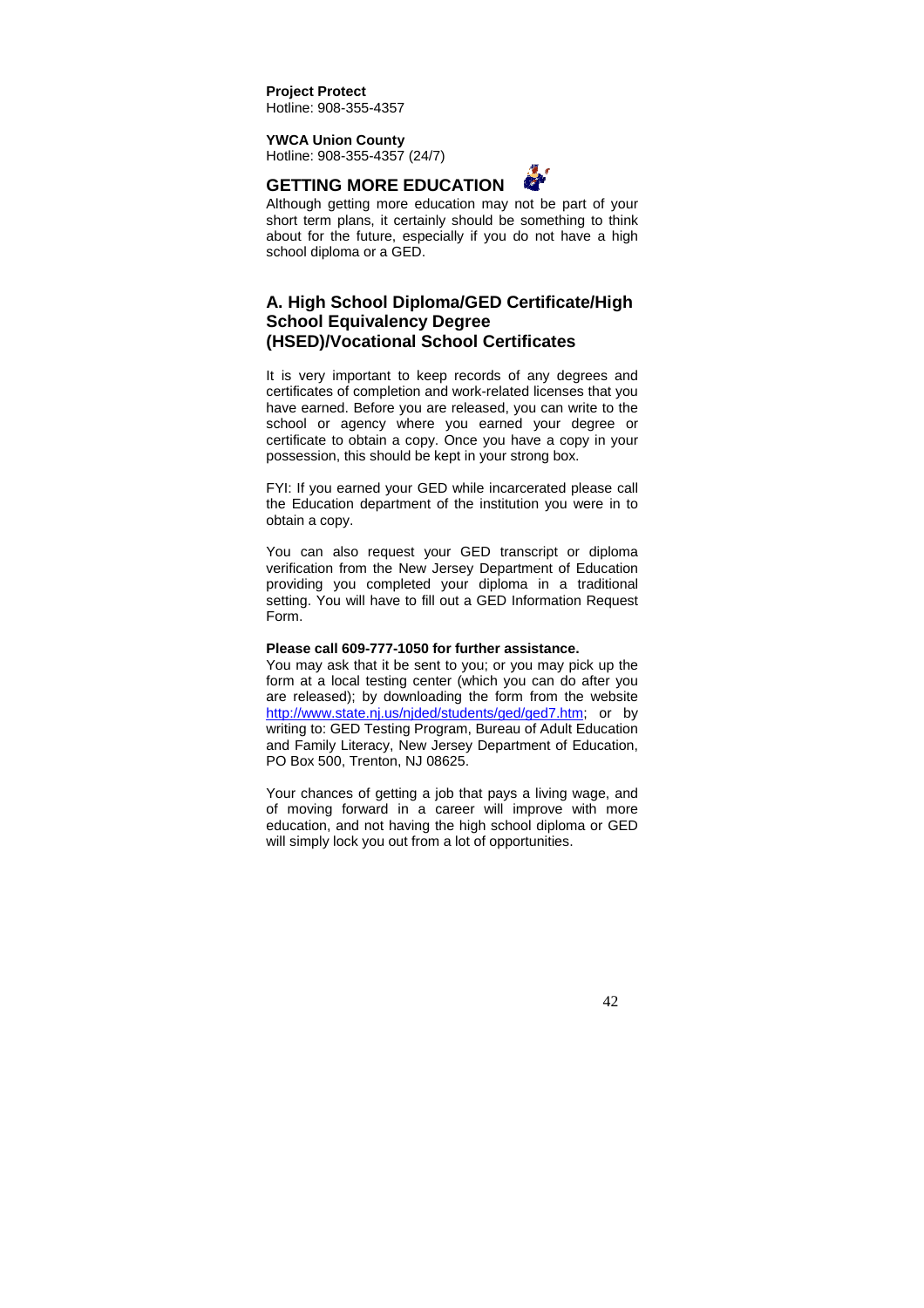## **B. GED Classes**

The places in Union County below offer classes to help you prepare for the GED exam. Call for exact times and procedures. Many locations offer classes at low cost or no cost. For more information, contact the New Jersey Department of Labor and Workforce Development, Division of Workforce Readiness & Literacy at 609- 943-5921. Call individual programs for information on classes offered, fees and/or time schedules.

### **GED Testing Centers**

#### **Plainfield Public Library**

800 Park Ave. Plainfield, NJ 07060 908-757-1111 ext. 122 literacy@plfdpl.info www.plainfieldlibrary.info/ Test offered in English and Spanish

## **Union County College**

40 West Jersey St. Elizabeth, NJ 07202 908-659-5154 Test offered in English and Spanish

## **GED Classes**

#### **Urban Workforce Advantage**

Elizabeth Center 49 Broad Street, 2<sup>nd</sup> Floor Elizabeth, NJ 07201 908-355-2288

Union City Center 3608 Bergenline Ave., 2<sup>nd</sup> Floor Union City, NJ 07087 201-865-1199

## **Linden Adult Education School**

Linden High School 121 W. St. Georges Avenue Linden, NJ 07036 ( 908-486-5432 ext. 8348

### **C. Higher Education**

If you already have a high school diploma or a GED certificate, you may want to move forward and get your associate's degree, bachelor's degree or graduate degree. Below are resources for Union County area.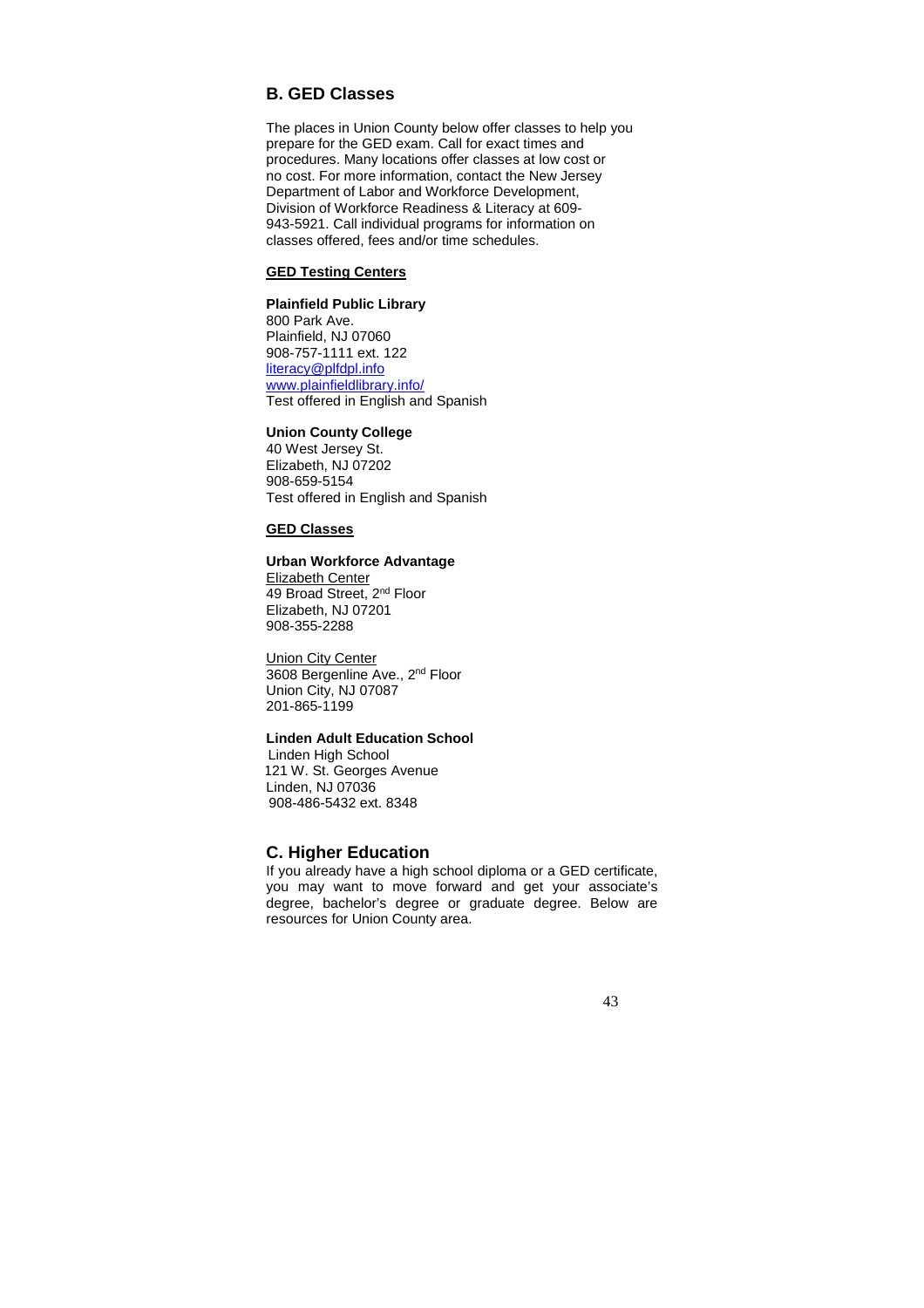## **Local Area Colleges**

## **New Jersey Institute of Technology**

150 Bleeker St. Newark, New Jersey 07102 (973) 596-3000

#### **Montclair State University**

1 Normal Ave. Montclair, NJ 07043 973-655-4000

## **Seton Hall University.**

400 South Orange Avenue South Orange, NJ 07079 973-761-9000

#### **Union County College**

Cranford Campus**:** 908-709-7000 1033 Springfield Avenue Cranford, NJ 07016 Elizabeth Campus**:** 908-965-6000 40West Jersey Street Elizabeth, NJ 07202 Plainfield Campus**:** 908-412-3599 232 East Second Street Plainfield, NJ 07060 Scotch Plains Campus: 908-412-3599 1700 Raritan Road Scotch Plains, NJ 07076

#### **University of Northern New Jersey**

25 Commerce Drive Cranford, NJ 07016 908-300-5600

## **Kean University**

1000 Morris Ave. Union, NJ 07083 (908) 737-5326 www.kean.edu

#### **Rutgers University -- Newark**

190 University Ave. Newark, NJ 07102 973-353-1766

## **DeVry University**

630 US Highway 1 North Brunswick, NJ 08902 (732) 729-3960

#### **Lincoln Technical School**

2299 Vauxhall Road Union, NJ 07083 908-964-7800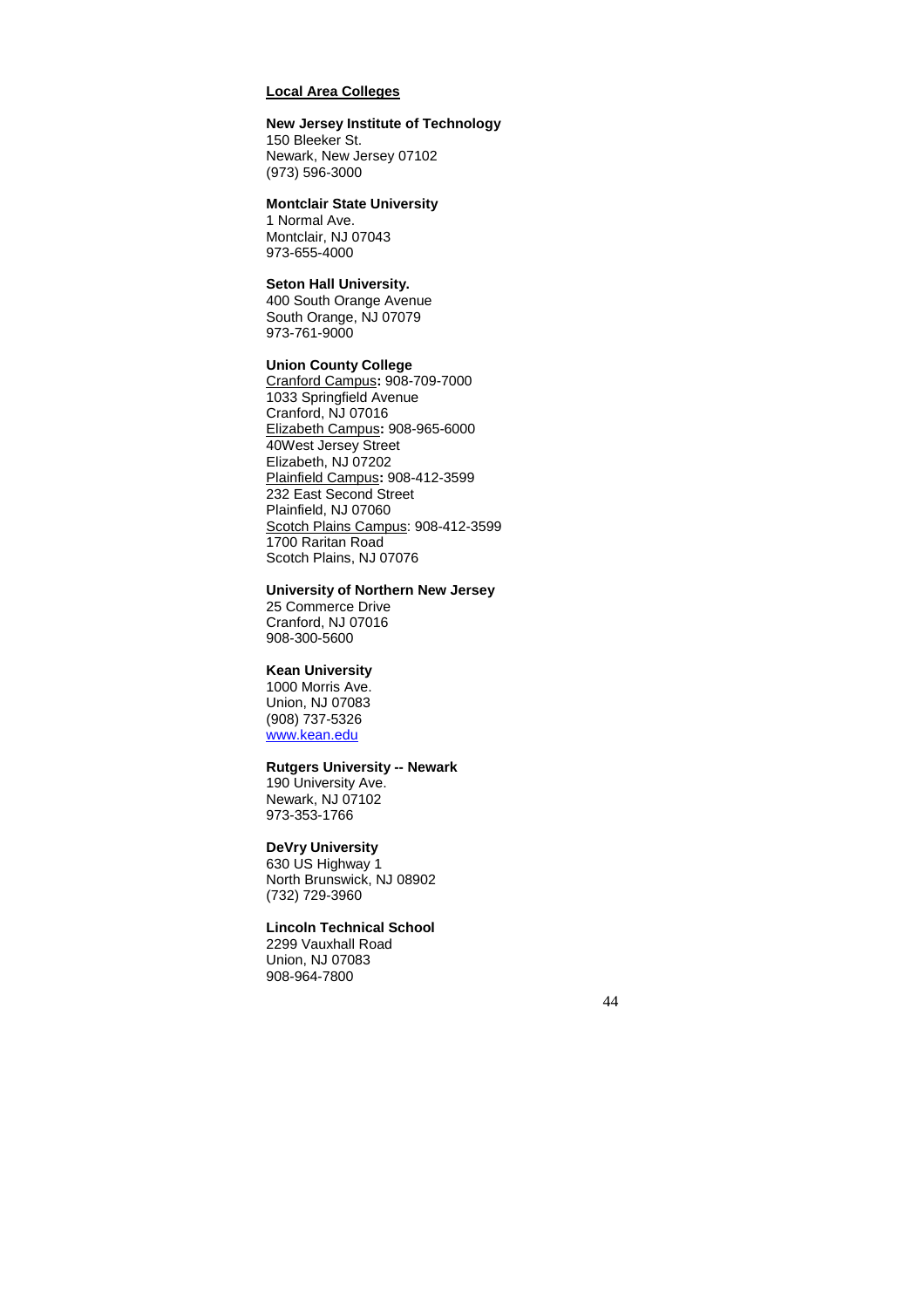#### **CAN I GET FINANCIAL AID?**

To pay for school, you will probably try to get some financial aid. If you are applying for any federal financial aid programs after release (such as Pell Grants, Perkins Loans, Federal Family Education Loans, etc), you are not restricted unless you have a drug-related offense. For possession offenses, a first offense means one year of ineligibility (after your conviction), a second offense, two years and third offense means you are "indefinitely" ineligible, which to the government means permanently ineligible. For a sales or distribution crime, a first offense has two years of ineligibility, a second offense makes it permanent. Private financial aid or loan programs may not have any restrictions.

## **Other Things You Need to Know**

## **A. Getting Legal Assistance**

To get assistance with civil (not criminal) cases, you can contact the toll-free hotline at **888-576-5529** for **Legal Services of New Jersey (LSNJ)**, which provides both information and referrals. The Central Jersey Legal Services, 198 W State Street, Trenton, at 609-695-6249 also serves Union County.

#### **Central Jersey Legal Services**

Union County Office 60 Prince Street Elizabeth, NJ 07208 (908) 354-4340

From prison, you can also contact the Prisoner's Self-Help Legal Clinic, PO Box 768, Newark, NJ 07101.

## **B. Checking and Correcting Your Criminal Record ("rap sheet")**

Since employers, landlords and others will be performing criminal background checks and getting copies of your criminal record, it is important that you know what is on it, and that it is accurate. You should also be prepared to answer any questions about your background.

**FYI**: Background checks are now only done electronically. You may contact State Police Headquarters to inquire how to correct your criminal record. The address is listed below.

> State Section of Identification Records and Identification Bureau New Jersey State Police PO Box 7068 West Trenton, NJ 08628 1-609-882-2000 ext 6425 1-609-530-4856 (fax)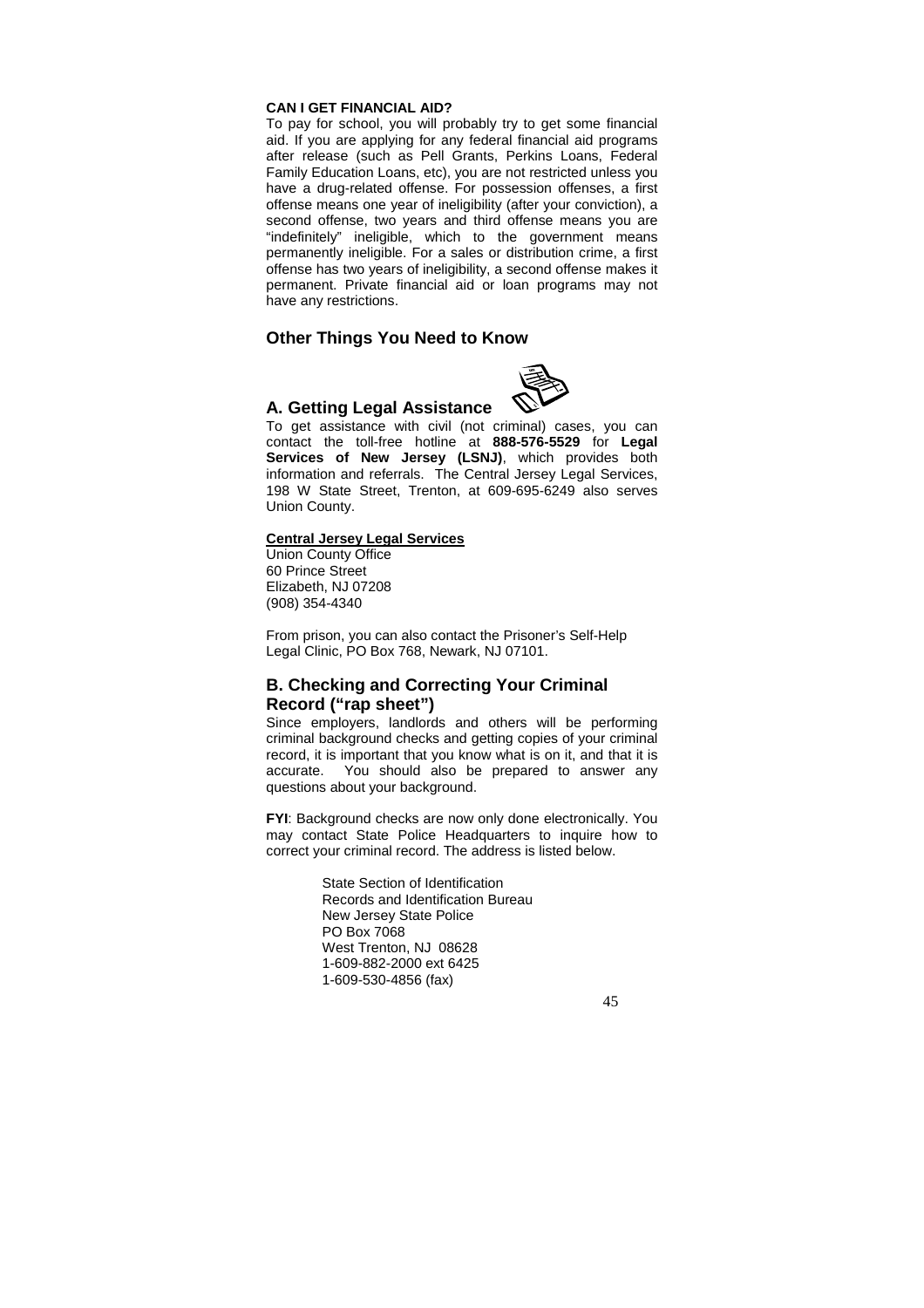## **C. Expungement: Cleaning Up Your Criminal Record**

You may have heard about expungement as one way to clean up your criminal record as you get some distance from your old arrests and convictions. Unfortunately, expungement is fairly limited in New Jersey. You can expunge any arrest that did not lead to a conviction at any point. You can expunge "disorderly persons offenses," which are low-level offenses in New Jersey, after 5 years, and most municipal ordinance offenses after 2 years. Convictions for "indictable offenses" (felonies), can be expunged 10 years from the date of conviction, payment of any fine, satisfactory completion of probation or parole or release from incarceration, but whichever is latest. The most serious of these offenses, such as murder, kidnapping, aggravated sexual assault, robbery, arson, perjury and distribution, sale or possession with intent to distribute of controlled dangerous substances (drugs), **can never be expunged**. Expungement is a broader remedy for offenses committed as a juvenile. Legal Services of New Jersey has published a guide to cleaning up your record through expungement. To obtain a copy of the book, call 1-888-576-5529, or go to the LSNJ website, where you can download it for free at:

http://www.lsnj.org/english/crime/municipalcourt/clearingyourrec ord.cfm.

#### **Central Jersey Legal Services**

Union County Office 60 Prince Street Elizabeth, NJ 07208 (908) 354-4340

## **D. Checking and Correcting Your Credit Record**

While New Jersey allows employers to look at your criminal record, many employers — and others like landlords and mortgage companies — will use a credit report instead of or in addition to the state's records. Credit records are maintained by private companies and generally have information about your debts, your history of paying bills and other financial matters, but may also have information about your criminal record. The information may not be correct, and the law does offer you some protections. For example, if an employer uses a credit record to deny you a job, they have to tell you this, and give you the name, address and phone number of the agency that provided the report, and the agency must give you a copy of that information on your request. They cannot charge you money for that request if the employer used the report to deny you a job. If the records of the credit agency contain incorrect information, they must investigate and correct inaccurate information.

You can get ahead of the curve by getting a copy of your credit record and making sure there isn't any incorrect information on it. New Jersey residents are allowed one free credit report each year. Three companies that provide this service are: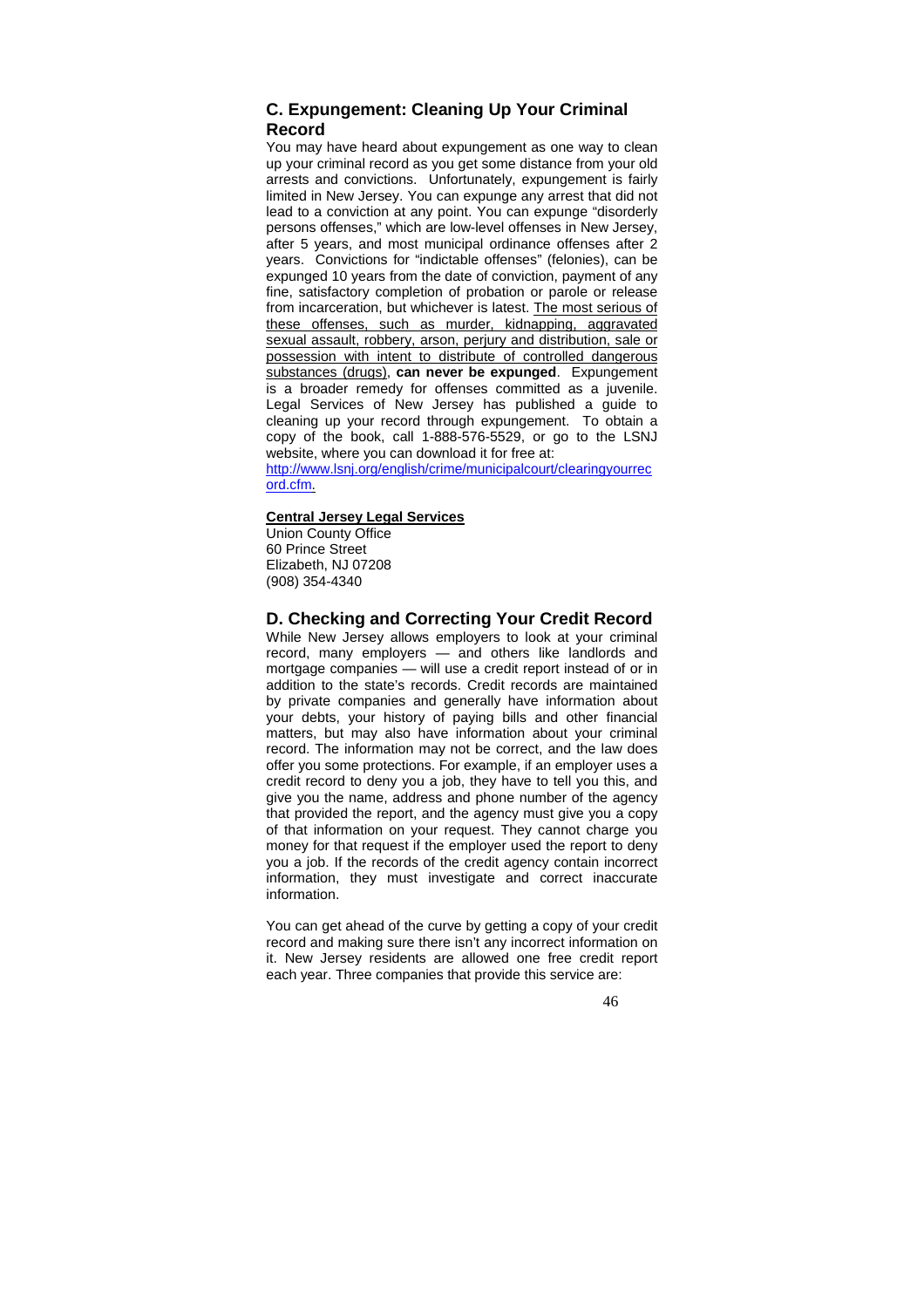#### **Equifax Information Systems, LLC.:**

P.O. Box 740241, Atlanta, GA, 30374, or call 800-685-1111.

#### **Transunion Personal Credit Report:**

PO Box 1000, Chester PA 19022 Call 800-888-4213.

#### **Experian:**

PO Box 2002, Allen, TX 75013 Call 800-397-3742.

**FYI:** By mail, be sure to include your full name, current address, Social Security number, and most recent former address for file-matching purposes.

## **E. Voting Rights**

New Jersey law does not allow you to vote while you are in prison, or while you are on probation or parole for an indictable offense (disorderly persons offenses don't disqualify you). **Once you have completed your parole or probation term, you may register to vote**. Make sure that you are registered in the county in which you reside. **Applications for registration can be obtained from Social Services prior to release**. Also you may apply with the Division of Elections, the Commissioners of Registration office in the County where you live or from your Municipal Clerk once you are released. Registration forms are also available in various State agencies and at Division of Motor Vehicle offices and can be obtained while transacting agency business. If you are not sure, you can visit http://www.state.nj.us/lps/elections/vote\_doe.html. You will be able to download a voter's registration form and mail it in. This site also explains who can register to vote and where you can register.

## **F. Registration of Sexual Offenders (Megan's Law)**

Sex offenders are required to register with the police under Megan's Law. Offenses include: aggravated sexual assault; sexual assault; aggravated criminal sexual contact; endangering the welfare of a child by engaging in sexual conduct which would impair or debauch the morals of the child; luring or enticing and, if the victim were a minor and the offender not a parent, kidnapping; criminal restraint and false imprisonment and promoting prostitution of a child under 18. **You will be registered prior to release, but must re-register your home address at least 10 days prior to any move with the law enforcement agency with which you were registered when released**. You will also need to verify your address annually or every 90 days if you are a repetitive and compulsive offender.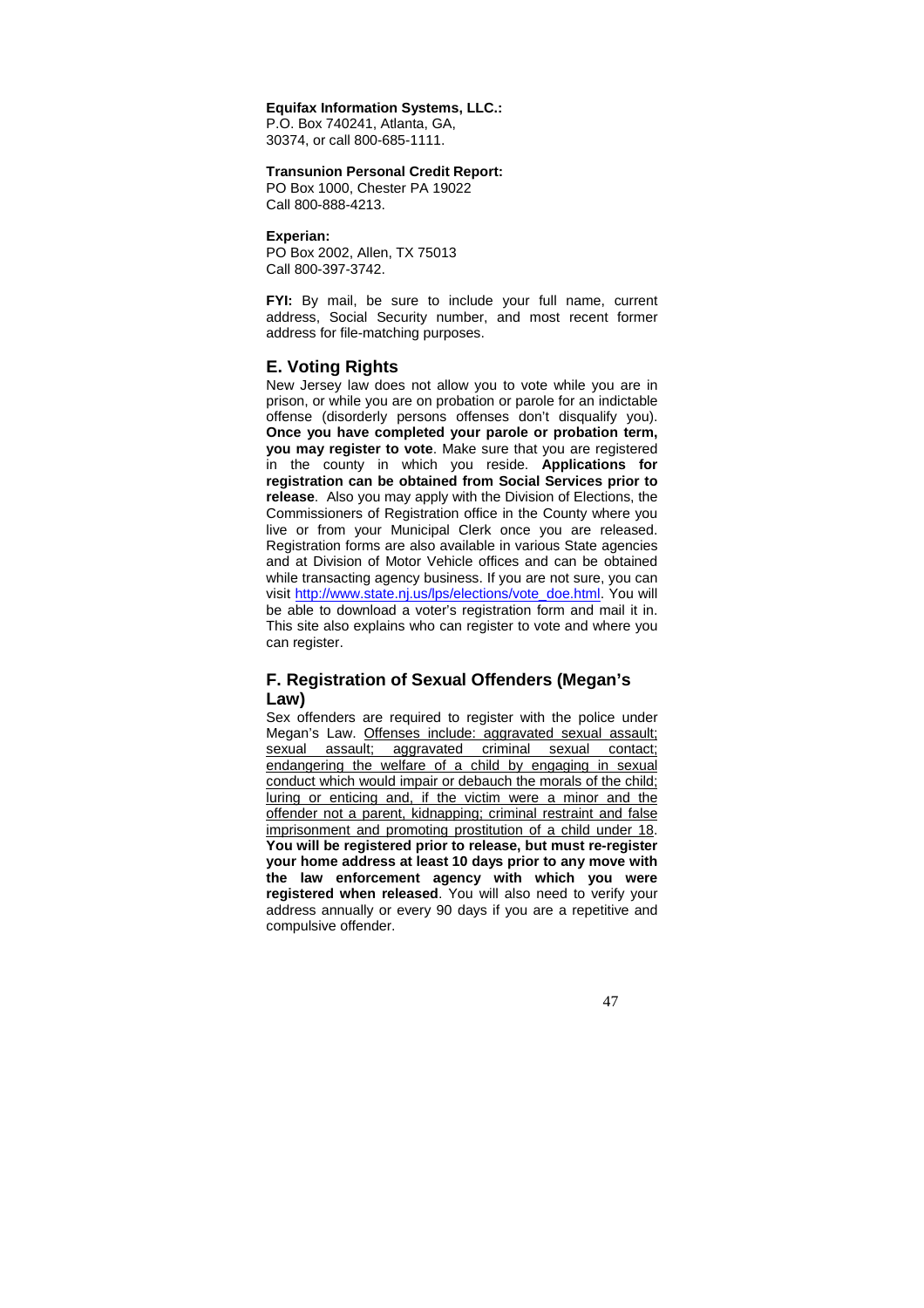## **The Game Plan**

Your first weeks out after leaving prison can be overwhelming. This section is set up to help you get organized and keep yourself on track toward your goals. First, think about what those goals are. What do you want or need to get done in your first week out? In your first month out? Where do you want to be in six months? There are lots of things that other people need you to do – your parole officer, for example, and your family – but you also need to think about what you expect from yourself.

Here are pages to use to plan your first days out of prison. There are some questions to ask yourself about what you plan to do. It's best to write things down and plan ahead. **\*\*\*You should also refer to your discharge plan created by your social worker that outlines your needs.** Have a wonderful and successful reentry!

#### **DO I have my Basic Needs?**

**Friends:\_\_\_\_\_\_\_\_\_\_\_\_\_\_\_\_\_\_\_\_\_\_\_\_\_\_\_\_\_\_\_\_\_\_\_\_\_\_\_\_\_\_** 

| DO I have support? |
|--------------------|
|                    |
|                    |

| <b>IDENTIFICATION Checklist</b>  |      |      |
|----------------------------------|------|------|
| <b>Documents</b>                 | Have | Need |
| Social Security Card             |      |      |
| <b>Birth Certificate</b>         |      |      |
| County Identification            |      |      |
| Driver's License                 |      |      |
| Non-driver's Identification      |      |      |
| Certificate of Naturalization    |      |      |
| Green Card                       |      |      |
| <b>Military Discharge Papers</b> |      |      |
| Passport                         |      |      |
| <b>High School or General</b>    |      |      |
| <b>Education Diploma</b>         |      |      |
| <b>Prison Release Papers</b>     |      |      |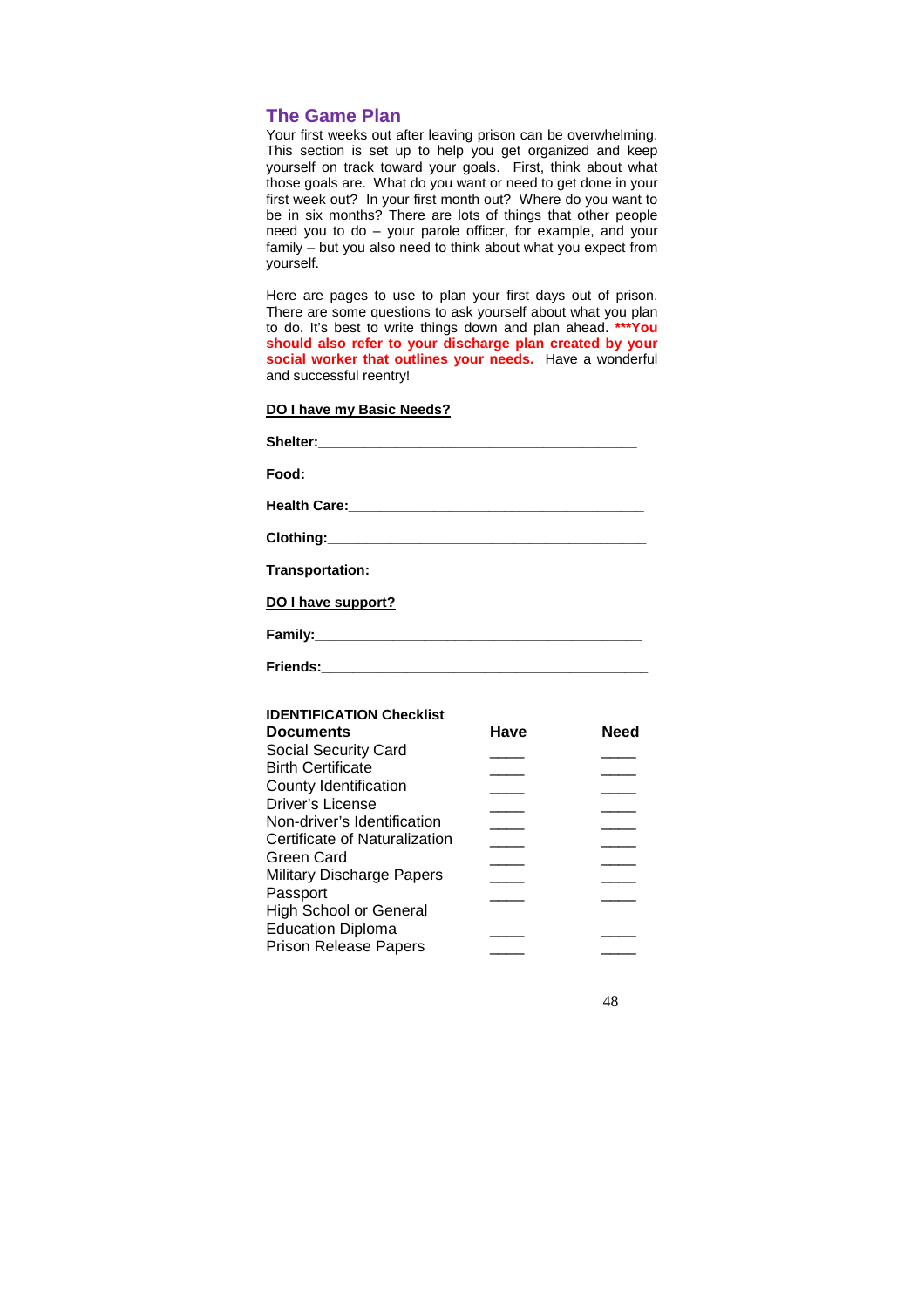|                         | Notes:_________________________________                                          |
|-------------------------|----------------------------------------------------------------------------------|
|                         |                                                                                  |
|                         |                                                                                  |
|                         |                                                                                  |
|                         |                                                                                  |
|                         |                                                                                  |
|                         |                                                                                  |
|                         |                                                                                  |
|                         |                                                                                  |
|                         |                                                                                  |
|                         |                                                                                  |
|                         | <b>Important Names and Phones Numbers</b><br>(Parole, Mentor, Emergency Contact) |
|                         |                                                                                  |
|                         |                                                                                  |
|                         | <u> 2008 - Andrea Andrew Maria (d. 1985)</u>                                     |
|                         |                                                                                  |
| Name:_____<br>Name:____ |                                                                                  |
|                         |                                                                                  |
|                         |                                                                                  |
|                         |                                                                                  |
|                         |                                                                                  |
|                         |                                                                                  |
| Name:                   |                                                                                  |
| Name:____               |                                                                                  |